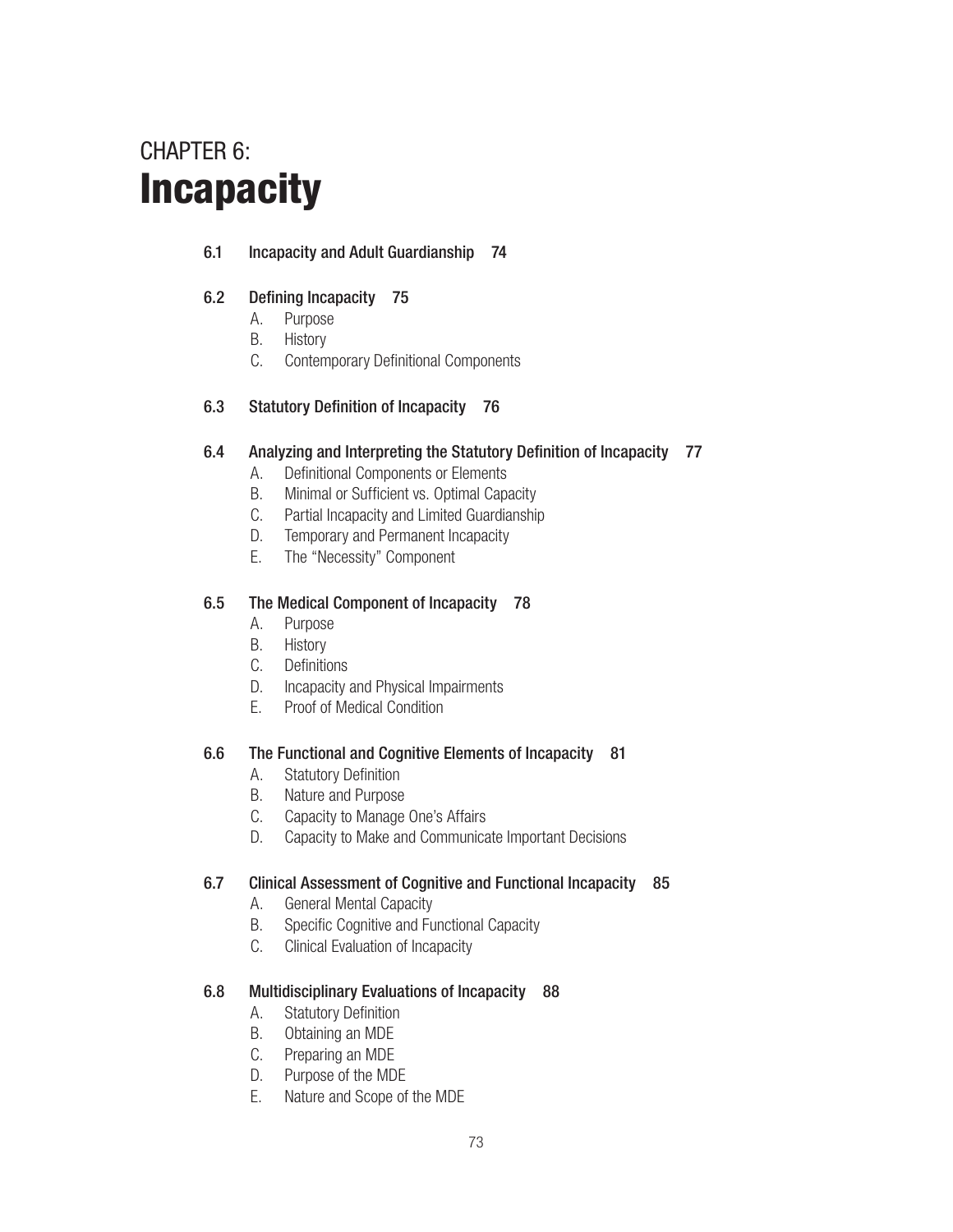### 6.9 Judicial Determination of Incapacity 90

- A. Determination by Clerk, Judge, or Jury
- B. Statutory Elements
- C. Determinations of Fact and Law
- D. Evidence of Incapacity
- E. Standard of Proof
- F. Finding Regarding Incapacity
- G. The Judicial Decision-Making Process
- H. Limited Guardianship Orders
- Appendix 6-1 Clinical Professionals 91
- Appendix 6-2 Medical Conditions Affecting Capacity 93
- Appendix 6-3 Dementia Overview 97
- Appendix 6-4 Temporary and Reversible Causes of Confusion 102
- Appendix 6-5 Medications That May Commonly Cause Confusion 103
- Appendix 6-6 Distinguishing Delirium from Dementia 104
- Appendix 6-7 Cognition and Cognitive Testing 105
- Appendix 6-8 Neuropsychological Assessment and Testing 106
- Appendix 6-9 Brief Guide to Psychological and Neuropsychological Instruments 110
- Appendix 6-10 Everyday Functioning and Functional Assessment 120

Appendix 6-11 Means to Enhance Capacity 123

# 6.1 Incapacity and Adult Guardianship

A guardian may not be appointed for an adult unless the adult has been adjudicated to be incapacitated or "incompetent" pursuant to G.S. Ch. 35A, Art. 1. *In re Efird*, 114 N.C. App. 638 (1994).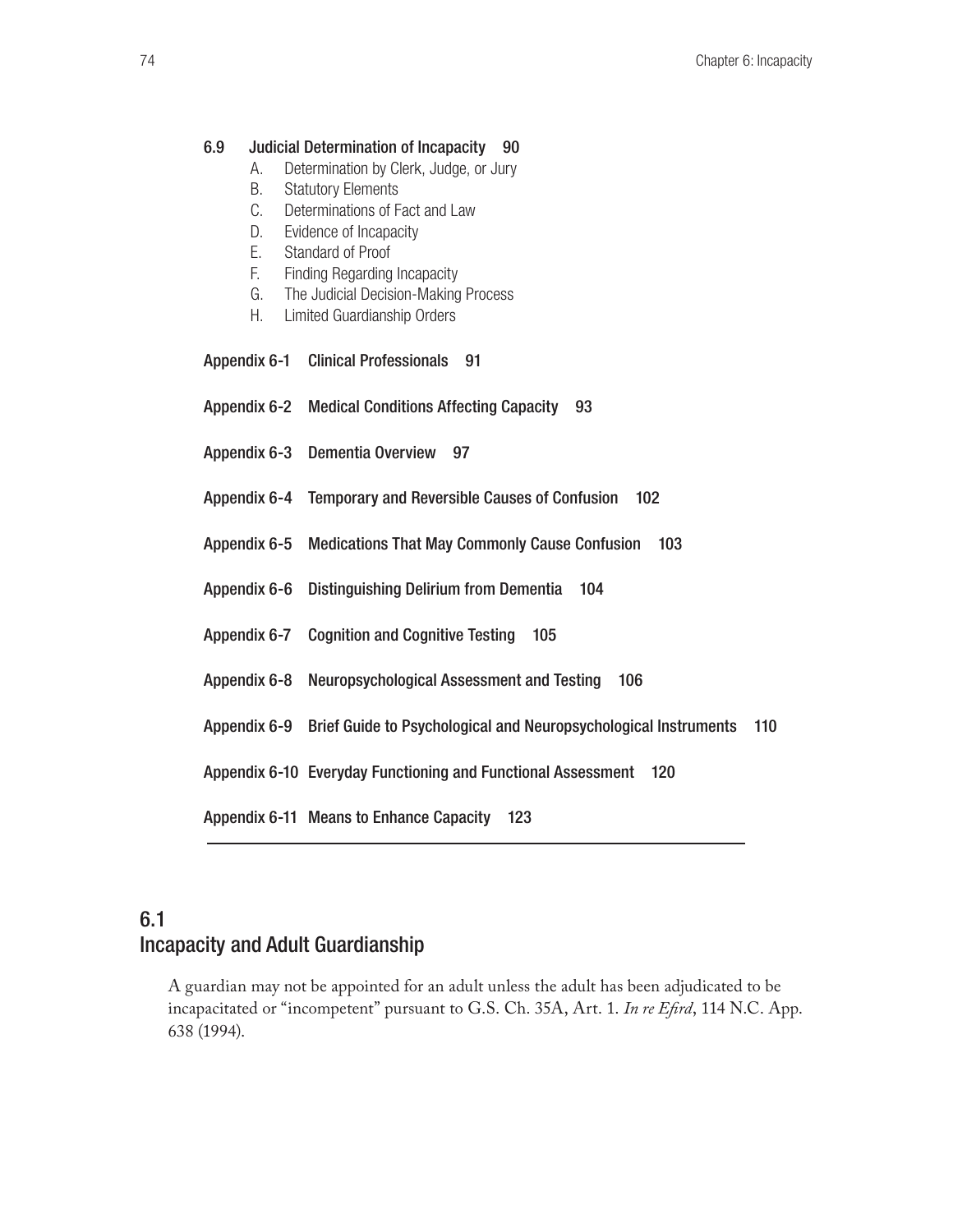The question of the respondent's "incapacity" or "incompetency," therefore, is a necessary issue and must be determined in any proceeding seeking the appointment of a guardian for the respondent.

# 6.2 Defining Incapacity

### A. Purpose

The legal definition of "incapacity" or "incompetency" is important because it defines the circumstances under which the State may restrict an adult's decision-making authority by appointing a guardian to make personal or financial decisions for him or her.

### B. History

Although the concept of mental incapacity or incompetency has always been central in connection with adult guardianship proceedings, there is no, and never has been any, uniform definition of "incapacity" or "incompetency."

Before 1977, North Carolina's guardianship laws, like those of other states, defined "incapacity" or "incompetency" primarily through general, and usually undefined, terms regarding an individual's status, mental incapacity, or condition, including "lunatic," "idiot," "inebriate," "imbecile," "feeble-minded," "mentally deficient," and "insane."

Over the past forty years, however, the national trend generally has been to abandon definitions that rely on pejorative labels (such as "idiot" and "lunatic") in favor of definitions that focus on an individual's mental or physical condition and cognitive and functional impairments.

Historically, legal definitions of "incapacity" or "incompetency" in adult guardianship proceedings have focused on an individual's "global" or general capacity to make decisions or manage his or her property and personal affairs, rather than a person's mental capacity to make decisions with respect to particular transactions or matters, such as marrying, entering into a contract, making a will, standing trial in a criminal proceeding, etc. *See Hagins v. Greensboro Redevelopment Comm'n*, 275 N.C. 90 (1969). More importantly, "incapacity" or "incompetency" in the context of adult guardianship proceedings generally was considered to be "all or nothing." A person either was, or was not, "incapacitated" or "incompetent" and a judicial determination of "incapacity" or "incompetency" generally resulted in a comprehensive, if not almost total, loss of an "incompetent" person's legal rights.

Today, "capacity" and "incapacity" generally are seen to be the two ends of a continuum that includes varying degrees of capacity and incapacity rather than a clearly-differentiated dichotomy—concepts that are more "gray" than "black or white." As a result, many state guardianship laws expressly or implicitly incorporate the concepts of "partial incapacity" and "limited guardianship" into their definitions of "incapacity" or "incompetency."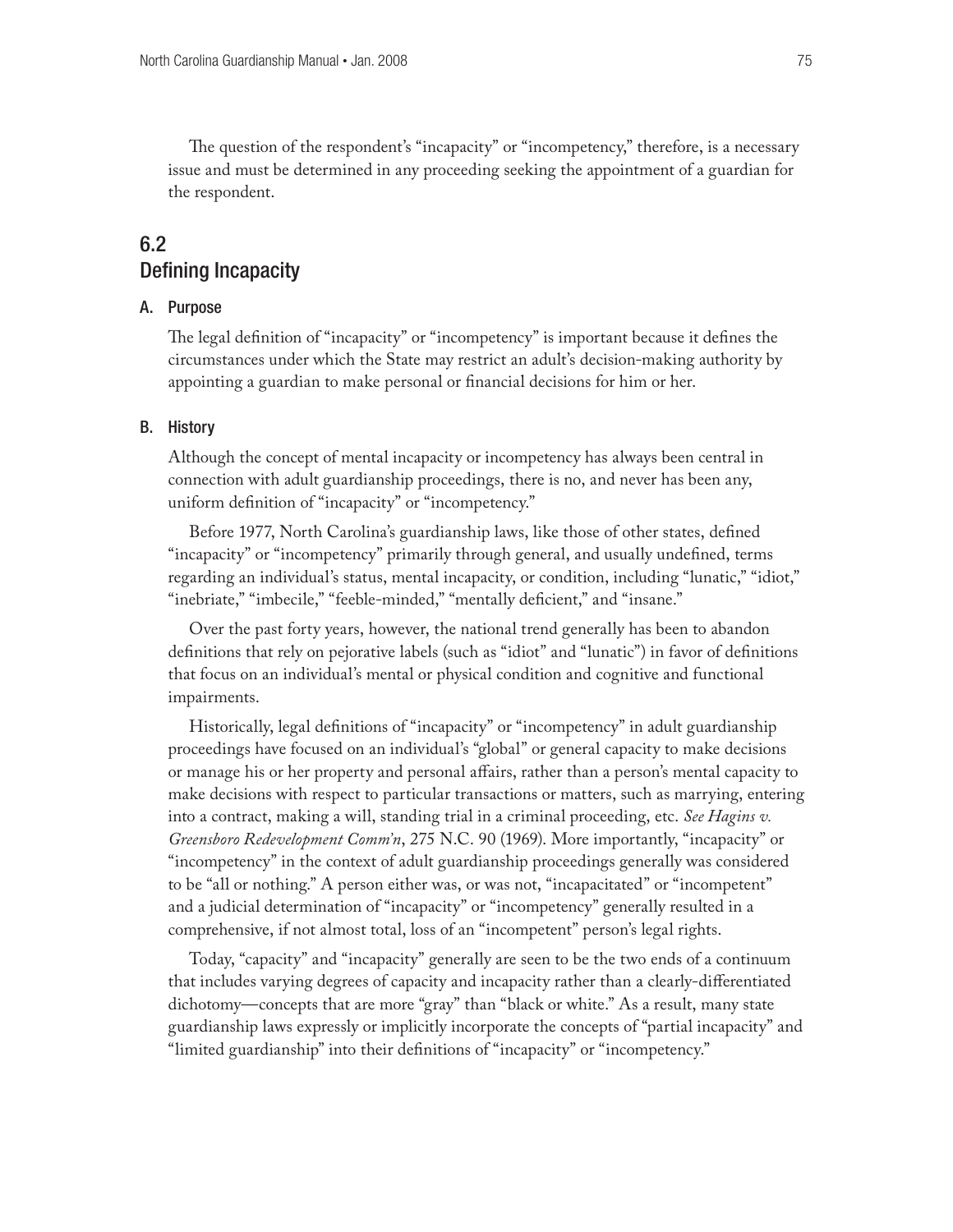### C. Contemporary Definitional Components

Today, most state adult guardianship laws define "incapacity" or "incompetency" through a combination of two or more of the following components:

- • a "medical" component that requires that the respondent's incapacity be caused by a diagnosed medical condition or identified mental or physical impairment, such as mental illness, developmental disability, or chronic intoxication;
- • a "functional" component that requires that the respondent's incapacity limit his or her ability to manage his or her own affairs or property or to care for his or her essential personal needs such as medical care, food, clothing, shelter, and safety;
- • a "cognitive" component that requires that the respondent's incapacity involve a mental or physical condition that limits his or her ability to make or communicate "rational" decisions;
- • a "necessity" component that requires that the respondent's incapacity endanger the respondent's person or property to such an extent that appointment of a guardian, as opposed to some other "less restrictive" alternative, is necessary and in the respondent's best interest.

The 1997 Uniform Guardianship and Protective Proceedings Act, for example, employs the second, third, and fourth components (but not the first component) of "incapacity" in defining an "incapacitated person" as a person "who, for reasons other than being a minor, is unable to receive and evaluate information or make or communicate decisions to such an extent that [he or she] lacks the ability to meet [his or her essential needs with respect to] physical health, safety, or self-care, even with appropriate technological assistance."

# 6.3 Statutory Definition of Incapacity

G.S. 35A-1101(7) defines an "incompetent adult" as an adult or emancipated minor who

- • lacks sufficient capacity to manage his or her own affairs or to make or communicate important decisions concerning his or her person, family, or property,
- • due to mental illness, mental retardation, epilepsy, cerebral palsy, autism, inebriety, senility, disease, injury, or similar cause or condition.

Similarly, G.S. 35A-1101(8) defines an "incompetent child" as an unemancipated minor who is at least 17½ years old and, for reasons other than his or her minority, lacks sufficient capacity to manage his or her own affairs or to make or communicate important decisions concerning his or her person, family, or property due to mental illness, mental retardation, epilepsy, cerebral palsy, autism, inebriety, senility, disease, injury, or similar cause or condition.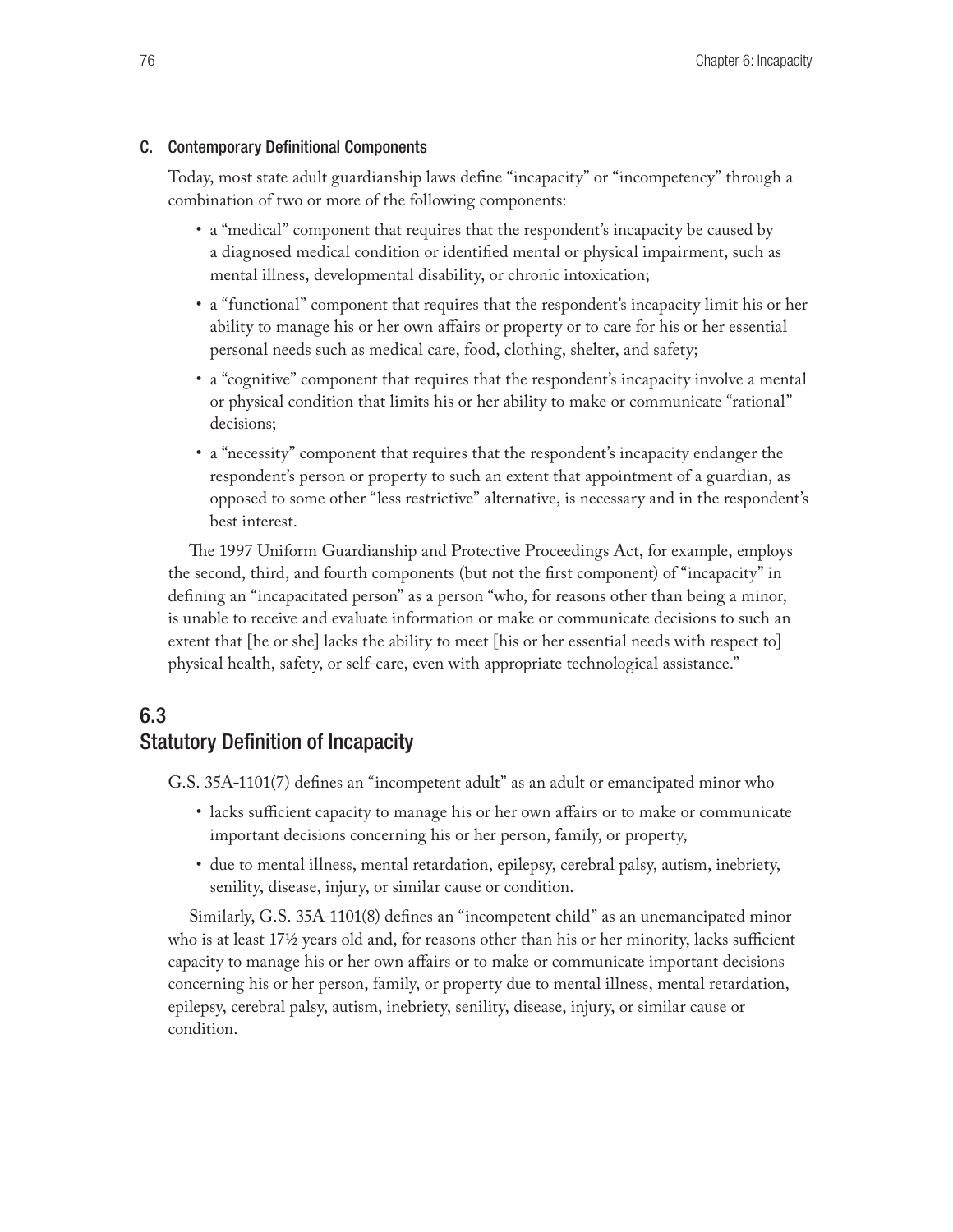# 6.4 Analyzing and Interpreting the Statutory Definition of Incapacity

### A. Definitional Components or Elements

North Carolina's definition of incapacity consists of two separate, but related, components or elements:

- a functional or cognitive element; and
- a medical component.

*Functional or cognitive element.* The functional or cognitive element of the definition refers to an individual's inability to manage his or her affairs or to make or communicate important decisions regarding his or her person, family, or property.

*Medical component.* The medical component of incapacity refers to the mental or physical condition that is the cause of the individual's inability to make or communicate important decisions or manage his or her affairs.

*Relationship between the components or elements.* Both components or elements of the definition are necessary in determining the issue of a respondent's incapacity, but neither is sufficient standing alone. The mere fact that a respondent is "mentally ill," for example, is not sufficient, in and of itself, to support a judicial determination that he or she is incapacitated or "incompetent." Instead, the petitioner must prove and the court must find that

- • a respondent is mentally ill (or suffers from another mental or physical condition) *and*
- he or she lacks sufficient capacity to manage his or her own affairs or property or to make or communicate important decisions concerning his or her person, family, or property.

In addition, the two components or elements of North Carolina's definition of incapacity are causally related. A respondent's functional or cognitive incapacity must be caused by his or her mental illness, mental retardation, epilepsy, cerebral palsy, autism, inebriety, senility, disease, injury, or similar cause or condition.

# B. Minimal or Sufficient vs. Optimal Capacity

It is important to note that North Carolina's definition of incapacity uses the term "sufficient capacity." This strongly suggests that even if a respondent suffers from a cognitive impairment that limits his or her ability to make or communicate important decisions or manage his or her affairs or property, he or she should not be determined to be "incompetent" unless he or she lacks the understanding or mental capacity that is *minimally* required to manage his or her affairs or property. Proof that a respondent's decision-making ability is not optimal or perfect, therefore, is insufficient to support a judicial determination of incapacity under G.S. Ch. 35A, Art. 1. Or, phrased differently, a judicial determination of incapacity requires proof that a respondent's decision-making capacity is *significantly* impaired.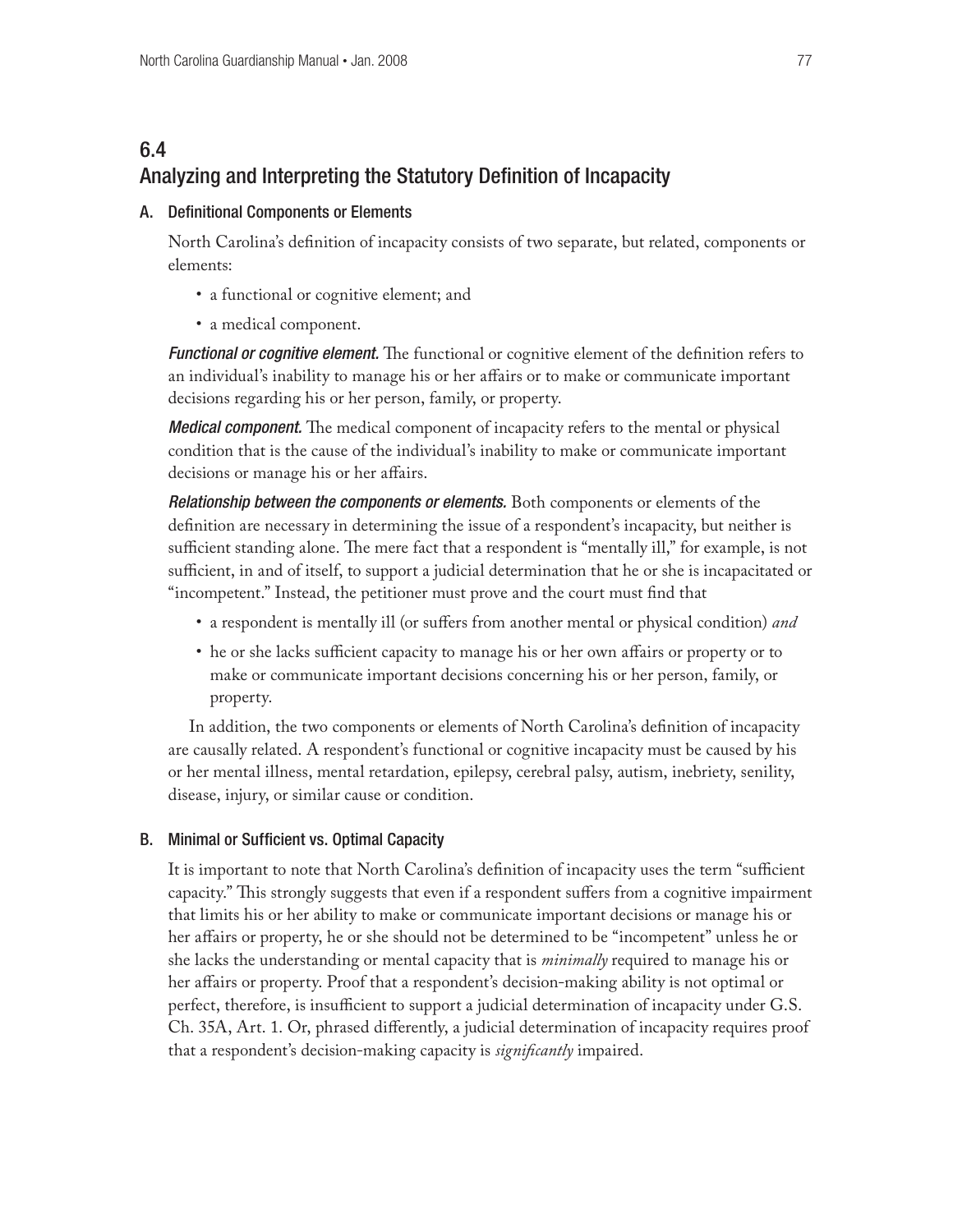### C. Partial Incapacity and Limited Guardianship

It is also important to note that North Carolina's definition of incapacity implicitly incorporates the concepts of "partial incapacity" and "limited guardianship." G.S. 35A-1212 and G.S. 35A-1215 authorize the Clerk to make findings regarding the "nature and extent" of a respondent's incapacity and to create a limited guardianship if a limited guardianship is warranted by the nature and extent of the ward's incapacity. Moreover, G.S. 35A-1201(a)(5) recognizes that, in at least some instances, an "incompetent" ward may retain sufficient capacity to exercise certain rights or make or participate in certain decisions.

### D. Temporary and Permanent Incapacity

North Carolina's guardianship law, like that of other states, does not require that a respondent's incapacity be permanent rather than temporary, curable, or reversible. The Clerk's authority, under G.S. 35A-1212 and G.S. 35A-1215, to make findings regarding the "nature and extent" of a respondent's incapacity clearly includes the authority to make findings regarding the probable duration of the respondent's incapacity or prognosis for improvement. If the ward's condition improves, the Clerk may modify the guardianship order and create a limited guardianship if a limited guardianship is warranted given the nature and extent of the ward's incapacity. *See* G.S. 35A-1207. And if the ward's condition improves to the extent that he or she is no longer incompetent, the Clerk is required, upon motion by the ward, the guardian, or an interested party, to enter an order restoring the ward's competency. G.S. 35A-1130.

### E. The "Necessity" Component

Although North Carolina's definition of incapacity does not expressly incorporate a "necessity" component, G.S.  $35A-1201(a)(4)$  may implicitly do so by providing that the Clerk should not appoint a guardian for an incompetent respondent unless it is clear that appointing a guardian for the respondent will give the respondent a fuller capacity for exercising his or her rights.

# 6.5 The Medical Component of Incapacity

The medical component of incapacity refers to a diagnosed medical condition or identified mental or physical condition that is the cause of a respondent's cognitive impairment or functional incapacity.

### A. Purpose

The purpose of the medical component of incapacity is to limit the State's authority by providing an objective, medical standard that differentiates between individuals who lack the mental capacity required to act in their own interest and those who are mentally competent but *choose* to act in eccentric, unreasonable, irrational, foolish, crazy, or even self-destructive ways.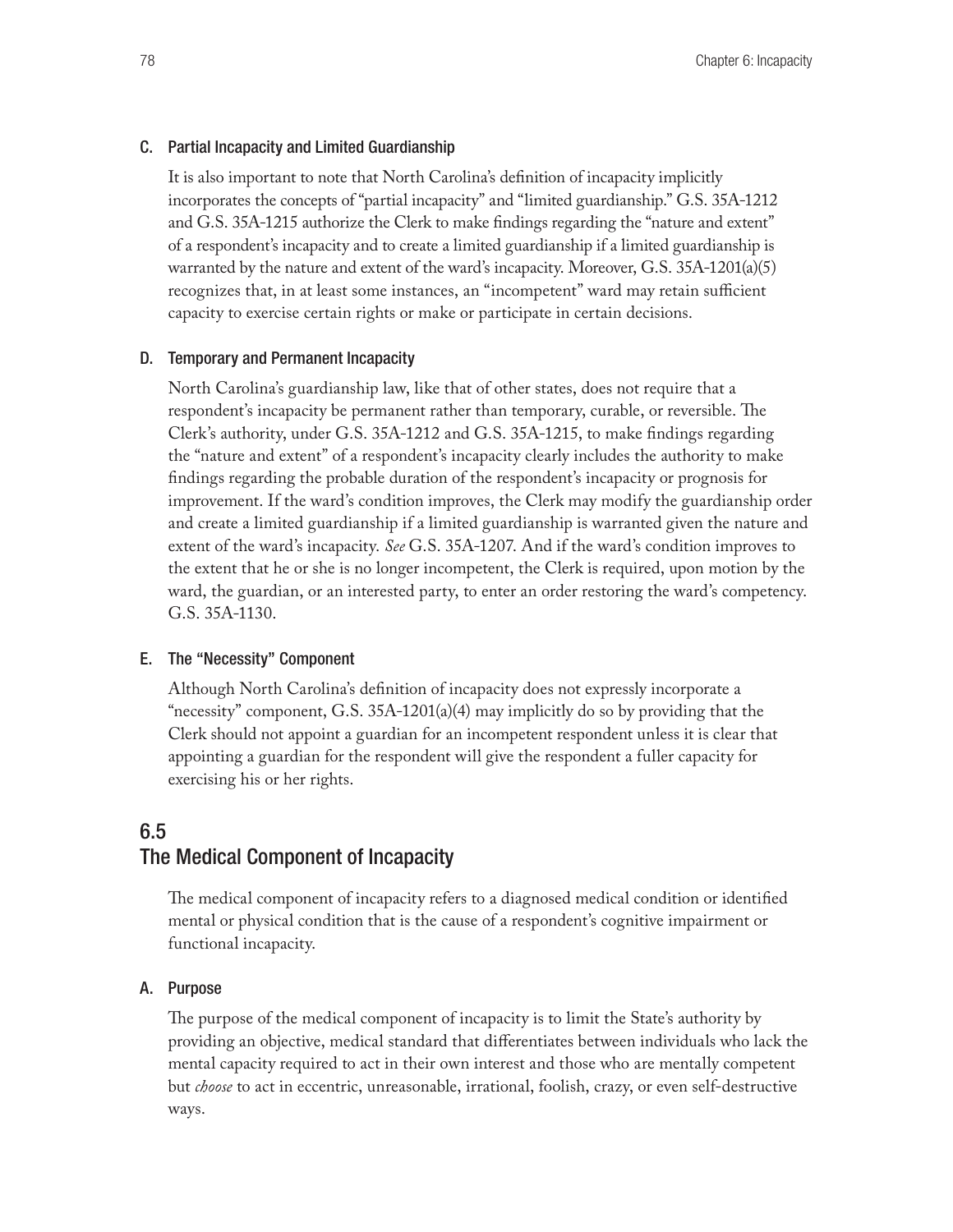Whether definitions of incapacity that require proof of a disabling medical condition or physical or mental impairment actually accomplish this purpose is open to question, especially in light of the fact that at least sixteen states, including North Carolina, have adopted "catch-all" provisions that include the category "other cause" in addition to specified conditions such as "mental illness" and "developmental disability." At least one commentator, therefore, has suggested that the medical component of incapacity "has become superfluous as a definitional standard in the law of guardianship," that it should be abandoned because it has provided only "an aura of objectivity without substance," and that it should be replaced by definitional standards that focus on the cognitive capacity and functional impairments of respondents. *See* Charles P. Sabatino and Suzanna L. Basinger, *Competency: Reforming Our Legal Fictions*, 6 J. Mental Health & Aging 119 (2000).

### B. History

The medical component of North Carolina's definition of incapacity was first adopted in 1977, was made generally applicable to all adult guardianship proceedings in 1987, and remains a part of the current statutory definition of incapacity under G.S. 35A-1101(7).

### C. Definitions

North Carolina's guardianship statute defines several of the medical diagnoses or mental or physical conditions that comprise the medical component of North Carolina's definition of incapacity.

- "Mental illness" is, and has been since 1945, defined as any "illness that so lessens the capacity of a person to use self-control, judgment, and discretion in the conduct of the person's affairs and social relations as to make it necessary or advisable for the person to be under treatment, care, supervision, guidance, or control." G.S. 35A-1101(12). Mental illnesses or disorders that *may* affect capacity include bipolar disorder or manic depression, major depression, and schizophrenia.
- "Mental retardation" or developmental disability is defined as "significantly subaverage general intellectual functioning, existing concurrently with deficits in adaptive behavior and manifested before age 22." G.S. 35A-1101(13).
- "Inebriety" is defined as "the habitual use of alcohol or drugs rendering a person incompetent to transact ordinary business concerning the person's estate, dangerous to person or property, cruel and intolerable to family, or unable to provide for family." G.S. 35A-1101(11).
- • "Autism" is defined as "a physical disorder of the brain which causes disturbances in the developmental rate of physical, social, and language skills; abnormal responses to sensations; absence of or delay in speech or language; or abnormal ways of relating to people, objects, and events." G.S. 35A-1101(1).
- "Cerebral palsy" is defined as "a muscle dysfunction, characterized by impairment of movement, often combined with speech impairment, and caused by abnormality of or damage to the brain." G.S. 35A-1101(2).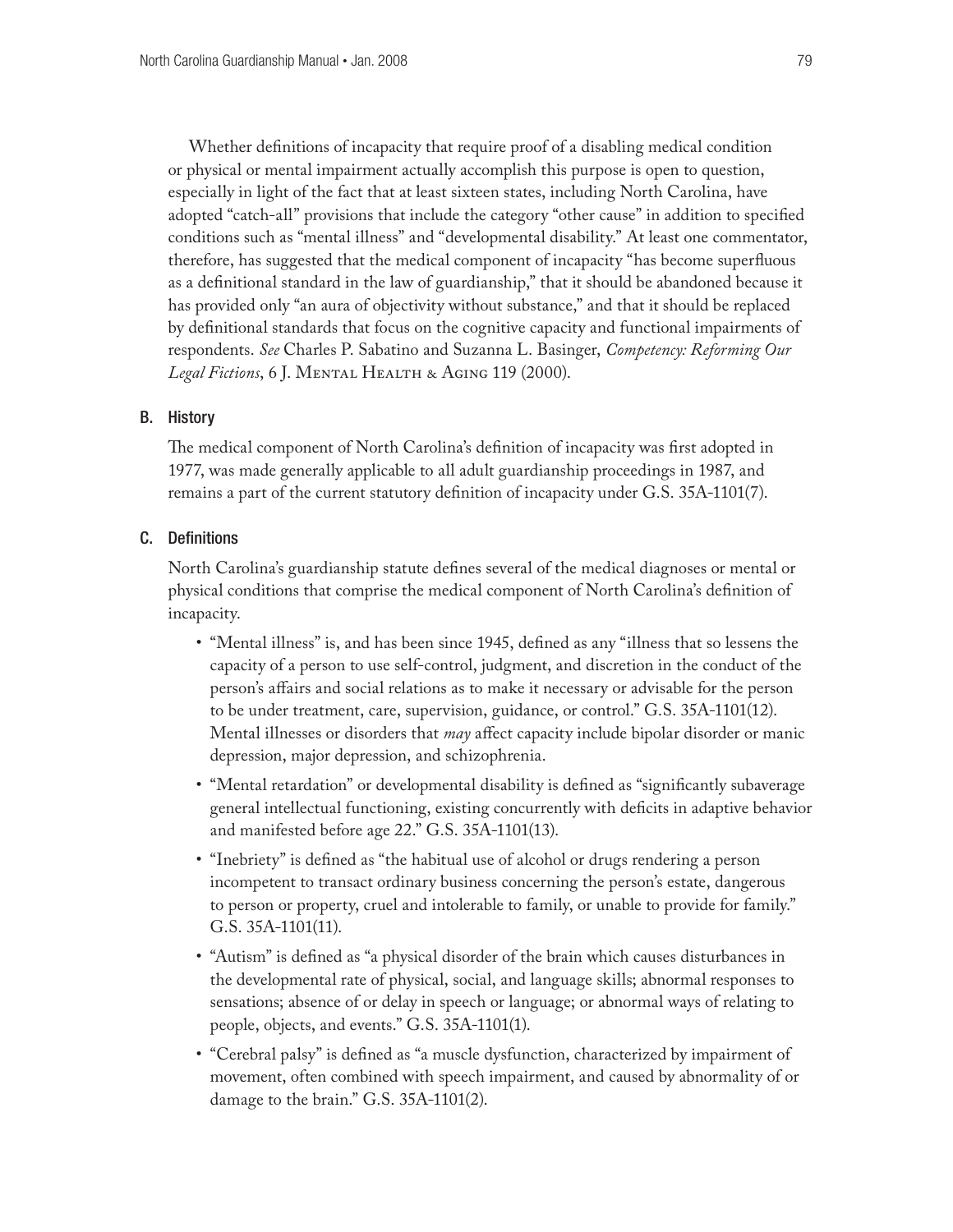• "Epilepsy" is defined as a neurological condition characterized by abnormal electricalchemical discharges in the brain manifested in seizures or other physical activities that range from momentary lapses of consciousness to convulsive movements. G.S. 35A-1101(5).

It is important to note that the statutory definitions of mental illness, mental retardation (developmental disability), inebriety, autism, cerebral palsy, and epilepsy either differ from the definitions of mental disorders contained in, or are not defined in, the *Diagnostic and Statistical Manual of Mental Disorders-IV* (DSM-IV).

It is also important to note that the statutory definitions of mental illness and inebriety focus on the cognitive or functional impairments resulting from an individual's mental illness or inebriety and not solely on the person's mental or physical condition. This is also true with respect to some, though not all, of the diagnoses of mental disorders contained in the *Diagnostic and Statistical Manual of Mental Disorders-IV* (DSM-IV).

**Senility.** G.S. 35A-1101 does not define "senility." The term "senility" is outdated, imprecise, and inaccurate, and generally has been replaced by the term "dementia." "Dementia" has many different causes and is characterized by a decline in memory in association with a decline in other cognitive abilities, such as judgment or abstract thinking, or changes in personality. Dementia occurs disproportionately among senior citizens. "Old age," however, is not a sufficient basis, standing alone, to find a respondent incapacitated. *See Goodson v. Lehmon*, 224 N.C. 616 (1944).

*Other mental or physical conditions.* Although the medical component of North Carolina's definition of incapacity includes any "disease, injury, or . . . condition" similar to the particular mental and physical disorders listed in G.S. 35A-1101(7), these "other" diseases, injuries, or conditions must be such that they are proximately related to the respondent's inability to make or communicate important decisions regarding his or her person, family, or property or to manage his or her own affairs and property. Other diseases, injuries, or conditions that *may* affect capacity include alcoholic dementia, Alzheimer's disease, coma or persistent vegetative state, delirium, frontal or frototemporal dementia, Jacob-Creutzfeldt disease, diffuse Lewy body dementia, Parkinson's disease, stroke or cerebral vascular accident, traumatic brain injury, vascular dementia, and dementia resulting from AIDS, Huntington's disease, or amyotrophic lateral sclerosis (Lou Gehrig's disease).

#### D. Incapacity and Physical Impairments

Physical disorders, disease, and conditions that result in physical impairments or limit an individual's physical ability to care for himself or herself or perform normal activities of daily living are *not* sufficient to prove that a respondent is incapacitated unless they also result in the respondent's inability to make or communicate important decisions regarding his or her person, family, or property or significantly limit the respondent's *mental or cognitive capacity* to manage his or her own affairs or property. *See Goodson v. Lehmon*, 224 N.C. 616 (1944); *Cox v. Jefferson-Pilot Fire & Casualty Co*., 80 N.C. App. 122 (1986). For example, the noted English physicist, Stephen Hawking, suffers from amyotrophic lateral sclerosis (Lou Gehrig's disease), is unable to walk, is unable to speak (except through the use of a keypad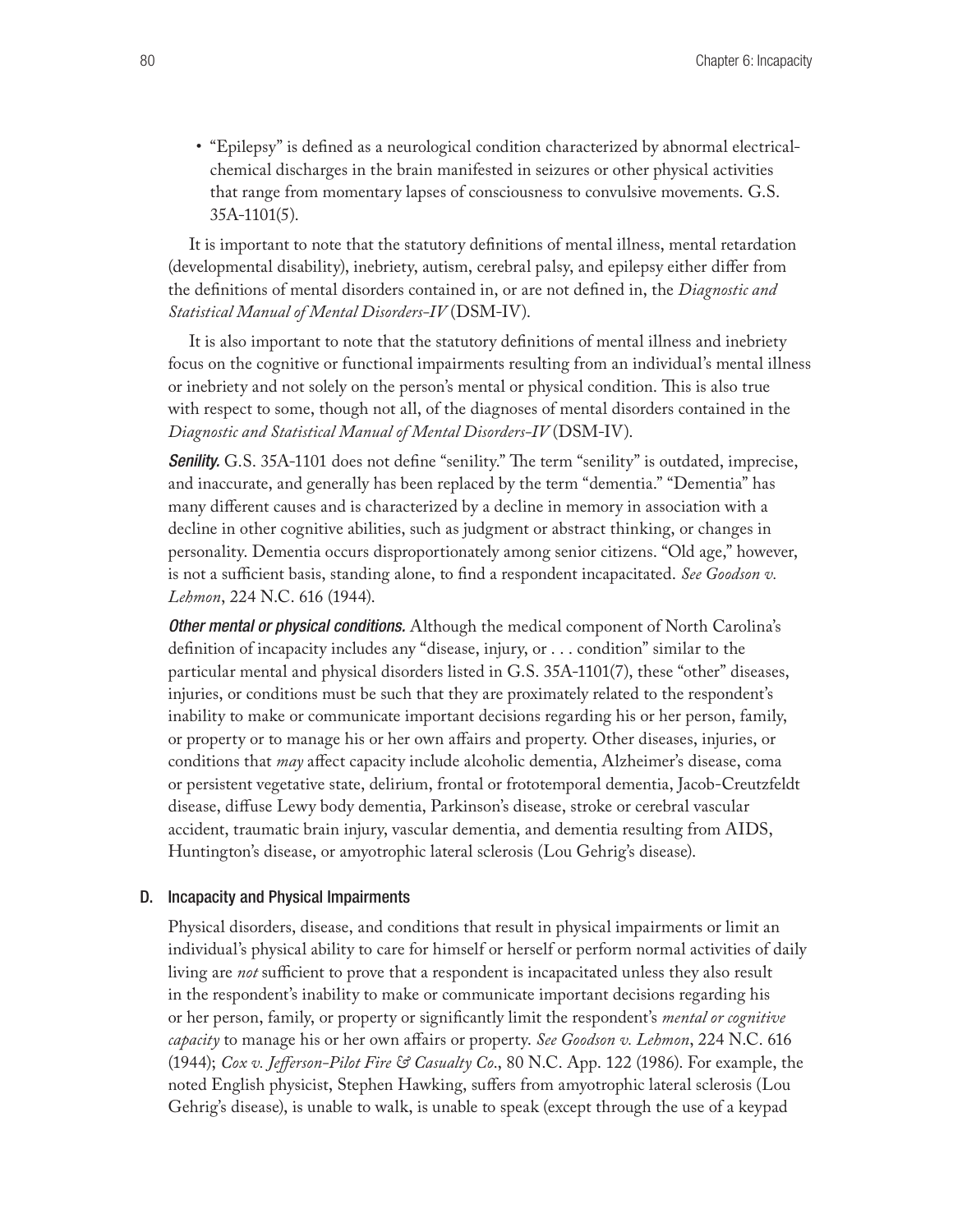and voice synthesizer), has almost no use of his extremities, and cannot feed, dress, toilet, or bathe himself. There is no question that he is physically disabled and functionally impaired with respect to most activities of daily living and instrumental activities of daily living. But it is equally clear that, so far, his medical condition has not limited his general mental or cognitive capacity, has not significantly limited his mental or cognitive capacity to manage his own affairs and property or to make important decisions regarding his person, family, or property, and has not resulted in his being unable to communicate his decisions to others.

### E. Proof of Medical Condition

The medical component of incapacity generally must be proved by the testimony of a medical expert who has examined the respondent or the respondent's medical records or other information regarding the respondent's condition, or by information from the respondent's medical records indicating that the respondent has been diagnosed as suffering from mental illness or another mental or physical disorder, disease, or condition.

Proof that a respondent is mentally ill, is developmentally disabled (mentally retarded), is an inebriate, an alcoholic or drug addict or substance abuser, is autistic, suffers from cerebral palsy or epilepsy, is senile or suffers from dementia, or has any other mental or physical disorder, disease, or condition, is not sufficient, in and of itself, to prove that the respondent is incapacitated.

# 6.6 The Functional and Cognitive Elements of Incapacity

### A. Statutory Definition

The functional and cognitive elements of incapacity refer to

- the respondent's mental or cognitive ability to manage his or her own affairs and property, and
- the respondent's mental, cognitive, or physical ability to make or communicate important decisions regarding his or her person, family, or property.

Although functional and cognitive elements of incapacity could be viewed as two separate and distinct "tests" of incapacity, the "division between the functional . . . [and cognitive aspects of incapacity] is somewhat artificial, since functional capacity depends in part on . . . [mental or cognitive] capacity." *See* Stephen J. Anderer, *Determining Competency in Guardianship Proceedings* (Washington, DC: American Bar Association, 1990), 27. The truth, therefore, is that the functional and cognitive aspects of incapacity are more accurately viewed as two related and complementary elements of incapacity, both of which focus primarily on a respondent's ability to perform particular functions—managing his or her own affairs and making important decisions regarding his or her person, family, or property—that require some degree of mental or cognitive capacity.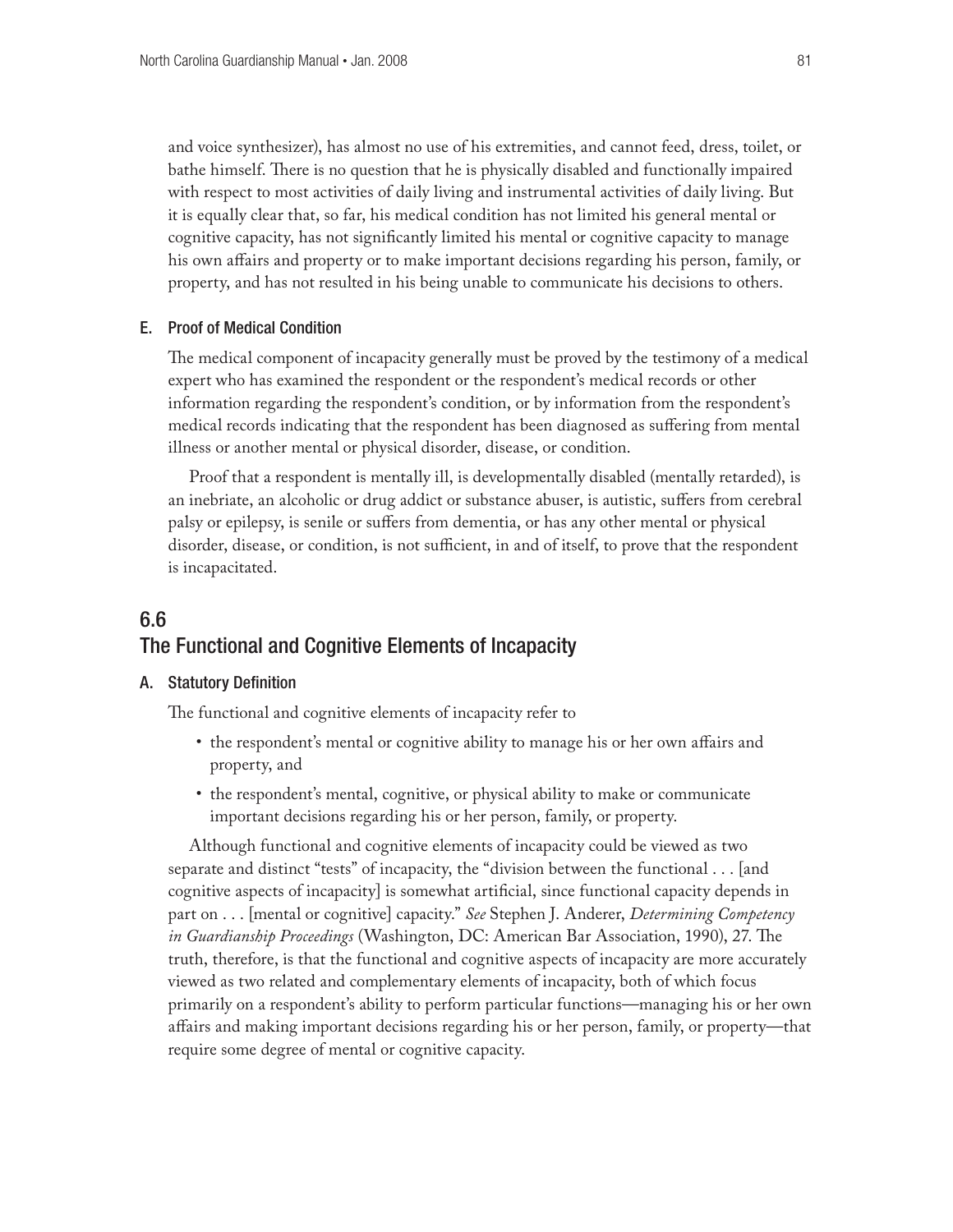#### B. Nature and Purpose

The functional or cognitive element of incapacity is much more important than the medical component of incapacity. A respondent's functional or cognitive impairment, therefore, should be the primary focus of a proceeding to appoint a guardian for an allegedly incapacitated adult. Nonetheless, proof that a respondent is cognitively or functionally impaired is insufficient to establish a respondent's incapacity without evidence that the respondent's incapacity results from an identified mental or physical impairment, disease, injury, or condition.

It is important to note, again, that the standard for determining whether a respondent is incapacitated focuses on whether the respondent lacks *sufficient* capacity to manage his or her own affairs or property or to make or communicate important decisions regarding his or her person, family, or property. The issue, therefore, is not whether the respondent's mental or cognitive capacity is optimal or unimpaired, but rather whether his or her mental or cognitive capacity is *minimally adequate* to enable him or her to function, make decisions, and care for his or her personal needs and financial affairs at the level that is necessary to ensure his or her own well-being, protection, and safety. Nor is it sufficient to prove that another person might manage a respondent's affairs or property more wisely or efficiently than the respondent. *See Hagins v. Greensboro Redevelopment Comm'n*, 275 N.C. 90 (1969).

And, finally, because the functional and cognitive elements of incapacity focus primarily on the respondent's *mental or cognitive* capacity or incapacity, it is important to note that a respondent's *physical* capacity or incapacity is irrelevant in determining the respondent's incapacity *unless* it significantly affects his or her ability to make or communicate important decisions regarding his or her person, family, or property. *See Goodson v. Lehmon*, 224 N.C. 616 (1944). For this reason, proof that a respondent is unable, due to a physical impairment, disease, injury, or condition, to perform some or all of the activities of daily living (ADLs) or even some or all of the instrumental activities of daily living (IADLs)—is insufficient to prove that the respondent is incapacitated.

#### C. Capacity to Manage One's Affairs

The first prong of the functional element of incapacity (which dates back at least to 1883) focuses on the respondent's capacity to manage his or her own affairs. It is, nominally at least, an objective standard that focuses on the respondent's actual and potential functioning—the respondent's behavior and actions with respect to his or her person, family, and property. It focuses more on the *outcome* of the respondent's decisions than on the respondent's decisions themselves or the *process* by which the respondent makes decisions.

The functional element of incapacity theoretically distinguishes "clinical incapacity" from "legal incapacity." *See* Charles P. Sabatino and Suzanna L. Basinger, *Competency: Reforming Our Legal Fictions*, 6 J. MENTAL HEALTH & AGING 119 (2000). Requiring proof that a respondent is functionally impaired in the sense of being unable to adequately manage his or her affairs or property is intended to ensure that the State intervenes only when necessary to protect a substantial personal or property interest of the respondent that is threatened due to the respondent's condition. *See* Stephen J. Anderer, *Determining Competency in Guardianship*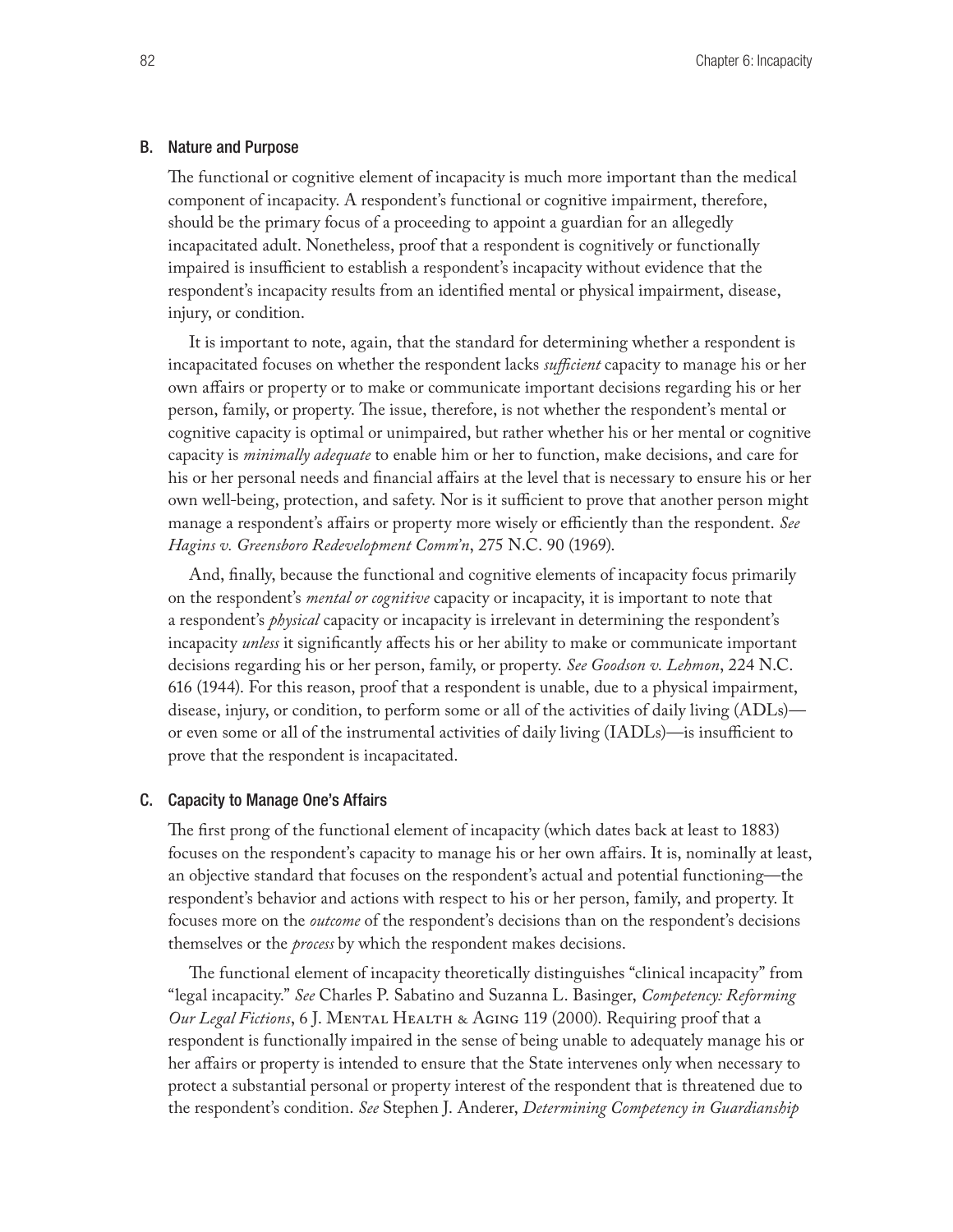*Proceedings* (Washington, DC: American Bar Association, 1990), 10. The functional element of incapacity also may implicitly incorporate the element of "necessity" by requiring objective proof that a respondent's property, health, safety, or welfare will be harmed as a result of his or her impairment.

Functional definitions of incapacity, however, are often vague and imprecise and, too often, are applied subjectively by concluding that a respondent who behaves or acts in an "unreasonable" or "irrational" manner must be mentally incompetent.

G.S. 35A-1101 does not define the phrase "lacks sufficient capacity to manage . . . [his or her] own affairs." Nor is there an abundance of case law that interprets this aspect of the statutory definition of incapacity.

A 1969 decision by the North Carolina Supreme Court, however, suggests that a person lacks sufficient capacity to manage his or her own affairs if his or her mental or cognitive impairment is such that he or she is incapable of

- transacting the ordinary business involved in taking care of his or her property, health, or personal safety or welfare,
- exercising rational judgment, and
- weighing the consequences of his or her acts upon himself or herself, his or her family, or his or her property and estate.

*See Hagins v. Greensboro Redevelopment Comm'n*, 275 N.C. 90 (1969).

Conversely, a person does not lack sufficient capacity to manage his or her own affairs if he or she

- understands what is necessarily required for the management of his or her ordinary personal and business affairs,
- is able to perform those acts with reasonable continuity,
- • comprehends the effect of what he or she does, and
- • can exercise his or her own will.

*See Hagins v. Greensboro Redevelopment Comm'n*, 275 N.C. 90 (1969*). See also Cox v. Jefferson-Pilot Fire & Casualty Co*., 80 N.C. App. 122 (1986); *Soderlund v. N.C. School of the Arts*, 125 N.C. App. 386 (1997); *State Farm Fire & Casualty Co. v. Darsie*, 161 N.C. App. 542 (2003).

A person's "affairs" encompass all of an individual's personal, business, and financial affairs. *See Hagins v. Greensboro Redevelopment Comm'n*, 275 N.C. 90 (1969). More specifically, a person's "affairs" include matters relating to his or her

- health care,
- personal safety,
- residence,
- nutrition,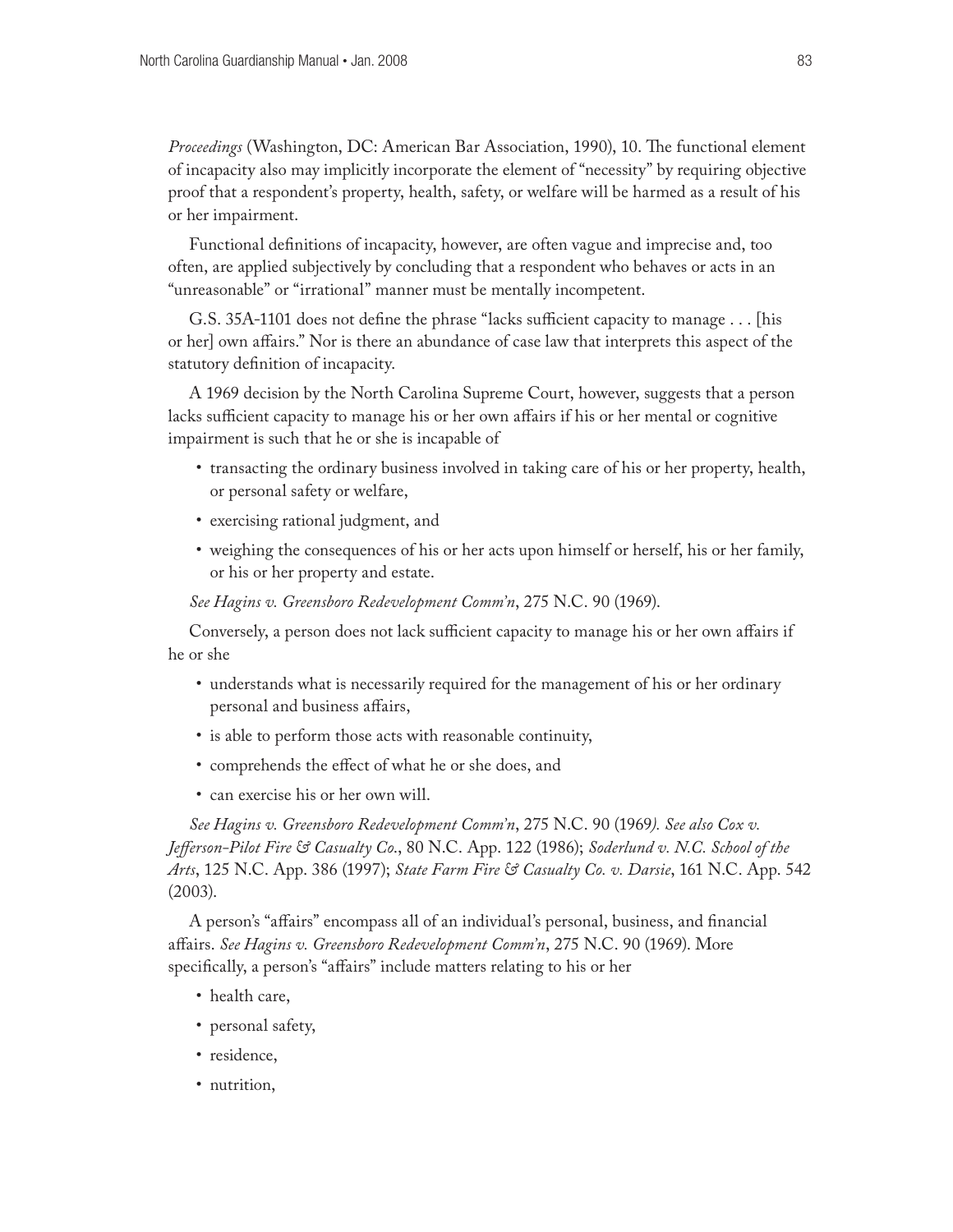- clothing,
- personal hygiene,
- family relationships,
- personal relationships,
- finances,
- • business, and
- property.

### D. Capacity to Make and Communicate Important Decisions

The second prong of the functional or cognitive element of incapacity, which was first added to North Carolina's guardianship statute in 1977 and was made generally applicable in all adult guardianship proceedings in 1987, focuses directly on deficiencies in a respondent's cognitive functioning by examining the respondent's mental or cognitive capacity to make or communicate important decisions regarding his or her person, family, or property.

The cognitive element of incapacity focuses directly on deficiencies in a respondent's cognitive functioning. In theory, the cognitive element of incapacity provides an objective standard that allows individuals who have at least a minimally adequate level of mental and cognitive capacity to make "unreasonable," "irrational," "unwise," "ill-advised," "foolish," "stupid," or even self-destructive decisions as long as they do so through the use of a "rational" decision-making process.

It is important to note that the cognitive element of incapacity focuses on an individual's decision-making *capacity*, rather than the behaviors or actions that may result from the individual's decisions or inability to make a decision. Stated differently, this "test" of incapacity focuses on the respondent's ability to make "rational" decisions or the *process* through which the respondent makes decisions, rather than the *content* of the respondent's decisions or the behaviors, actions, or consequences that result from the respondent's decisions or inability to make "rational" decisions. The issue, therefore, is not whether a respondent's decisions appear, to a reasonable or rational observer, to be unreasonable, irrational, unwise, ill-advised, stupid, or even self-destructive, but rather whether some mental or physical impairment renders the respondent incapable of making rational decisions or significantly limits the respondent's ability to do so.

At a minimum, assessments of a respondent's cognitive functioning should focus on the respondent's

- awareness,
- perception,
- • orientation to reality,
- concentration,
- memory,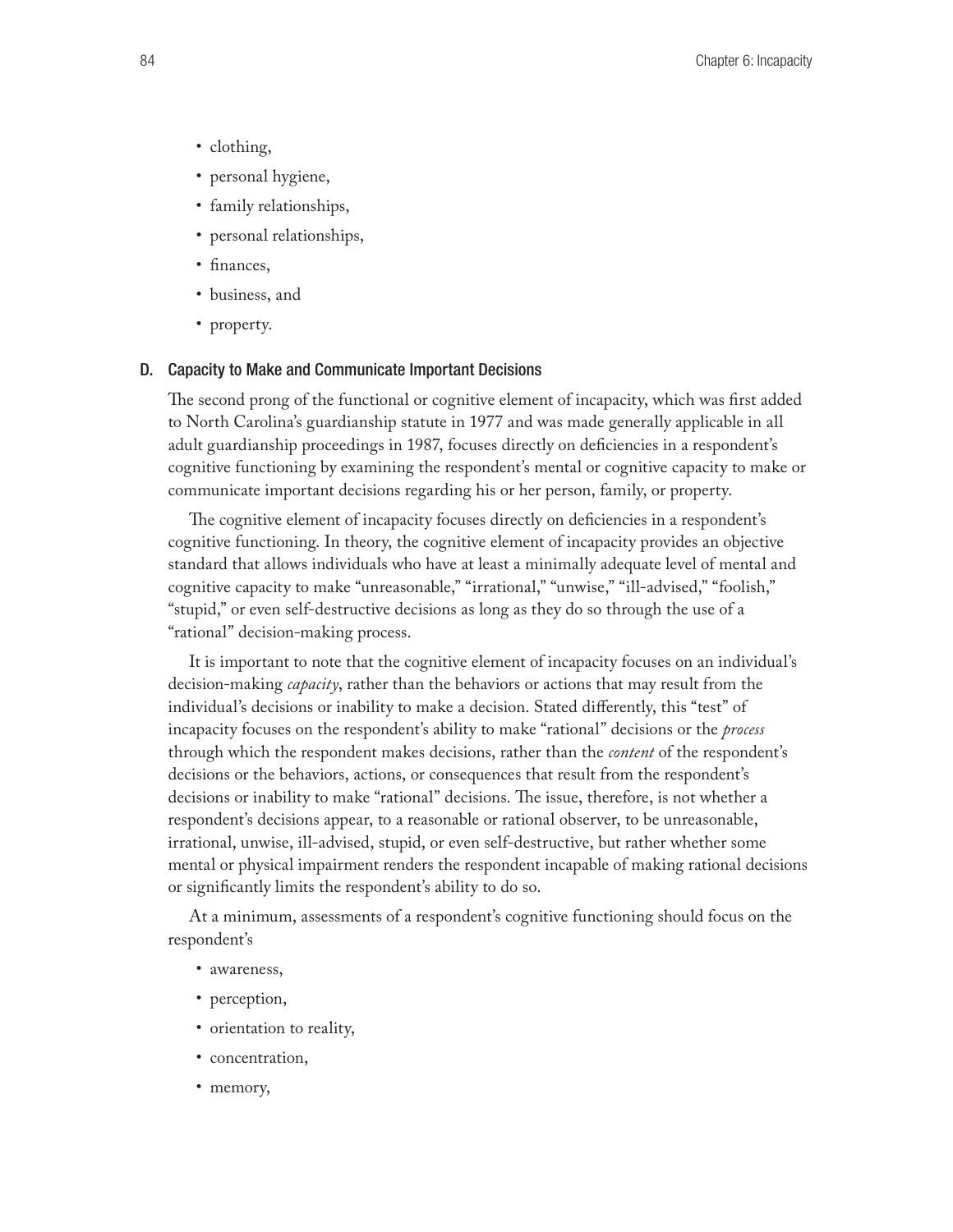- comprehension,
- insight,
- reasoning,
- deliberation,
- appreciation of consequences, and
- choice.

A respondent may lack sufficient capacity to make important decisions concerning his or her person, family, or property if he or she

- • cannot understand or appreciate the facts that are relevant in connection with a particular decision or situation;
- is unable to express a choice or preference with respect to a particular decision or situation;
- is unable to understand the risks, benefits, and alternatives with respect to a particular decision or situation;
- is unable to appreciate the consequences of a particular decision or situation; or
- • is unable to weigh, in a rational manner and consistent with his or her values, the relative risks, benefits, and consequences involved in a particular decision or situation.

Although G.S. 35A-1101 does not define the phrase "important decisions concerning . . . [the respondent's] person, family, or property," it clearly includes decisions regarding the respondent's health, safety, welfare, personal and family affairs, and business and financial affairs.

# 6.7 Clinical Assessment of Cognitive and Functional Incapacity

Medical or clinical assessments of capacity or incapacity are different from legal determinations of capacity or incapacity. Clinical assessments of an individual's mental, cognitive, or functional capacity, however, are relevant in determining whether, in the context of a legal proceeding to appoint a guardian for that individual, he or she is "incompetent" or incapacitated.

### A. General Mental Capacity

Clinical evaluations of an individual's *general* mental capacity or incapacity assess the extent to which the individual's cognitive functioning is *minimally adequate* in the areas of

- word knowledge,
- recent and remote memory,
- perceptual accuracy or reality testing,
- insight,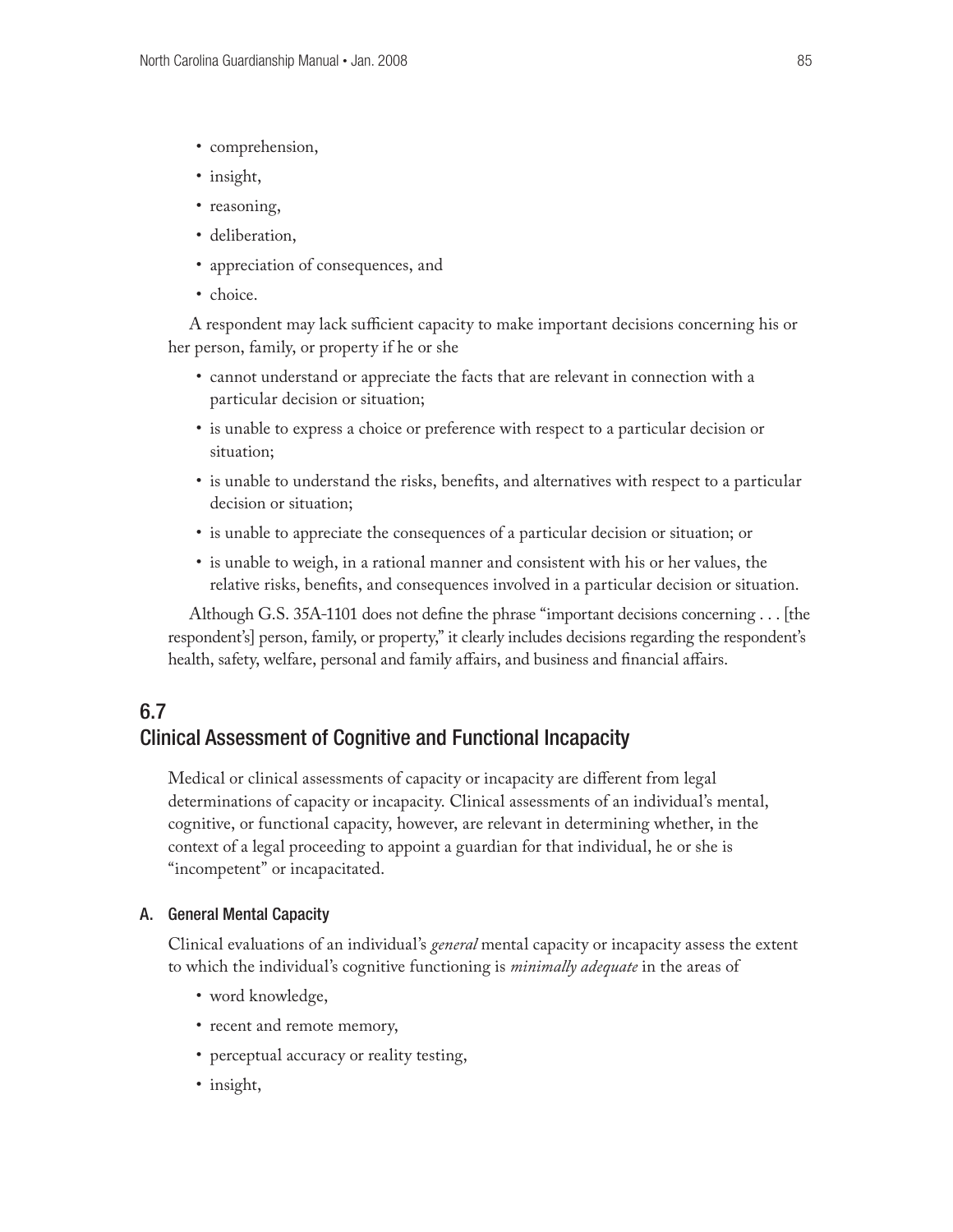- abstraction, and
- executive functioning and judgment in both the personal and social spheres.

### B. Specific Cognitive and Functional Capacity

In most cases, a clinical evaluation of an individual's capacity or incapacity also should focus more particularly on an individual's specific capacity with respect to one or more cognitive or functional "domains" (areas of cognitive or functional behavior), such as consenting to medical treatment, engaging in financial transactions, or caring for oneself in an independent living situation.

### C. Clinical Evaluation of Incapacity

Clinical evaluations of an individual's capacity or incapacity should be based on a thorough professional assessment of the individual's

- • cognitive capacity,
- medical or mental diagnosis and condition,
- • functional capacity, and
- environment, context, and situation.

*Cognitive capacity.* An individual's cognitive capacity refers to his or her general mental capacity or ability in the areas of attention, concentration, perception, memory, understanding, comprehension, deliberation, reasoning, and judgment. Clinicians assess an individual's cognitive capacity through clinical interviews and cognitive testing. *See* Appendix 6-8, Cognition and Cognitive Testing and Appendix 6-9, Brief Guide to Psychological and Neuropsychological Instruments. Some instruments, such as the Folstein Mini Mental Status Examination (MMSE), which is a short test that assesses an individual's awareness of time, place, and orientation, comprehension and production of language, short-term memory, and ability to attend and concentrate, may be used as an initial screening device to determine whether an individual *may* be cognitively impaired but are not determinative with respect to whether an individual is or isn't cognitively impaired.

*Medical diagnosis.* An accurate medical diagnosis of an individual's mental and physical condition is important in determining whether the individual is cognitively impaired, the cause of the individual's impairment, the likely extent of the individual's impairment, whether the individual's impairment is permanent or temporary, whether the individual's condition will improve or get worse, whether treatment may improve the individual's condition, and what treatment might help improve the individual's condition. Cognitive impairments may be caused by cognitive disorders such as dementia, by psychiatric disorders such as schizophrenia, by other medical conditions, such as stroke or traumatic brain injury, or by other factors such as substance abuse. Diagnoses of mental impairments are listed and described in the *Diagnostic and Statistical Manual of Mental Disorders-IV* (DSM-IV). *See also*  Appendix 6-2, Medical Conditions Affecting Capacity; Appendix 6-3, Dementia Overview; Appendix 6-4, Temporary and Reversible Causes of Confusion; Appendix 6-5, Medications That May Commonly Cause Confusion; and Appendix 6-6, Distinguishing Delirium from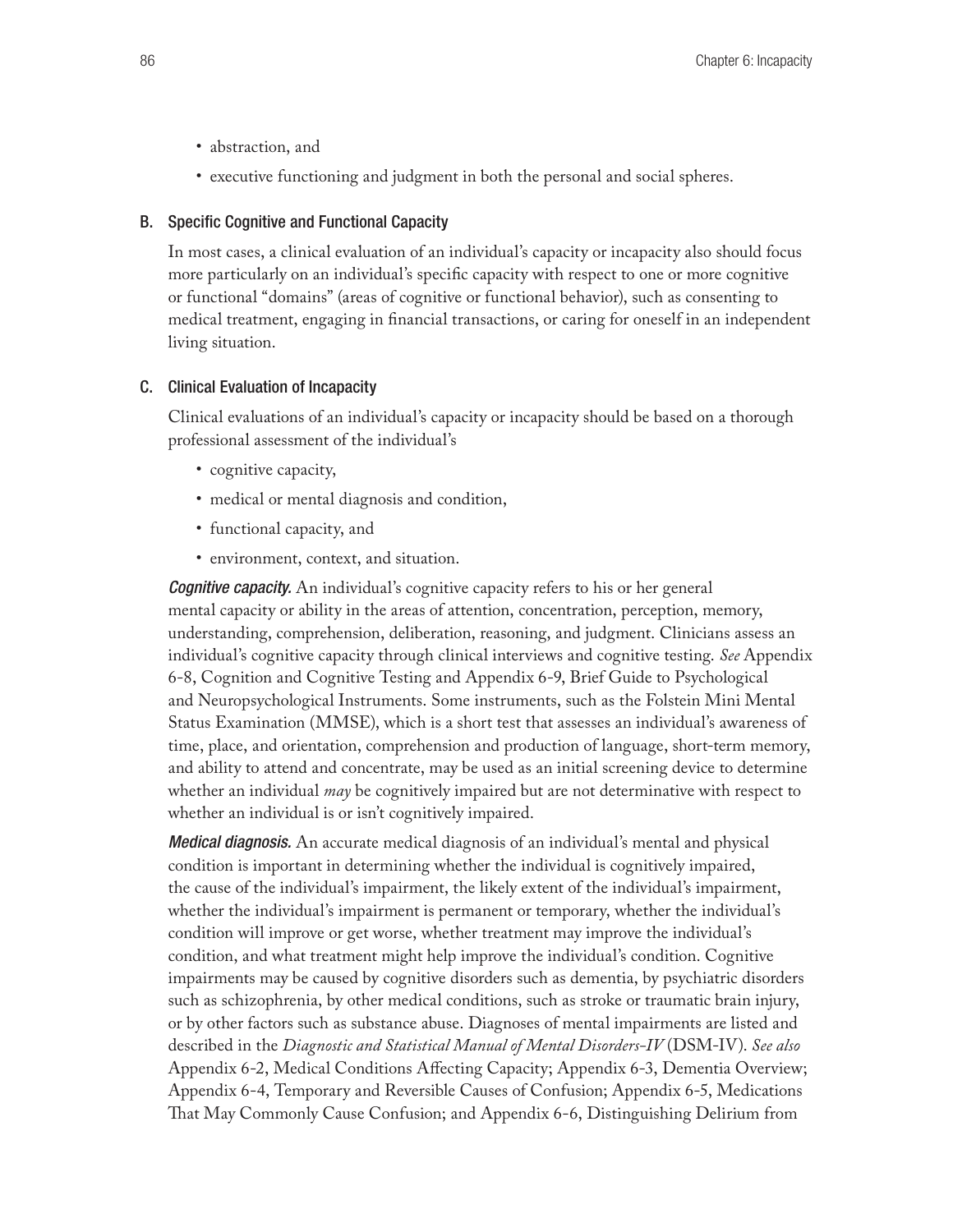Dementia. A diagnosis that an individual suffers from a mental illness, developmental disability, or other medical condition, however, is not, in and of itself, sufficient to support a conclusion that the individual lacks mental capacity.

*Functional capacity.* An individual's functional capacity refers to the mental capacity required to perform particular functions or activities, such as making decisions regarding medical treatment, financial transactions, or personal care. For example, mental capacity to consent to or refuse medical treatment generally is understood to require

- the capacity or ability to understand or comprehend information regarding one's medical diagnosis and the potential risks and benefits of medical treatments;
- the ability to appreciate the significance or applicability of that information to one's own situation;
- the ability to make a reasoned choice by rationally evaluating the benefits and risks of medical treatment in light of one's own life and values; and
- • the ability to communicate a definite and consistent decision regarding medical treatment.

Similarly, assessments of functional capacity in the domain of financial matters examine an individual's knowledge (ability to describe facts, concepts, and events related to financial activities); skills (the ability to make change, write checks, or perform other activities related to financial activities); and judgment (the ability to make rational or reasonably sound financial decisions). The concepts of functional and cognitive impairment are related to the extent that an individual's cognitive impairment may impair his or her ability to perform certain functions. Functional capacity, however, must be assessed separately from an individual's general cognitive capacity because the fact that an individual has a cognitive impairment does not necessarily mean that his or her cognitive impairment limits his or her ability to perform a particular function. Clinicians assess functional capacity through direct observation, reports from family members, performance-based testing, and functional instruments. *See* Appendix 6-10, Everyday Functioning and Functional Assessment; Appendix 6-11, Activities of Daily Living; and Appendix 6-12, Instrumental Activities of Daily Living. A respondent's ability to perform instrumental activities of daily living (IADLs) *may* be relevant to the issue of the respondent's mental or cognitive capacity. Assessments of a respondent's ability to perform normal activities of daily living (ADLs) generally are not relevant to the issue of the respondent's mental or cognitive capacity, but may be useful in determining the needs of an incapacitated ward or developing a guardianship plan for an incapacitated ward.

*Environmental assessment.* Assessment of an individual's environment, context, and situation examines the degree to which an individual's personal, social, and physical environments affect his or her capacity, the personal, physical, psychosocial, and situational demands that are placed on the individual, the individual's personal history, values, and preferences, the personal, social, and other resources that are available to the individual, and the situational risks to the individual. Clinicians assess an individual's environment, context, and situation through direct questioning of the individual or through information obtained from the individual's family or other sources.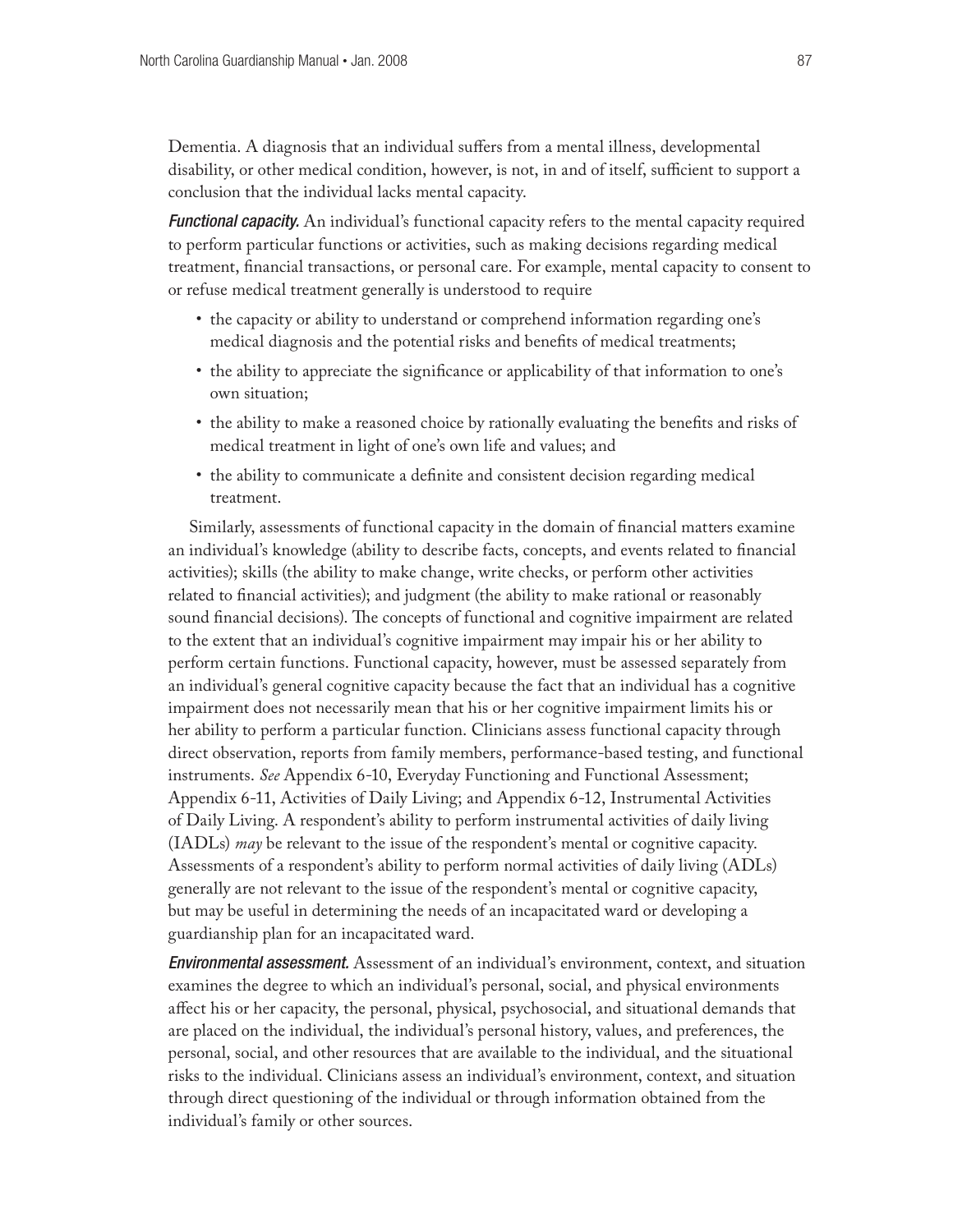# 6.8 Multidisciplinary Evaluations of Incapacity

### A. Statutory Definition

A multidisciplinary evaluation (MDE) is a court-ordered evaluation of a respondent's incapacity conducted in connection with an adult guardianship proceeding. *See* G.S. 35A-1101(14).

# B. Obtaining an MDE

The procedures for requesting and obtaining an MDE are discussed in detail in Chapter 5 of this manual.

### C. Preparing an MDE

A multidisciplinary evaluation must be conducted, prepared, coordinated, or assembled by a state or local social service, public health, mental health, vocational rehabilitation, diagnostic evaluation, or human service agency designated in the Clerk's order directing the evaluation. *See* G.S. 35A-1111(b); G.S. 35A-1101(4). When a state or local human services agency is the petitioner in a pending guardianship proceeding, that agency should not be designated to conduct, prepare, coordinate, or assemble a multidisciplinary evaluation of the respondent. An agency that has been designated to perform a multidisciplinary evaluation may perform the multidisciplinary evaluation itself (if its staff includes a doctor, psychologist, and social worker), request other state or local human services agencies to conduct all or part of the evaluation, or contract with doctors, psychologists, and social workers who are not employed by state or local human services agencies to conduct all or part of the evaluation.

# D. Purpose of the MDE

The purposes of a multidisciplinary evaluation are to assist the Clerk in determining whether the respondent is incapacitated, the nature and extent of a respondent's incapacity, and the needs of the respondent that should be addressed in a guardianship plan. *See* G.S. 35A-1111(a).

# E. Nature and Scope of the MDE

A multidisciplinary evaluation must contain current medical, psychological, and social work evaluations of the respondent. An evaluation is considered to be "current" if it has been done within the year immediately preceding a guardianship hearing. In ordering a multidisciplinary evaluation, the Clerk may direct that these evaluations address specific issues or questions regarding the respondent's alleged incapacity. The Clerk also may order the respondent to attend a multidisciplinary evaluation for the purpose of being evaluated. G.S. 35A-1111(d).

*Medical component.* The medical component of a multidisciplinary evaluation should be completed by a licensed physician or other qualified medical professional who has examined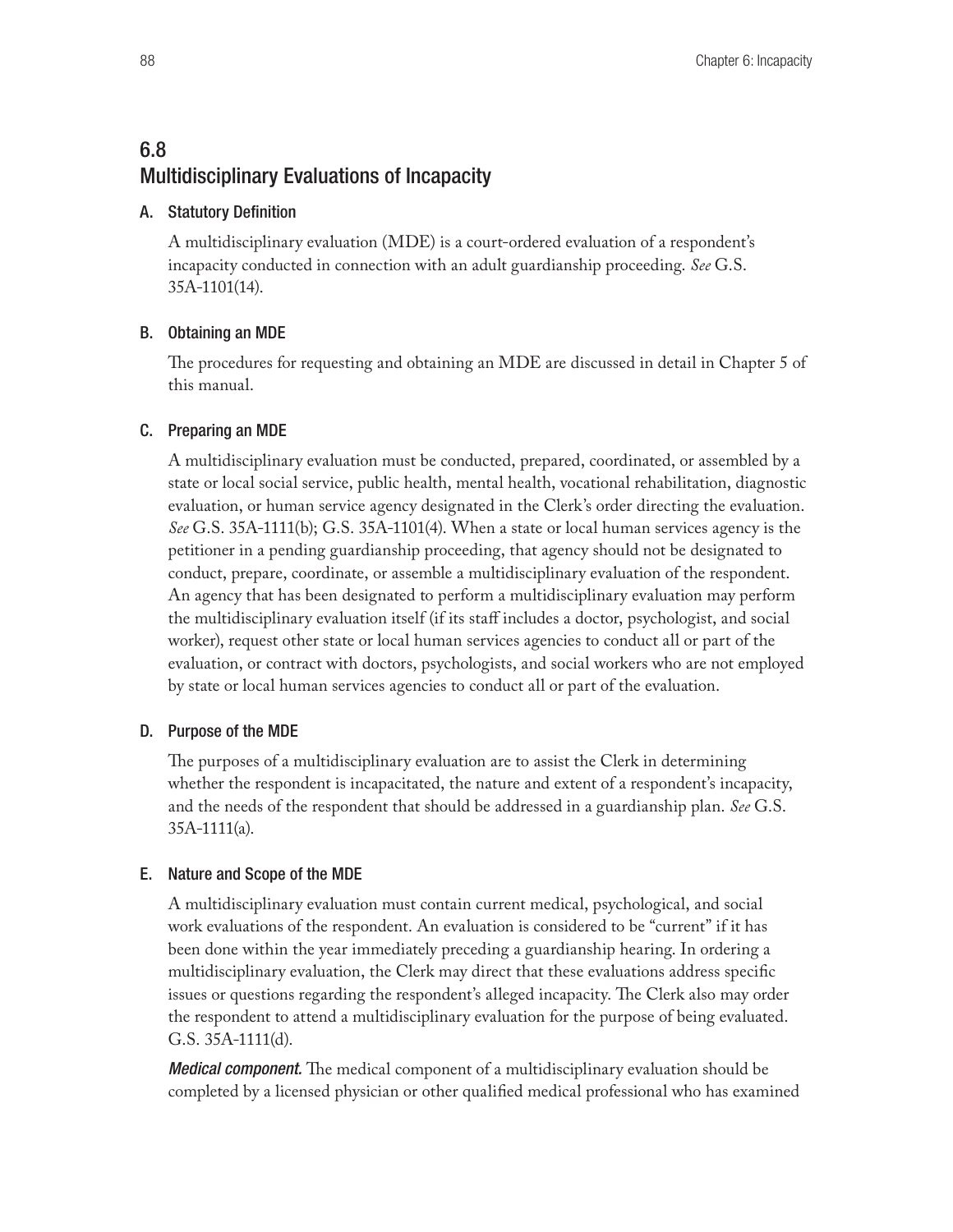the respondent or reviewed the respondent's medical records. The physician who completes the medical component of a multidisciplinary evaluation need not be a psychiatrist. At a minimum, the medical component of a multidisciplinary evaluation should provide current information regarding the respondent's physical and neurological status, relevant medical history, diagnoses of physical and mental disorders, conditions, or impairments, etiology of and prognosis for the respondent's impairments and condition, current and recommended medical treatment (including medications), results of pertinent tests, and clinical impressions of the respondent's medical condition.

*Psychological component.* The psychological component of a multidisciplinary evaluation should be conducted by a licensed clinical psychologist or other qualified mental health professional (such as a psychiatrist or licensed clinical social worker) who has examined the respondent or reviewed the respondent's medical and mental health records and other relevant information. At a minimum, the psychological component of a multidisciplinary evaluation should provide current information regarding the respondent's mental health, intellectual functioning, emotional status, and adaptive behavior, diagnoses of mental disorders, conditions, or impairments, etiology of and prognosis for the respondent's impairments and condition, current and recommended treatment (including medications), results of pertinent tests, and clinical impressions of the respondent's mental condition.

*Social work component.* The social work component of a multidisciplinary evaluation should be conducted by a qualified social worker who has examined the respondent or obtained reliable information regarding the respondent's situation. At a minimum, the social work component of a multidisciplinary evaluation should provide current information regarding the personal, family, social, and environmental aspects of the respondent's life, including a description and assessment of the respondent's living situation, family and interpersonal relationships, available family and community support and resources, employment, transportation, performance of activities of daily living, and performance of instrumental activities of daily living, as well as clinical impressions of the respondent's personal, family, and social condition.

*Other assessments.* Multidisciplinary evaluations also may include current evaluations by professionals in the areas of education, vocational rehabilitation, occupational therapy, vocational therapy, psychiatry, speech and hearing, and communications disorders.

*Summary and report of assessment.* A multidisciplinary evaluation should include a summary, prepared by the designated agency or one or more of the professionals who evaluated the respondent, that assesses whether the respondent is or may be "incompetent" or incapacitated, and, if so, assesses the nature and extent of the respondent's incapacity. If a respondent has the capacity to make particular decisions or perform certain activities, the summary should indicate the areas in which the respondent retains sufficient capacity to manage his or her affairs and recommend the creation of a limited guardianship. The agency's or professionals' report also may make recommendations with respect to a guardianship plan that will meet the respondent's needs, the ways in which a guardian should assist or care for the respondent, the persons or agencies that are most qualified or suitable to serve as the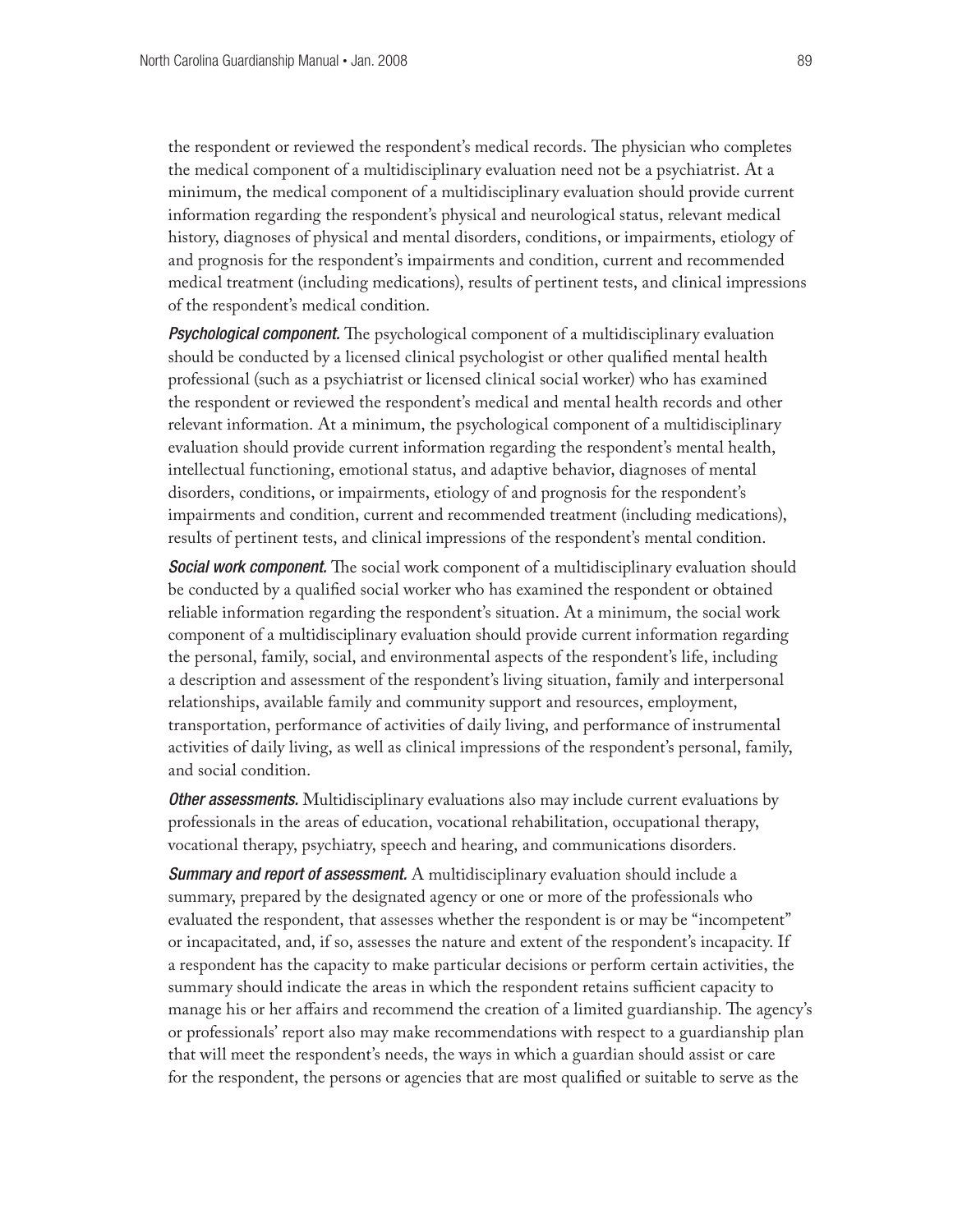respondent's guardian or guardians, and the manner in which the respondent's guardianship should be monitored, reviewed, or reassessed.

# 6.9 Judicial Determination of Incapacity

### A. Determination by Clerk, Judge, or Jury

Determinations of mental incapacity or "incompetency" under G.S. Ch. 35A, Art. 1 are made by the Clerk of Superior Court, by a jury if a jury trial has been properly demanded or ordered pursuant to G.S. 35A-1110, or by a Superior Court Judge (or jury) if an order adjudicating a respondent's incapacity is appealed to the Superior Court pursuant to G.S. 35A-1115.

### B. Statutory Elements

To find a respondent incapacitated, the Clerk (or jury or judge) must find that

- the respondent lacks sufficient capacity to manage his or her affairs or to make or communicate important decisions regarding his or her person, family, or property, *and*
- the respondent's lack of capacity is due to mental illness, mental retardation, epilepsy, cerebral palsy, autism, inebriety, senility, disease, injury, or similar cause or condition.

### C. Determinations of Fact and Law

The issue of incapacity, for purposes of appointing a guardian to manage the personal or financial affairs of an adult, involves a *legal*, rather than a medical or social, determination of the adult's capacity to make decisions and manage his or her personal or financial affairs.

### D. Evidence of Incapacity

In determining whether a respondent is incapacitated, the Clerk (or jury or judge) should consider evidence regarding

- the respondent's medical condition;
- the respondent's cognition;
- the respondent's everyday functioning;
- the respondent's values and preferences;
- the risk of harm to the respondent or the respondent's property resulting from the respondent's incapacity and the level of supervision needed to protect the respondent or the respondent's property; and
- the means that may be available to enhance the respondent's capacity.

If the Clerk (or jury or judge) determines that the respondent is not incapacitated, the Clerk (or judge) must enter an order dismissing the proceeding.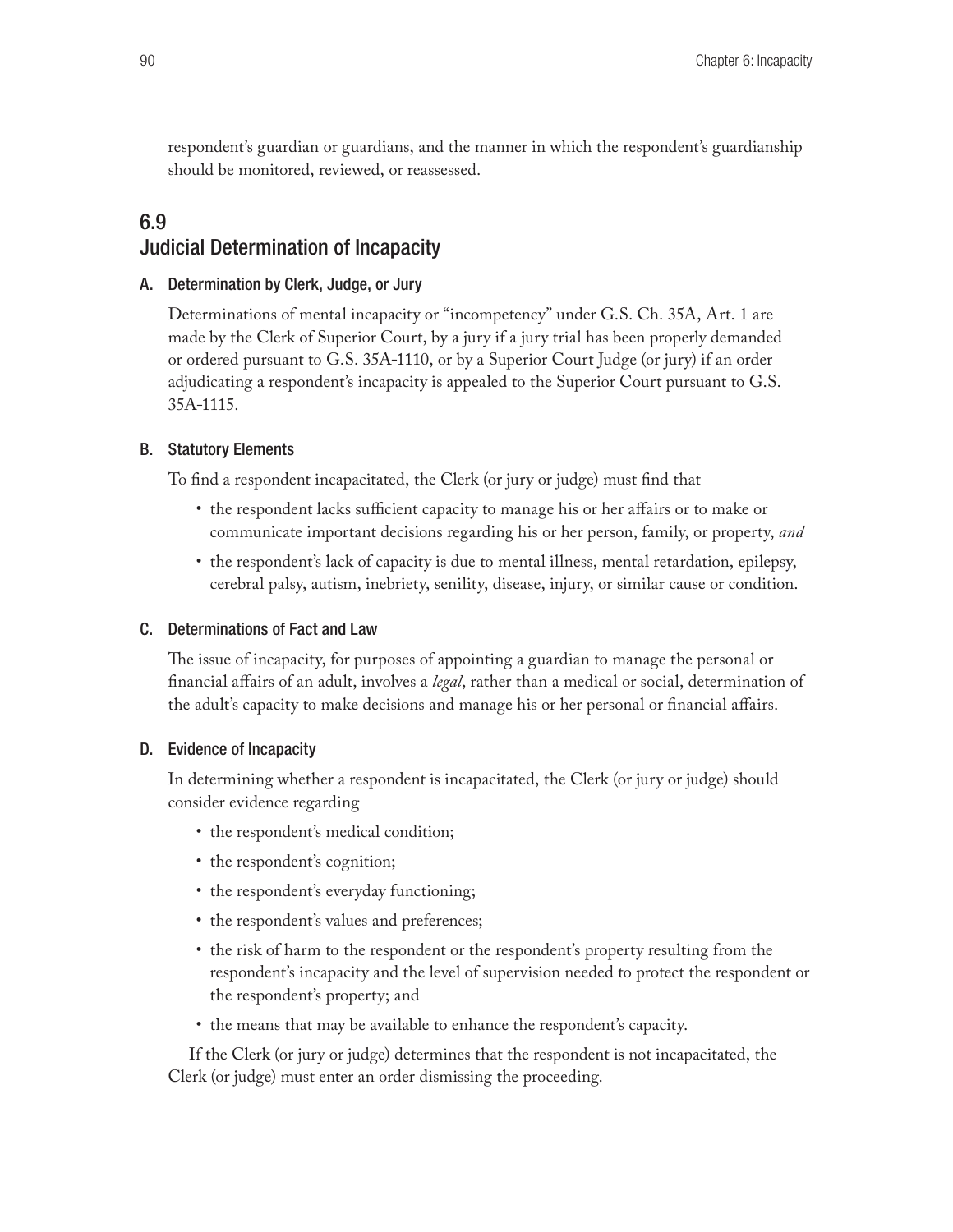### E. Standard of Proof

In order to find a respondent incapacitated, the Clerk's (or jury's or judge's) findings must be based on clear, cogent, and convincing evidence. G.S. 35A-1112(d); *In re Efird*, 114 N.C. App. 635 (1994).

### F. Finding Regarding Incapacity

An order appointing a guardian for an incapacitated respondent should include findings regarding the nature and extent of the respondent's incapacity. *See* G.S. 35A-1112(d). If the Clerk orders a limited guardianship, the Clerk's order must include findings regarding the nature and extent of the respondent's incapacity as they relate to the respondent's need for a guardian. G.S. 35A-1215(b).

### G. The Judicial Decision-Making Process

When the Clerk adjudicates the issue of incapacity and appoints a guardian for an incapacitated respondent, the Clerk's order should

- appropriately balance the respondent's well-being and rights;
- • promote the respondent's rights to autonomy and self-determination to the greatest extent possible;
- identify and take advantage of less restrictive alternatives to guardianship whenever possible;
- provide appropriate guidance to guardians and establish procedures for monitoring guardianship; and
- limit the scope of guardianship when a limited guardianship is appropriate.

### H. Limited Guardianship Orders

When the Clerk orders a limited guardianship, the Clerk's order should specify the legal rights that will be retained by the ward and the limits that are imposed with respect to the guardian's powers and duties. G.S. 35A-1215(b).

# Appendix 6-1 Clinical Professionals

Reprinted by permission of the American Bar Association and the American Psychological Association from *Judicial Determination of Capacity of Older Adults in Guardianship Proceedings*.

**Note**: The information provided in this appendix is meant to highlight some of the strengths that varied professionals may bring to the capacity evaluation practice. It is not meant to define or limit the absolute, necessary, or full scope of practice for these professionals, but rather to highlight some potential strengths each discipline may bring to the capacity evaluation process.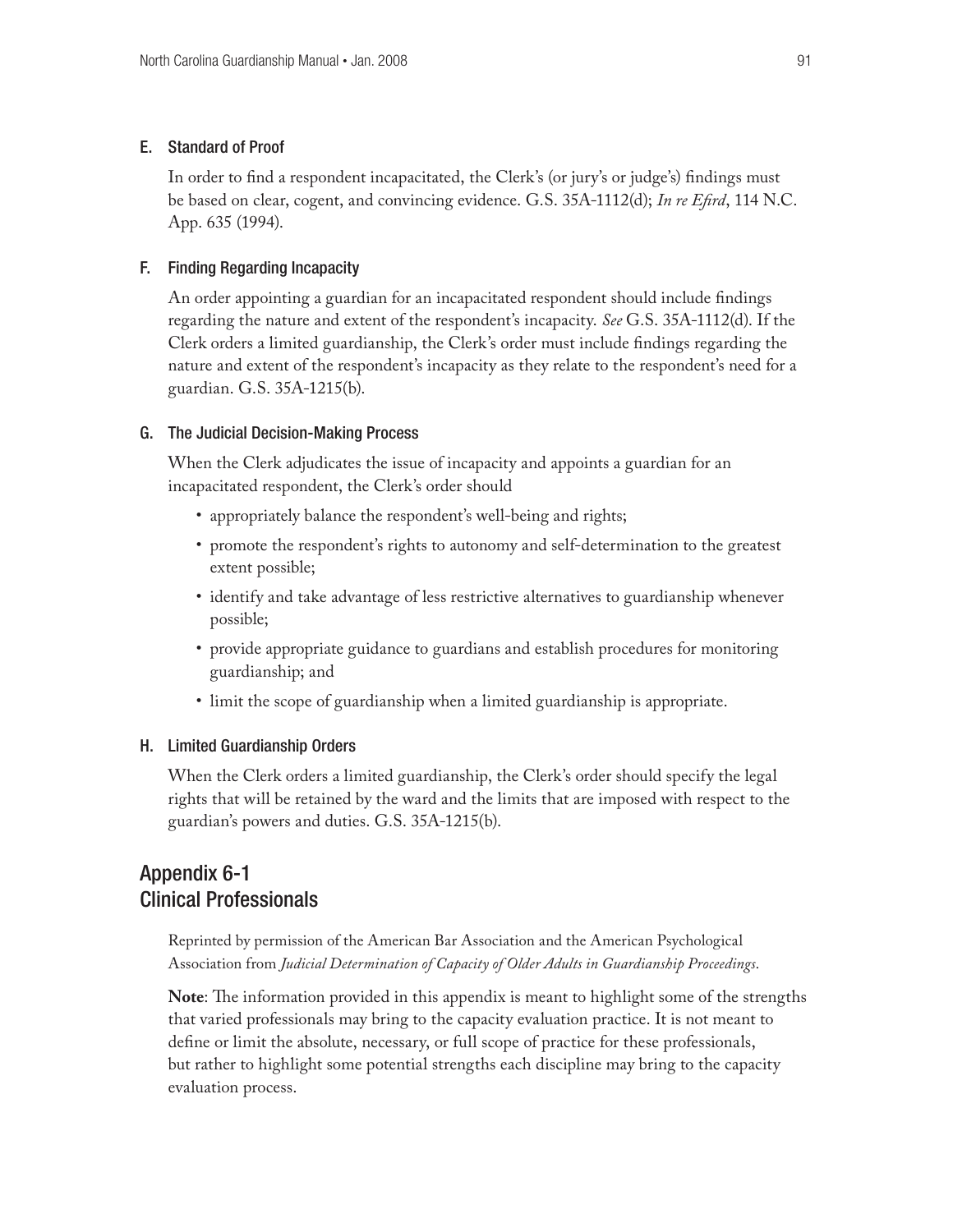A clinician is a general term for a healthcare professional who works with patients. A wide range of clinicians may bring expertise to the capacity evaluation process.

*Geriatricians, geriatric psychiatrists, or geropsychologists* are practitioners with specialized training in aging. They are experienced in considering the multiple medical, social, and psychological factors that may impact an older adult's functioning. A geriatric assessment team is comprised of multiple disciplines, each with advanced training in syndromes of aging.

*Neurologists* are medical doctors (M.D.) with specialized training in brain function. They may address how specific neurological conditions (e.g., dementia) are affecting the individual and his or her capacity.

*Neuropsychologists* are psychologists with specialized training in cognitive testing. They may address relationships between neurological conditions, cognitive tests results, and an individual's functional abilities.

*Nurses* have medical expertise and some, such as visiting nurses in Area Agencies on Aging, may have in-depth information on how a person's medical condition is impacting functioning in the home. Geriatric nurse practitioners are advanced practice nurses with additional credentials to assess and treat the medical problems of aging.

*Occupational therapists* are professionals with advanced degrees specializing in the assessment of an individual's functioning on everyday tasks, such as eating, meal preparation, bill paying, cleaning, and shopping.

*Physicians* are medical doctors (M.D.). Physicians who are primary care clinicians or internists can provide a summary of the individual's major medical conditions. In some cases, the physician may have provided care to the individual over many years and can provide a historical perspective on the individual's functioning (although this cannot be assumed).

*Psychiatrists* are medical doctors (M.D.) with specialized training in mental health. They may address how specific psychiatric conditions (e.g., schizophrenia) and related emotional and mental systems may be affecting the individual and his or her capacity. Geropsychiatrists receive additional training in problems of aging; forensic psychiatrists receive additional training in mental health and the law.

*Psychologists* are clinicians with advanced training in behavioral health. They may utilize standardized testing and in-depth assessment, which is useful when the judge wants detailed information about areas of cognitive or behavioral strengths or weaknesses. Geropsychologists receive additional training in problems of aging; forensic psychologists receive additional training in mental health and the law.

*Social workers* are trained to consider the multiple determinants on an individual's social functioning, and are often knowledgeable about a wide range of social and community services that may assist the individual.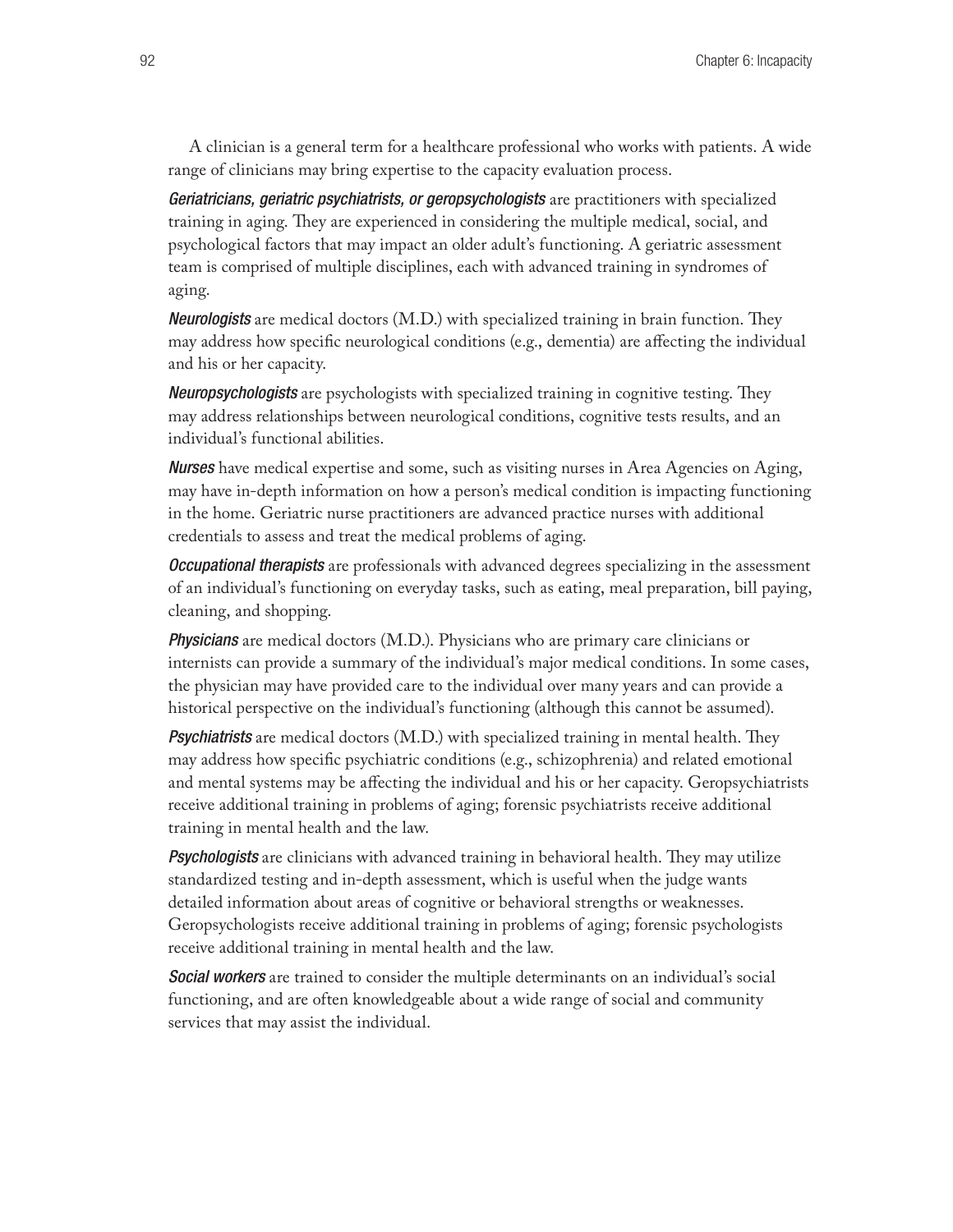# Appendix 6-2 Medical Conditions Affecting Capacity

Reprinted by permission of the American Bar Association and the American Psychological Association from *Judicial Determination of Capacity of Older Adults in Guardianship Proceedings*.

**Dementia** is a general term for a medical condition characterized by a loss of memory and functioning. Primary degenerative dementias are those with disease processes that result in a deteriorating course, including Alzheimer's disease, Lewy Body Dementia, and Frontal Dementia (each associated with a type of abnormal brain cell).

| Condition                               | Source                                                                                                                                                                                      | <b>Symptoms</b>                                                                                                                                                                                                                                                                                                                           | Treatability                                                                                                                                                                                                                                                                        |
|-----------------------------------------|---------------------------------------------------------------------------------------------------------------------------------------------------------------------------------------------|-------------------------------------------------------------------------------------------------------------------------------------------------------------------------------------------------------------------------------------------------------------------------------------------------------------------------------------------|-------------------------------------------------------------------------------------------------------------------------------------------------------------------------------------------------------------------------------------------------------------------------------------|
| Alcoholic Dementia                      | A fairly common<br>form of dementia,<br>caused by long-term<br>abuse of alcohol.<br>usually for 20 years<br>or more. Alcohol is<br>a neurotoxin that<br>passes the blood-<br>brain barrier. | Memory loss, problem<br>solving difficulty,<br>and impairments in<br>visuospatial function<br>are commonly found<br>in patients with<br>alcohol dementia.                                                                                                                                                                                 | Alcohol dementia is partially<br>reversible, if there is long term<br>sobriety-cessation of use.<br>There is evidence to suggest that<br>some damaged brain tissue may<br>regenerate following extended<br>sobriety, leading to modest<br>improvements in thinking and<br>function. |
| Alzheimer's disease<br>$(*AD")$         | Most common type<br>of dementia, caused<br>by a progressive<br>brain disease<br>involving protein<br>deposits in brain<br>and disruption of<br>neurotransmitter<br>systems.                 | Initial short-term<br>memory loss,<br>followed by problems<br>in language and<br>communication,<br>orientation to time<br>and place, everyday<br>problem solving,<br>and eventually<br>recognition of people<br>and everyday objects.<br>In the early stages, an<br>individual may retain<br>some decisional and<br>functional abilities. | Progressive and irreversible,<br>resulting ultimately in a terminal<br>state. Medications may improve<br>symptoms and cause a temporary<br>brightening of function in the<br>earlier stages.                                                                                        |
| Bipolar Disorder or<br>Manic Depression | A psychiatric illness<br>characterized by<br>alternating periods<br>of mania and<br>depression.                                                                                             | Affects functional and<br>decisional abilities in<br>the manic stage or<br>when the depressed<br>stage is severe.                                                                                                                                                                                                                         | Can be treated with medications,<br>but requires a strong<br>commitment to treatment on<br>the part of the individual. Varies<br>over time; periodic re-evaluation<br>is needed.                                                                                                    |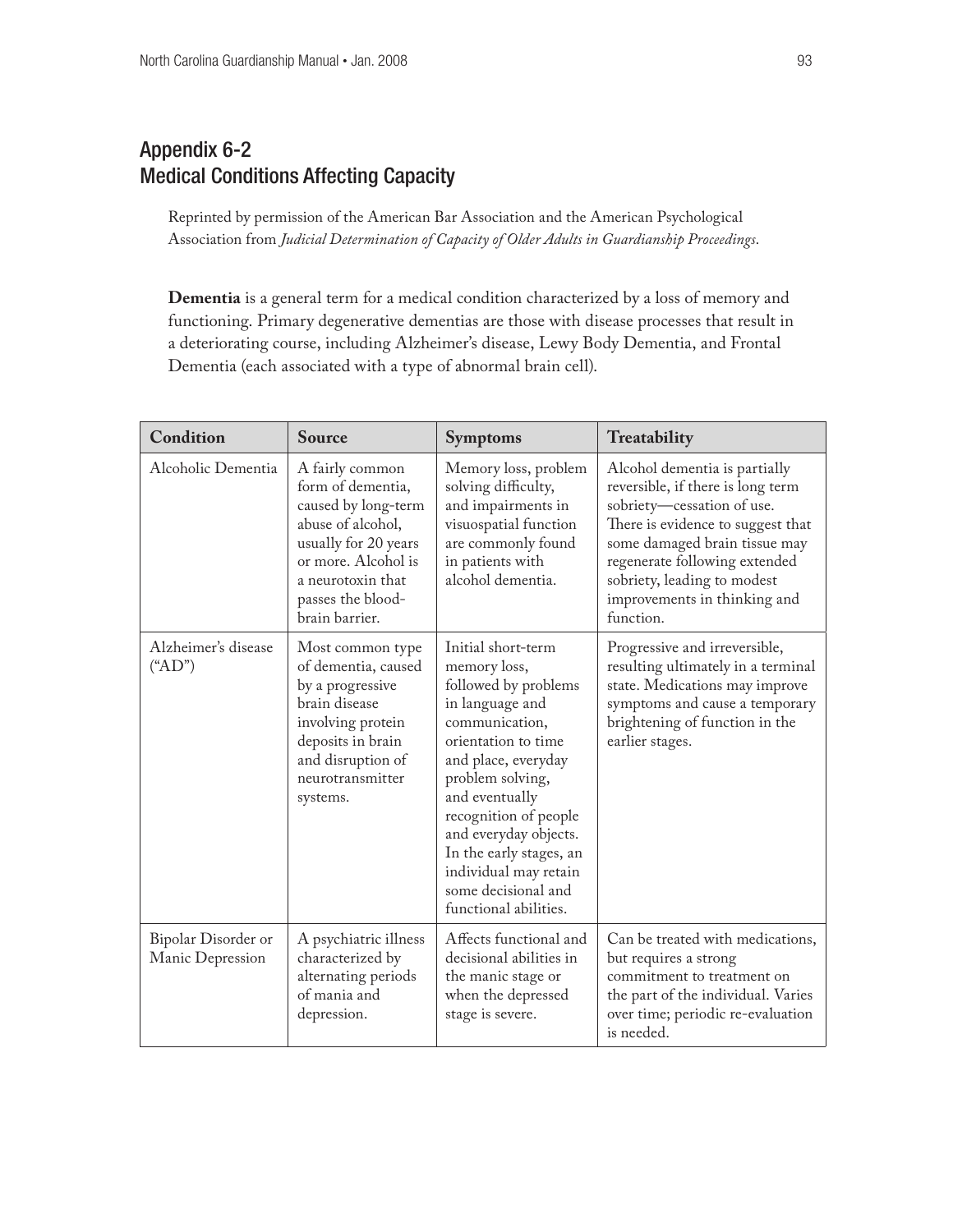| Condition                                                                      | <b>Source</b>                                                                                                                                                                                                                      | <b>Symptoms</b>                                                                                                                                                                                                                                                                                                                    | Treatability                                                                                                                                                                                                                                                                                       |
|--------------------------------------------------------------------------------|------------------------------------------------------------------------------------------------------------------------------------------------------------------------------------------------------------------------------------|------------------------------------------------------------------------------------------------------------------------------------------------------------------------------------------------------------------------------------------------------------------------------------------------------------------------------------|----------------------------------------------------------------------------------------------------------------------------------------------------------------------------------------------------------------------------------------------------------------------------------------------------|
| Coma                                                                           | A state of temporary<br>or permanent<br>unconsciousness.                                                                                                                                                                           | Minimally<br>responsive or<br>unresponsive, unable<br>to communicate<br>decisions and needs<br>a substitute decision<br>maker.                                                                                                                                                                                                     | Often temporary; regular re-<br>evaluation required.                                                                                                                                                                                                                                               |
| Delirium                                                                       | A temporary<br>confusional state<br>with a wide variety<br>of causes, such<br>as dehydration,<br>poor nutrition,<br>multiple medication<br>use, medication<br>reaction, anesthesia,<br>metabolic<br>imbalances, and<br>infections. | Substantially impaired<br>attention and<br>significant decisional<br>and functional<br>impairments across<br>many domains.<br>May be difficult to<br>distinguish from<br>the confusion<br>and inattention<br>characteristic of<br>dementia.                                                                                        | Often temporary and reversible.<br>If untreated may proceed to a<br>dementia. It is important to rule<br>out delirium before diagnosing<br>dementia. To do so, a good<br>understanding of the history and<br>course of functional decline, as<br>well as a full medical work-up,<br>are necessary. |
| Frontal or<br>Frontotemporal<br>Dementia<br>(Pick's disease is<br>one example) | Broad category of<br>dementia caused by<br>brain diseases or<br>small strokes that<br>affect the frontal<br>lobes of the brain.                                                                                                    | Problems with<br>personality and<br>behavior are often<br>the first changes,<br>followed by problems<br>in organization,<br>judgment, insight,<br>motivation, and the<br>ability to engage<br>in goal-oriented<br>behavior.                                                                                                        | Early in their disease, patients<br>may have areas of retained<br>functional ability, but as disease<br>progresses they can rapidly lose<br>all decisional capacity.                                                                                                                               |
| Jacob-Creutzfeldt<br>Disease                                                   | A rare type<br>of progressive<br>dementia affecting<br>humans that is<br>related to 'mad cow'<br>disease.                                                                                                                          | The disease usually<br>has a rapid course,<br>with death occurring<br>within two years of<br>initial symptoms.<br>These include<br>fatigue, mental<br>slowing, depression,<br>bizarre ideations,<br>confusion, and<br>motor disturbances,<br>including muscular<br>jerking, leading<br>finally to a vegetative<br>state and death. | There is no treatment currently<br>and the disease is relentlessly<br>progressive.                                                                                                                                                                                                                 |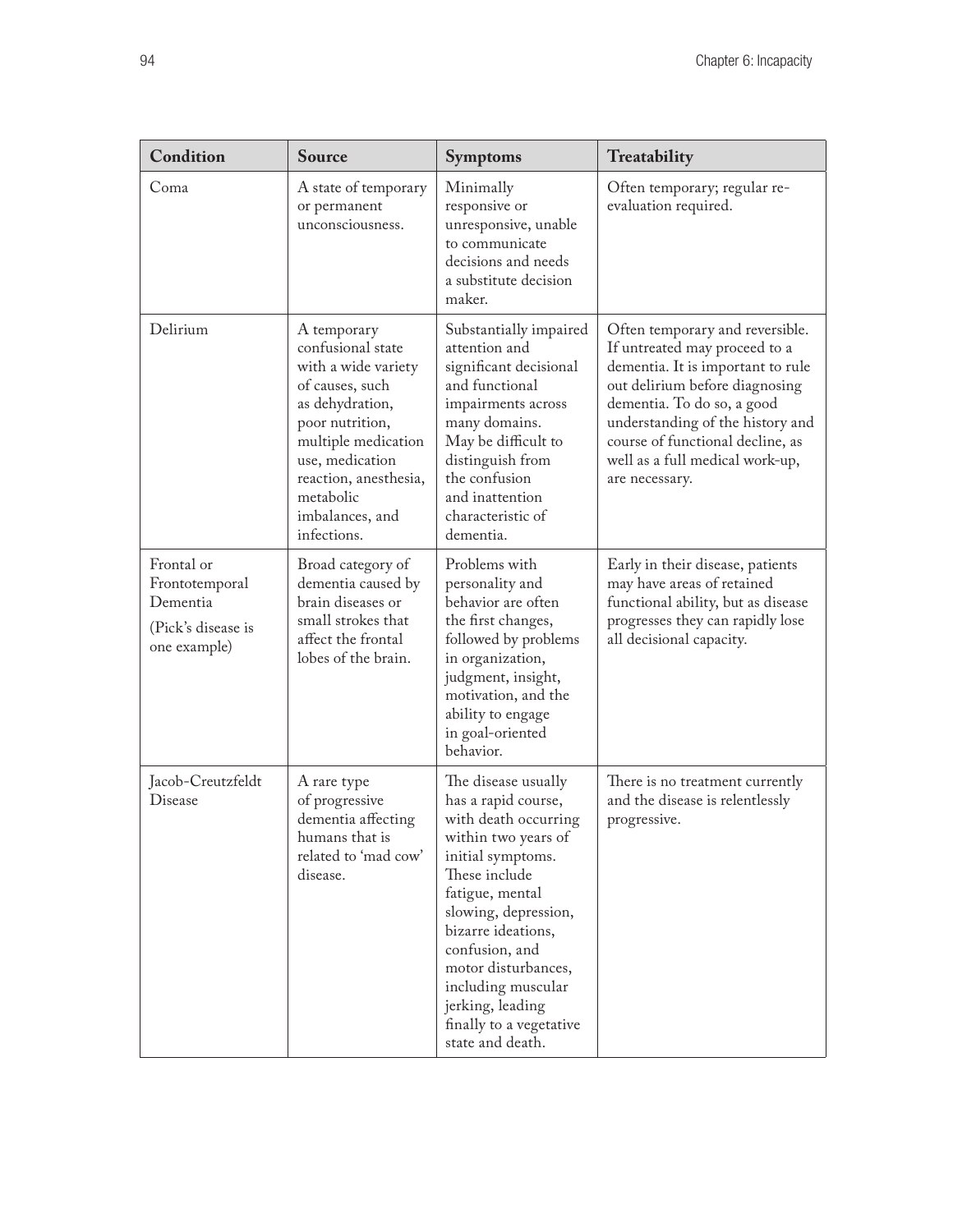| Condition                                                                   | Source                                                                                                                                                                                                                                                                                                                                 | <b>Symptoms</b>                                                                                                                                                                                                                                                                                      | Treatability                                                                                                                                                                                                                                                                                                   |
|-----------------------------------------------------------------------------|----------------------------------------------------------------------------------------------------------------------------------------------------------------------------------------------------------------------------------------------------------------------------------------------------------------------------------------|------------------------------------------------------------------------------------------------------------------------------------------------------------------------------------------------------------------------------------------------------------------------------------------------------|----------------------------------------------------------------------------------------------------------------------------------------------------------------------------------------------------------------------------------------------------------------------------------------------------------------|
| Diffuse Lewy Body<br>Dementia (DLB)                                         | A type of dementia<br>on the Parkinson<br>disease spectrum.                                                                                                                                                                                                                                                                            | DLB involves mental<br>changes that precede<br>or co-occur with<br>motor changes.<br>Visual hallucinations<br>are common, as are<br>fluctuations in mental<br>capacity.                                                                                                                              | This disease is progressive and<br>there are no known treatments.<br>Parkinson medications are often<br>of limited use.                                                                                                                                                                                        |
| Major Depression                                                            | A very common<br>psychiatric illness.                                                                                                                                                                                                                                                                                                  | Sad or disinterested<br>mood, poor appetite,<br>energy, sleep, and<br>concentration, feelings<br>of hopelessness,<br>helplessness, and<br>suicidality. In<br>severe cases, very<br>poor hygiene,<br>hallucinations,<br>delusions, and<br>impaired decisional<br>and functional<br>abilities.         | Treatable and reversible,<br>although in some resistant cases<br>electroconvulsive therapy (ECT)<br>is needed.                                                                                                                                                                                                 |
| Developmental<br>Disorders ("DD")<br>including Mental<br>Retardation ("MR") | Brain-related<br>conditions that<br>begin at birth or<br>childhood (before<br>age 18) and<br>continue throughout<br>adult life. MR<br>concerns low-<br>level intellectual<br>functioning with<br>functional deficits<br>that can be found<br>across many kinds<br>of DD, including<br>autism, Down<br>syndrome, and<br>cerebral palsy. | Functioning tends<br>to be stable over<br>time but lower than<br>normal peers. MR is<br>most commonly mild.<br>Some conditions such<br>as Downs syndrome<br>may develop a<br>supervening dementia<br>later in life, causing<br>decline in already<br>limited decisional and<br>functional abilities. | Not reversible, but everyday<br>functioning can be improved<br>with a wide range of supports,<br>interventions, and less restrictive<br>alternatives. Individuals<br>with DD have a wide range<br>of decisional and functional<br>abilities and, thus, require<br>careful assessment by skilled<br>clinicians. |
| Parkinson's Disease<br>(PD)                                                 | Progressive brain<br>disease that initially<br>affects motor<br>function, but in<br>many cases proceeds<br>to dementia.                                                                                                                                                                                                                | PD presents initially<br>with problems<br>with tremors and<br>physical movement,<br>followed by problems<br>with expression<br>and thinking, and<br>leading sometimes<br>to dementia after a<br>number of years.                                                                                     | PD is progressive, but motor<br>symptoms can be treated<br>for many years. Eventually,<br>medications become ineffective<br>and most physical and mental<br>capacities are lost. Evaluation of<br>capacity must avoid confusion<br>of physical for cognitive<br>impairment.                                    |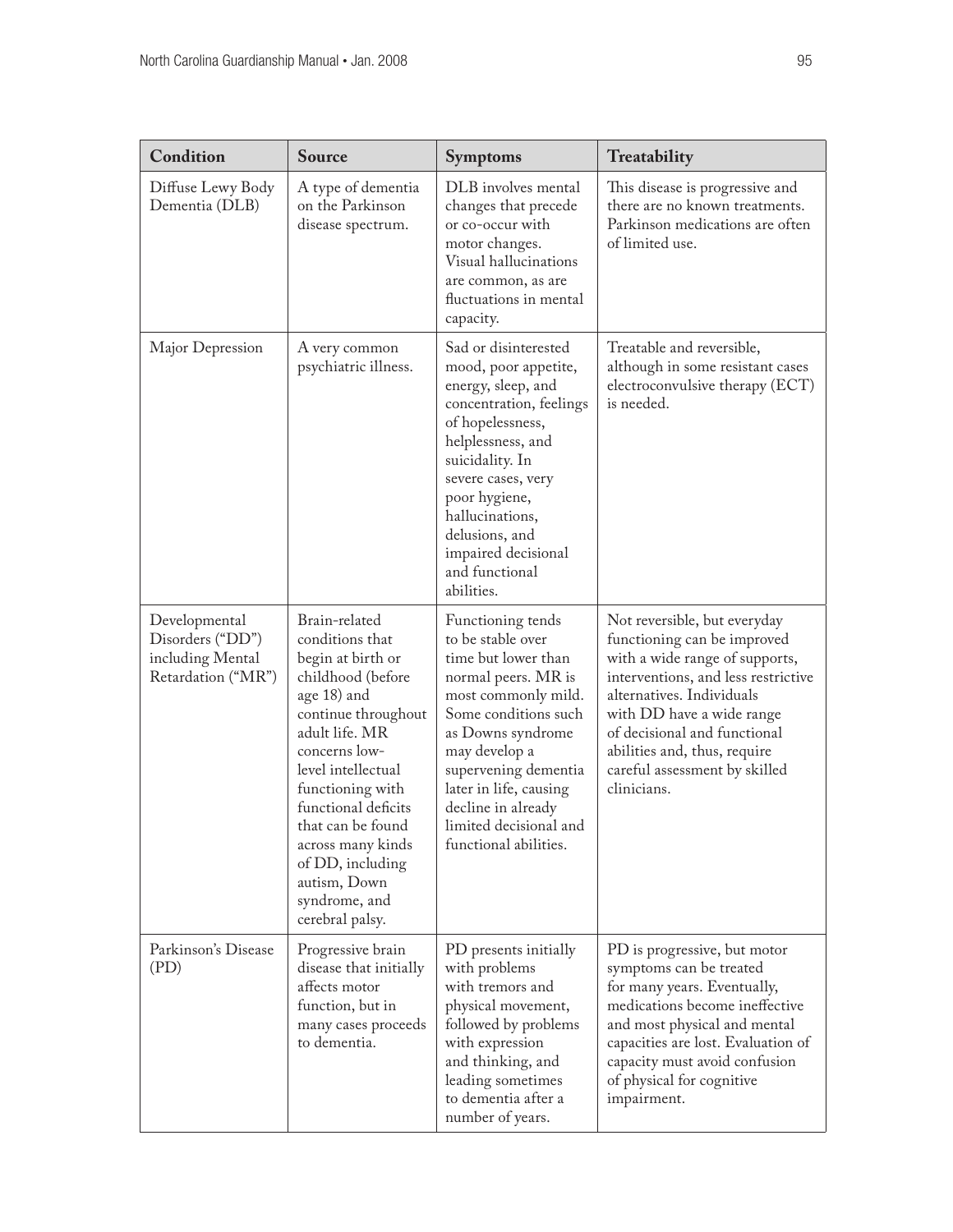| Condition                                                | Source                                                                                 | <b>Symptoms</b>                                                                                                                                                                                                                                                                            | Treatability                                                                                                                                                               |
|----------------------------------------------------------|----------------------------------------------------------------------------------------|--------------------------------------------------------------------------------------------------------------------------------------------------------------------------------------------------------------------------------------------------------------------------------------------|----------------------------------------------------------------------------------------------------------------------------------------------------------------------------|
| Persistent<br>Vegetative State<br>(PSV)                  | A state of minimal<br>or no responsiveness<br>following<br>emergence from<br>coma.     | Patient is mute and<br>immobile with an<br>absence of all higher<br>mental activity.<br>Cannot communicate<br>decisions and requires<br>a substitute decision<br>maker for all areas.                                                                                                      | Cases of PSV usually lead to<br>death within a year's time.                                                                                                                |
| Schizophrenia                                            | A chronic brain-<br>based psychiatric<br>illness                                       | Hallucinations and<br>delusions; poor<br>judgment, insight,<br>planning, personal<br>hygiene, and<br>interpersonal skills.<br>May range from mild<br>to severe, and impact<br>on functional and<br>decisional abilities, are<br>likewise variable.                                         | Many symptoms can be<br>successfully treated with<br>medication. Capacity loss often<br>occurs when patients go off their<br>medications.                                  |
| Stroke or Cerebral<br>Vascular Accident<br>$($ "CVA" $)$ | A significant<br>bleeding in the<br>brain, or a blockage<br>of oxygen to the<br>brain. | May affect just one<br>part of the brain, so<br>individuals should<br>be carefully assessed<br>to determine their<br>functional and<br>decisional abilities.                                                                                                                               | Some level of recovery and<br>improved function over the<br>first year; thus a temporary<br>guardianship might be<br>considered if the stroke is recent.                   |
| Traumatic Brain<br>Injury ("TBI")                        | A blow to the<br>head that usually<br>involves loss of<br>consciousness.               | Individuals with<br>mild and moderate<br>TBI may appear<br>superficially the same<br>as before the accident,<br>but have persisting<br>problems with<br>motivation, judgment,<br>and organization.<br>Those with severe TBI<br>may have profound<br>problems with<br>everyday functioning. | Usually show recovery of<br>thinking and functional abilities<br>over the first year; thus a<br>temporary guardianship should<br>be considered if the injury is<br>recent. |
| Vascular Dementia<br>("VaD")                             | Multiple strokes<br>that accumulate and<br>cause dementia.                             | Decisional and<br>functional strengths<br>and weaknesses may<br>vary, depending<br>on the extent and<br>location of the strokes.                                                                                                                                                           | May remain stable over time<br>if underlying cerebrovascular<br>or heart disease is successfully<br>managed.                                                               |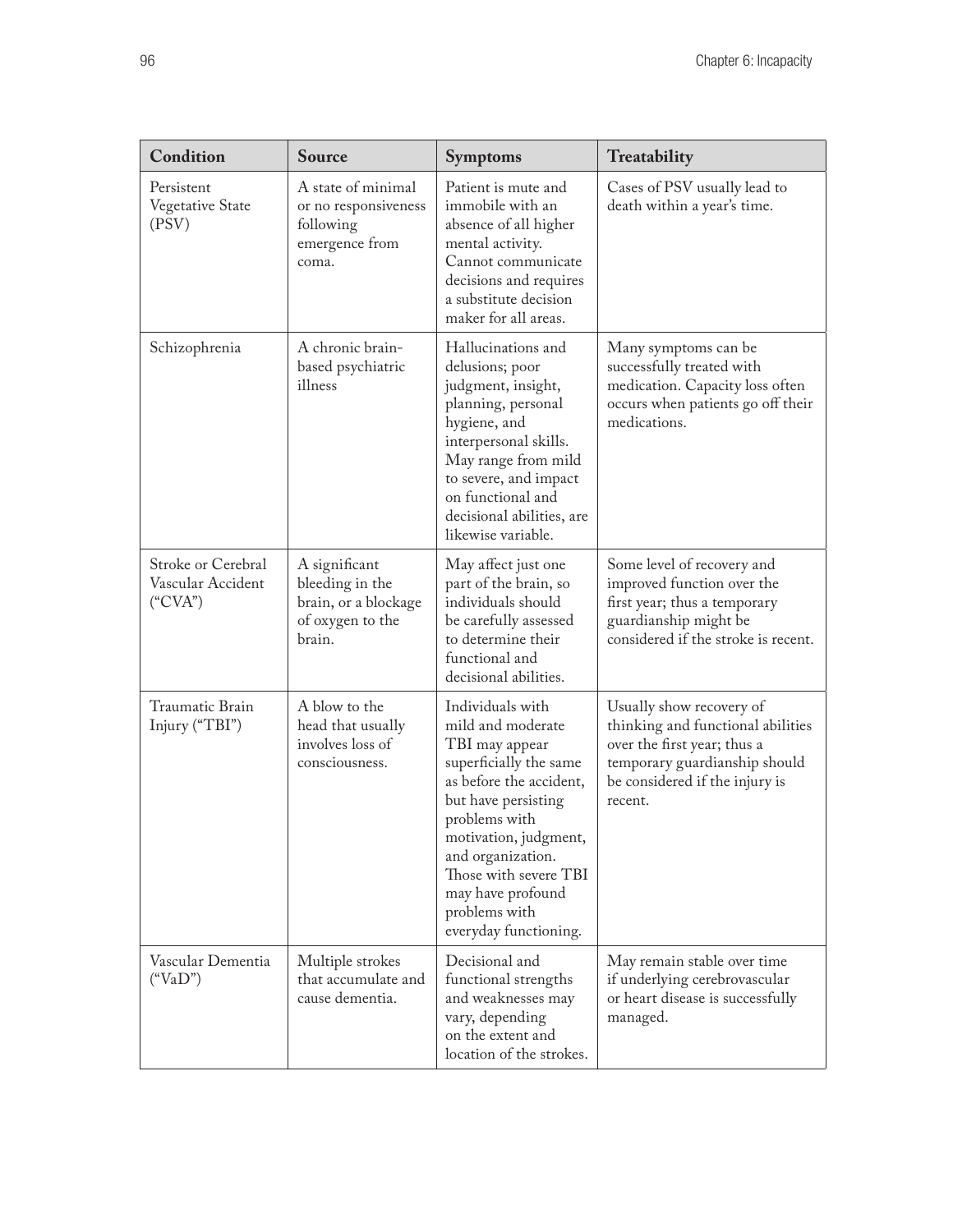# Appendix 6-3 Dementia Overview

Reprinted by permission of the American Bar Association and the American Psychological Association from *Assessment of Older Adults with Diminished Capacity*. **1**

### What is dementia?

Dementia is a syndrome characterized by decline in memory in association with either decline in other cognitive abilities, e.g., judgment and abstract thinking, or personality change. The resulting impairment must be severe enough to interfere with work or usual social activities or relationships. The requirement for decline distinguishes dementia from life-long mental retardation, although a person with mental retardation can develop dementia if his or her cognitive abilities decline from a previous level. The requirement also means that a person with high previous intelligence can have dementia if his or her cognitive abilities decline to average levels, and this decline interferes with work or usual social activities or relationships. Outdated terms: terms that were used in the past, such as *senility*, *chronic brain syndrome*, and *hardening of the arteries*, are rarely used now because they are imprecise and inaccurate.

### What causes dementia?

Dementia can be caused by more than 70 diseases and conditions. The most common cause is Alzheimer's disease, which is present in 60 percent to 75 percent of dementia cases in the United States. The second most common cause is vascular or multi-infarct disease, which is present in 10 percent to 20 percent of cases.

Alzheimer's disease and multi-infarct disease often coexist in a condition referred to as *mixed dementia*. Other diseases and conditions that can cause dementia include Lewy body disease, fronto-temporal disease (including Pick's disease), Creutzfeld-Jacob disease, Parkinson's disease, Huntington's disease, amyotrophic lateral sclerosis (Lou Gehrig's disease), and AIDS.

*Reversible dementia.* In a small minority of people with dementia, the condition may be partially or completely reversible with treatment of underlying causes, such as chronic infections, thyroid disease, and normal pressure hydrocephalus. Unfortunately, these situations are rare.

#### How common is dementia?

The total number of people with dementia in the United States is not known. That is because most people with dementia do not have a diagnosis, and no study with a nationally representative sample and procedures for diagnosing dementia has been completed.

<sup>1.</sup> Prepared by Katie Maslow, M.S.W., of the Alzheimer's Association, Washington, D.C. [references omitted]. *Assessment of Older Adults with Diminished Capacity* is available on-line at: [www.apa.org/pi/aging/diminished\\_capacity.pdf](http://www.apa.org/pi/aging/diminished_capacity.pdf).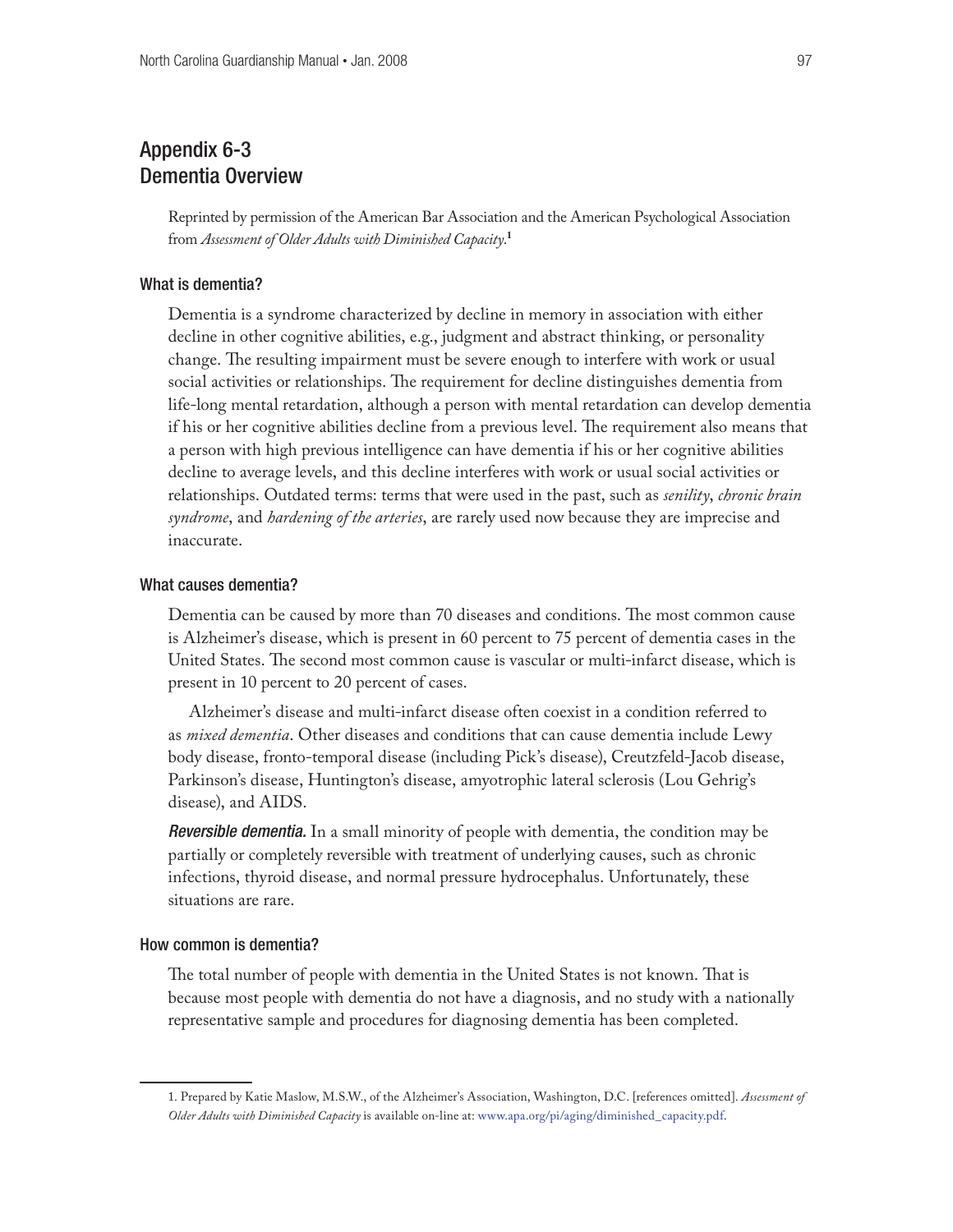Estimates of the number of people with Alzheimer's disease come from studies of smaller community samples. Results of two widely cited studies indicate that 2 percent of people age 65 to 74 have Alzheimer's disease, with the proportion increasing to 8 percent to 19 percent of people age 75 to 84, and 29 percent to 42 percent of people age 85 and over. Combining these proportions and U.S. Census data indicates that 2.6 million to 4.5 million people age 65 and over (7 percent to 13 percent of all people age 65 and over) had Alzheimer's disease in 2000. Since prevalence rises rapidly with age, the total number of people with Alzheimer's disease will increase greatly as the age groups 75 to 84 and 85+ grow in coming decades. Alzheimer's disease occurs in a small proportion (probably less than one percent) of people under age 65. That proportion may increase in the future as the disease is recognized earlier. Assuming that Alzheimer's disease is present in 60 percent to 75 percent of all cases of dementia in the U.S. and that it affected 2.6 to 4.5 million people age 65 and over in 2000, one could estimate that 3.4 to 7.5 million people age 65 and over had dementia in 2000. Preliminary data from the Health and Retirement Survey indicate that there may be 400,000 people under age 65 with dementia, for a total of 3.9 to 8 million people with dementia in all age groups in 2000.

#### What are the symptoms of dementia?

As noted above, dementia is characterized by decline in memory associated with decline in other cognitive abilities or personality change. Many descriptions of the symptoms of dementia focus primarily on symptoms of Alzheimer's disease. Symptoms of other dementing diseases and conditions are often described only as they differ from the symptoms of Alzheimer's disease.

Alzheimer's disease generally begins gradually. Its causes are not known, but much has been learned in recent years about the risk factors, biology, and course of the disease.

The earliest symptoms of Alzheimer's disease are usually memory problems, especially problems with learning and recall of new information. Other early symptoms include difficulty with language (e.g., word-finding) and disturbances in visuospatial skills that can result in getting lost in a familiar setting. Deficits in executive functions (e.g., planning, organization, and judgment) are also common. These cognitive changes limit the person's ability to work and carry out activities that are needed for independent living, e.g., driving, shopping, cooking, and managing finances. The person may or may not be aware of, and be disturbed by, these changes. Alzheimer's disease is progressive.

Over time, the person's cognitive deficits worsen, and other kinds of symptoms appear. Many people with Alzheimer's disease are depressed. Some become withdrawn, apathetic, and/or irritable. Agitation is common, and some people with Alzheimer's disease develop psychiatric and behavioral symptoms, e.g., delusions, aggression, wandering, and inappropriate sexual behaviors. Most people with the disease require 24-hour supervision at least in the middle stage of their illness. Eventually, they become unable to bathe, dress, toilet, and feed themselves. Gait and swallowing difficulties are also common in the late stage of the disease. Death usually occurs sooner than would be predicted on the basis of population data.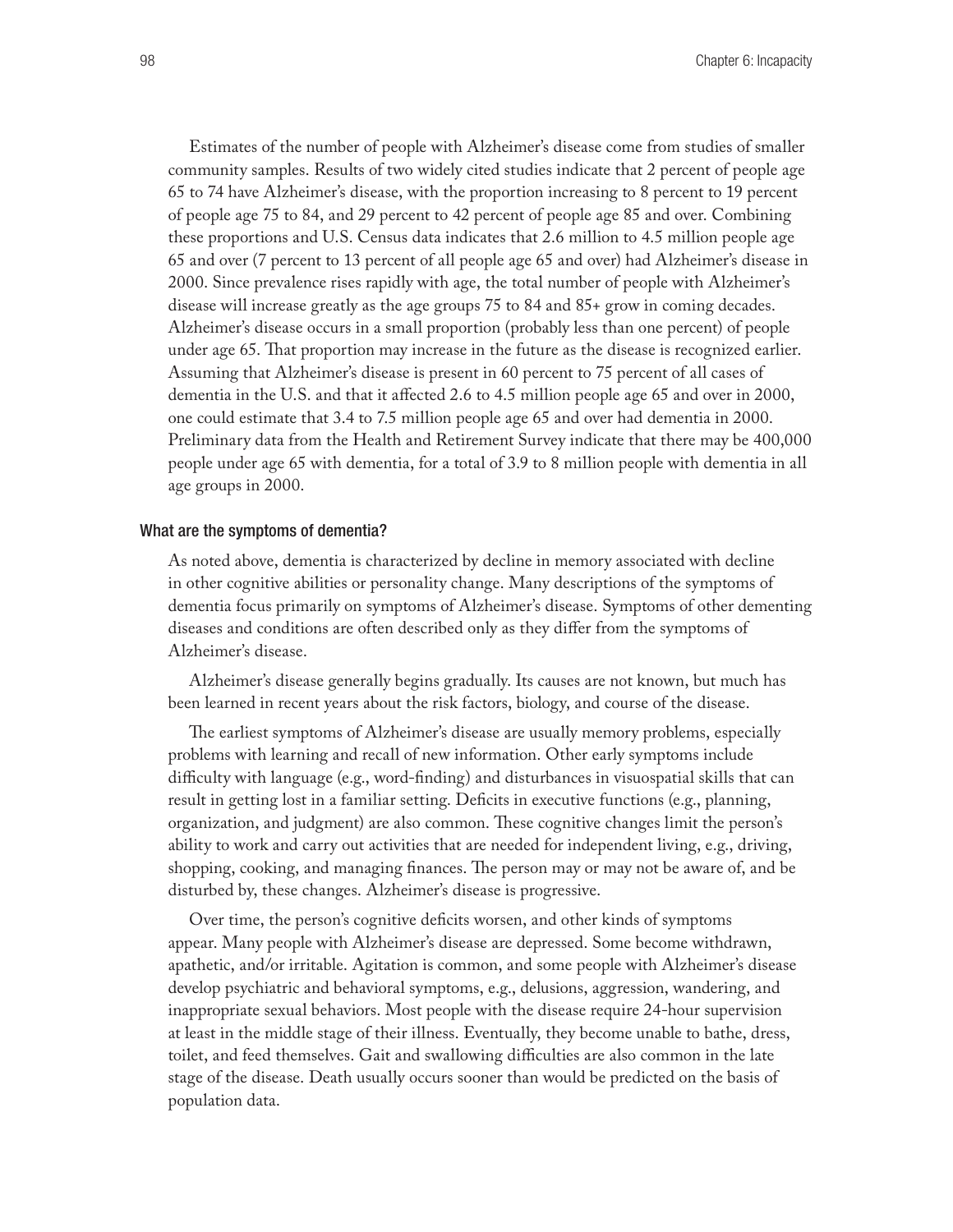Vascular or multi-infarct dementia differs from Alzheimer's dementia in that it generally begins more abruptly and exhibits a step-wise progression of symptoms. This is because the condition is usually caused by a stroke, multiple small strokes, or changes in blood supply to the brain that result in specific brain lesions. A person's cognitive and other symptoms depend on the type, location, and extent of these lesions; thus, symptoms vary greatly from one person to another.

Lewy body disease differs from Alzheimer's disease in that it usually progresses more rapidly. Visual hallucinations, fluctuating cognitive abilities, changing attention and alertness, and motor signs of parkinsonism are also more common.

Fronto-temporal disease (including Pick's disease) differs from Alzheimer's disease in that learning ability and visuospatial skills are often less affected, and noncognitive symptoms are more common. Patients frequently exhibit profound apathy, distractability, and impulsivity.

#### Can stages of dementia be identified?

Various staging systems have been developed for dementia. These systems are useful because they provide a conceptual framework that often helps families, care providers, and others understand where their relative or client is in the course of his or her illness and, therefore, think about and plan for the person's current and future care. Some relatively simple staging systems identify only 3 stages (mild, moderate, and severe) and define the stages in very general terms. Other staging systems are more complex and precise. An example of the latter type is the Global Deterioration Scale, a 7-stage system based on the severity of a person's cognitive and self-care deficits and psychiatric and behavioral symptoms.

Despite the usefulness of this and other staging systems, it is important to remember that the progression of dementing diseases and conditions and the timing of particular symptoms vary greatly from one person to another. Thus few patients progress through the stages exactly as they are defined in any system.

#### How can cognitive changes that are common in normal aging be distinguished from dementia?

It is often very difficult to distinguish memory problems and other cognitive changes that are common in normal aging from the early symptoms of dementia, in part because cognitive changes in normal aging are not well understood.

In its dementia guideline, the American Medical Association points out that a person with dementia will eventually become unable to maintain independent functioning, whereas independent functioning is preserved in normal aging. To distinguish dementia and normal aging without waiting to see whether the person's functioning worsens, the guideline suggests several comparisons: for example, in dementia, the person's family is likely to be more concerned about his or her forgetfulness, whereas in normal aging, the person may be more concerned; similarly, in dementia, there is likely to be notable decline in memory for recent events and ability to converse, whereas in normal aging, the person remembers important events and maintains the ability to converse. These and other comparisons are helpful but not definitive in distinguishing the two conditions.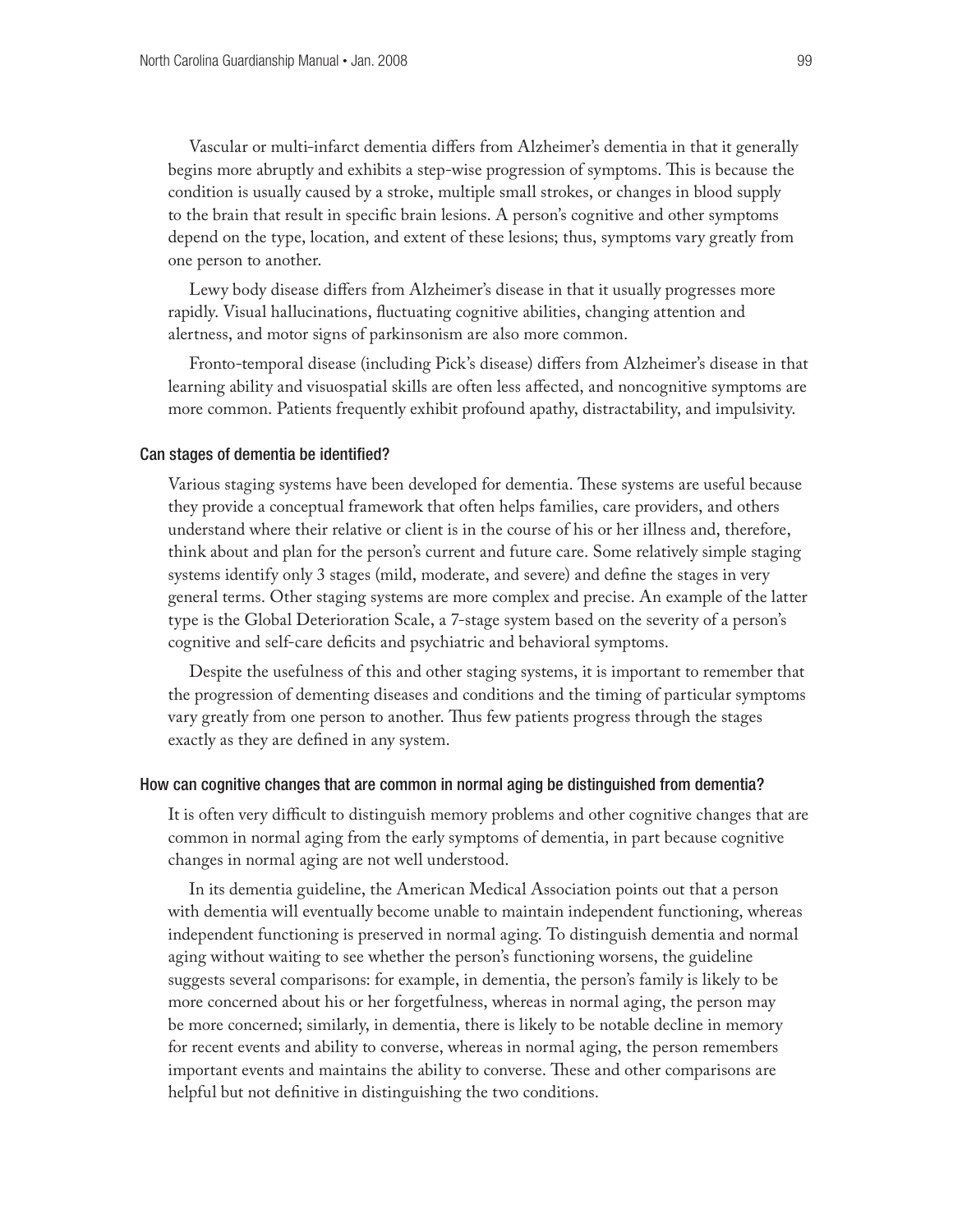Mild Cognitive Impairment is a condition that is receiving increasing attention as researchers attempt to understand the causes of Alzheimer's disease and find ways to prevent and treat it. For research purposes, it is efficient to study people who are at high risk for the disease, and many elderly people are now enrolled as subjects in observational studies and clinical trials where they are diagnosed as having mild cognitive impairment. An unknown number of elderly people are also being diagnosed with mild cognitive impairment outside of research settings. Many researchers and clinicians believe that all people with mild cognitive impairment will eventually transition to Alzheimer's disease. Reported rates of transition range from 6 percent to 25 percent per year in individuals age 66 to 81 at the start of the study. Some clinicians and advocates question the wisdom of diagnosing mild cognitive impairment in people who are quite old at time of diagnosis, may be upset by the diagnosis, may not transition for four or more years, and may be denied insurance and/or admission to certain residential care facilities if the diagnosis is known.

#### Why is it important to diagnose dementia and the underlying cause of the dementia?

Some physicians are reluctant to diagnose dementia or its underlying cause because they think the conditions are hopeless and are hesitant to call attention to them unless asked by the family. Over the past decade, dementia and its causes are being diagnosed more often, primarily because of the availability of medications for Alzheimer's disease and greater general awareness of Alzheimer's and dementia. Still many people with dementia have not been diagnosed. Physicians may be aware of a patient's cognitive deficits even if they have not conducted a formal evaluation, but even when a formal diagnosis is made, the patient and family may not be told, and the diagnosis may not be entered into his or her medical record.

Diagnosis of dementia is important because it allows the person, and perhaps more so his or her family, to understand what is happening to the person and increases the likelihood that they will access available information and supportive services. It also increases the likelihood that physicians will initiate treatments and be alert to limitations in the person's ability to report symptoms accurately, manage medications safely, and understand and comply with other recommendations. Early diagnosis is important because it gives the person and family time to make financial, legal, and medical decisions while the person is capable.

#### How can dementia be diagnosed?

Dementia and Alzheimer's disease can be diagnosed with high accuracy (90 percent or higher) when standardized diagnostic criteria are used. Diagnosis of vascular or multi-infarct disease, Lewy body disease, and fronto-temporal disease is often more difficult because many people with these conditions have atypical or nonspecific symptoms.

The first steps in diagnosis are a focused history and physical, mental status testing, and discussions with the family, if any. Laboratory tests are often used, primarily to rule out reversible or partially reversible causes of dementia. There is disagreement about the value of neuroimaging procedures, but virtually all experts agree that these procedures are useful for younger patients and patients with unusual symptoms.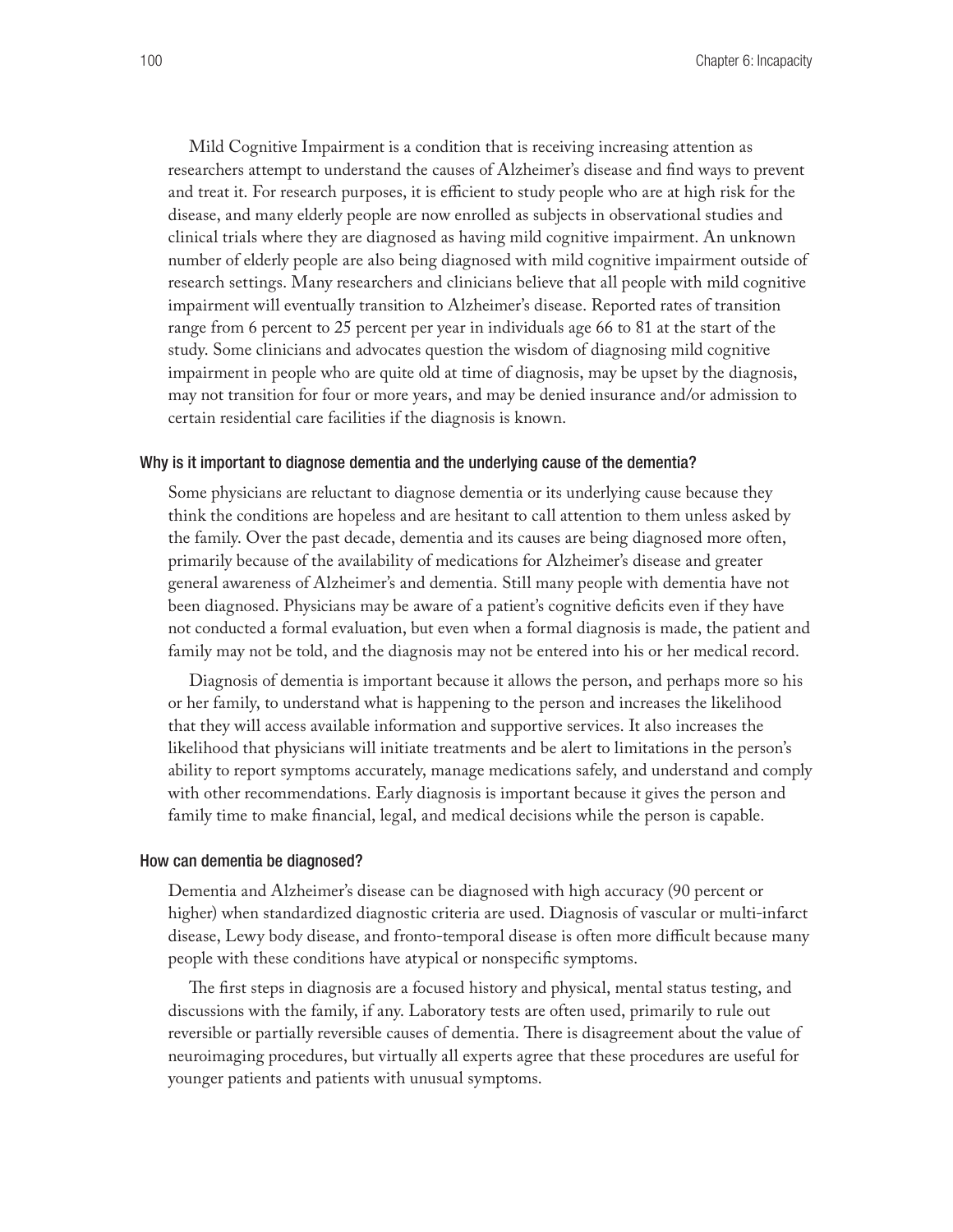Delirium and depression can present with symptoms similar to dementia. Recognition and differential diagnosis of these three conditions is important. Delirium is an acute condition that can and should be treated quickly. Depression is also treatable in older people. In addition, however, people with dementia are at increased risk of developing delirium, and many people with dementia also have depression; thus, the three conditions often coexist. Effective treatment of coexisting delirium and/or depression may improve cognitive functioning in a person with dementia, although research suggests that treatment for depression often does not have as much effect as expected on the person's cognitive functioning.

#### Treatment of dementia

Many medical associations and other groups have developed guidelines and consensus statements about treatment of dementia. These documents differ in length, primary focus, and intended audience, but their recommendations are similar. While acknowledging that the effects of available medications for Alzheimer's disease are often modest, the documents generally recommend an initial trial of the medications.

Aggressive treatment of cardiovascular conditions is recommended since these conditions can cause vascular dementia and hasten onset of symptom development in people with Alzheimer's disease. The guidelines and consensus statements recommend careful evaluation of mood and behavioral symptoms and efforts to manage these symptoms nonpharmacologically, if possible. They also recommend treatment of depression, attention to safety issues (e.g., driving, wandering, and firearms), referrals to community services, and involvement and support of family caregivers.

### Coexisting medical conditions in people with dementia

Many people with dementia also have other serious medical conditions. Medicare fee-forservice claims for 1999 show, for example, that 30 percent of beneficiaries with dementia also had coronary heart disease, 28 percent also had congestive heart failure, 21 percent also had diabetes, and 16 percent also had thyroid disease. These medical conditions and the medications and other procedures that are used to treat the conditions can worsen cognitive and other symptoms in a person with dementia. At the same time, dementia clearly complicates the treatment of the other conditions. Families and other informal and paid caregivers of people with dementia and co-existing medical conditions are often coping with extremely difficult care situations.

### Where do people with dementia live?

No precise information is available about where people with dementia live, but available data suggest that at any one time, about 20 percent of all people with dementia are in nursing homes; about 10 percent are in assisted living or other residential care facilities; and the remaining 70 percent are at home alone or with a family member or other informal caregiver.

*People with dementia who live alone.* Studies indicate that about 20 percent of people with dementia live alone. About half of these people have a relative or friend who functions as a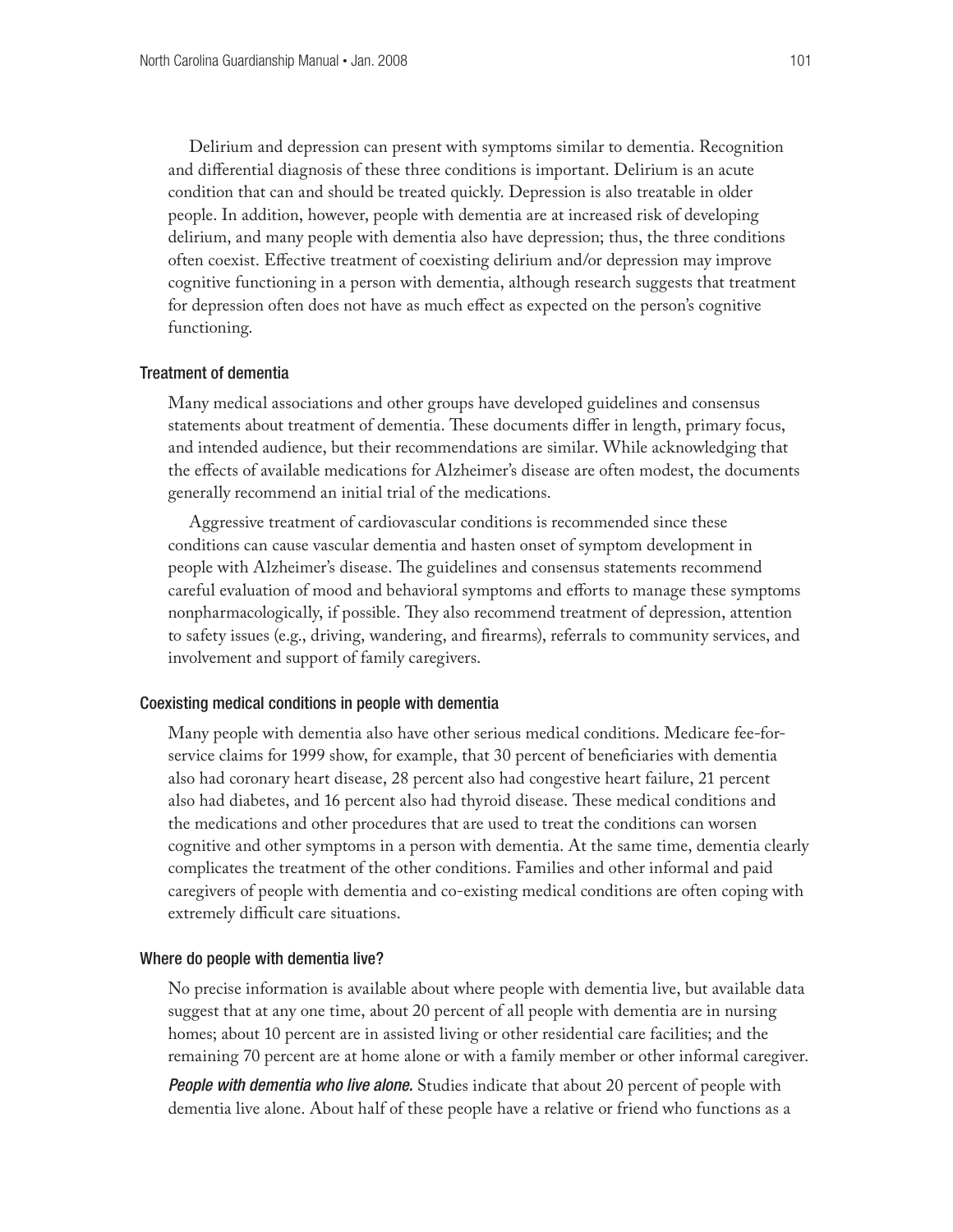caregiver, but the other half have no one. Some of these individuals have mild dementia, but many have moderate to severe dementia. They may come to the attention of attorneys when a landlord, neighbor, or law enforcement official realizes they are unable to care for themselves and may create safety problems for others. Lack of an available surrogate decisionmaker may make them difficult clients.

# Appendix 6-4 Temporary and Reversible Causes of Confusion

Reprinted by permission of the American Bar Association and the American Psychological Association from *Judicial Determination of Capacity of Older Adults in Guardianship Proceedings*.

### Causes of Delirium

If any of these are present:

**Common Medical Causes** 

- • Provide appropriate treatment or accommodations.
- • Re-assess capacity after treatment or accommodation.

| Common McGical Causes<br>and vitals done?                                                          | Did the evaluator consider how long the problem has been going on? Were standard lab tests                 |
|----------------------------------------------------------------------------------------------------|------------------------------------------------------------------------------------------------------------|
| Drugs                                                                                              | More than 6 meds or more than 3 new meds or use<br>of drugs that cause confusion?                          |
| Electrolytes                                                                                       | Low sodium, blood sugar, calcium, etc?                                                                     |
| Lack of Drugs, Water, Food                                                                         | Pain, malnutrition, dehydration?                                                                           |
| Infection or Intoxification                                                                        | Sepsis, urinary track infection, pneumonia; alcohol,<br>metals, solvents?                                  |
| <b>Reduced Sensory Input</b>                                                                       | Impaired vision, hearing, nerve conduction?                                                                |
| <b>Intracranial Causes</b>                                                                         | Subdural hematoma, meningitis, seizure, brain<br>tumor?                                                    |
| Urinary Retention or Fecal Impaction                                                               | Drugs, constipation?                                                                                       |
| Myocardial                                                                                         | Heart attack, heart failure, arrhythmia?                                                                   |
| Other Causes of Confusion:<br>Liver or kidney disease<br>Vitamin deficiency<br>Post surgical state | Hepatitis, diabetes, renal failure?<br>Folate, nicotinic acid, thiamine, vitamin B12?<br>Anesthesia, pain? |

The Delirium mnemonic is adapted from a chapter by JL Rudolph and ER Marcantonio.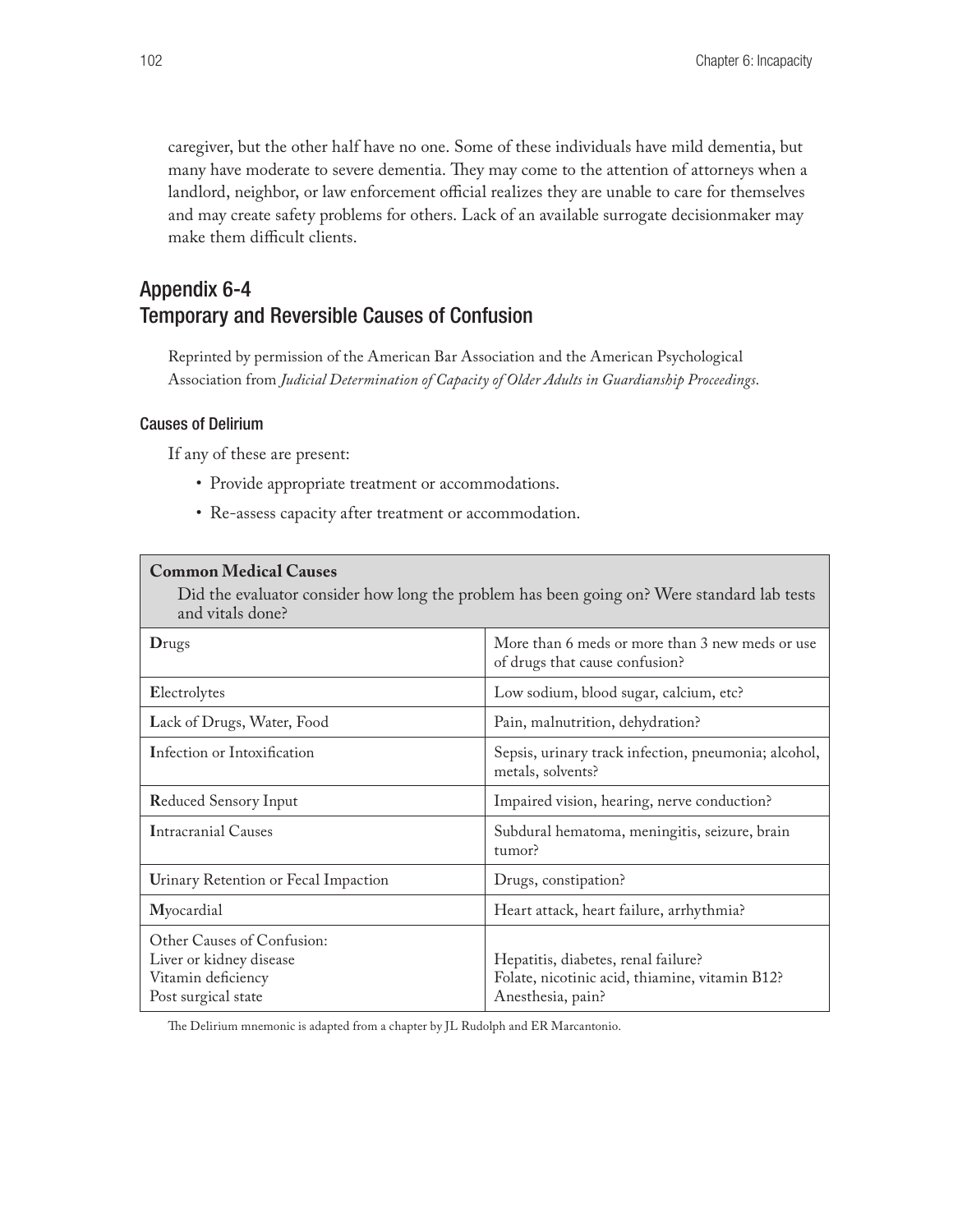### **Common Psychosocial Causes**

Was a careful case history taken?

Transfer trauma (a recent move that has the individual disoriented)?

Recent death of a spouse or loved one?

Recent stressful event?

Depression and anxiety?

Insomnia?

### **Common Miscommunication Problems**

Did the evaluator assess whether the person could see, hear, and understand questions?

Difficulty understanding English?

Decisions impacted by religious, cultural, or ethnic background?

Low educational or reading level; illiterate?

Difficulty hearing or seeing?

# Appendix 6-5 Medications That May Commonly Cause Confusion

Reprinted by permission of the American Bar Association and the American Psychological Association from *Judicial Determination of Capacity of Older Adults in Guardianship Proceedings*.

| <b>Class</b>        | <b>Uses</b>                                                  | <b>Examples of More Problematic</b><br><b>Medicines</b>                                                                                                                |
|---------------------|--------------------------------------------------------------|------------------------------------------------------------------------------------------------------------------------------------------------------------------------|
| Anticholinergic     | Block the action of<br>the neurotransmitter<br>acetylcholine | Atropine, Scopolamine, and<br>many Antihistamines such as<br>Chlorpheniramin, Cyproheptadine,<br>Dexchlorpheniramine,<br>Diphenhydramine, Hydroxyzine,<br>Promethazine |
| Antidepressants     | Depression                                                   | Amitriptyline, Doxepin                                                                                                                                                 |
| AntiParkinson drugs | Parkinson's disease<br>symptoms                              | Levodopa (L-dopa or Sinemet),<br>Bromocriptine                                                                                                                         |
| Antipsychotics      | Hallucinations, Delusions                                    | Chlorpromazine, Haloperidol,<br>Thioridazine, Thiothixene                                                                                                              |
| <b>Barbiturates</b> | Sleep and Anxiety                                            | Phenobarbital, Secobarbital                                                                                                                                            |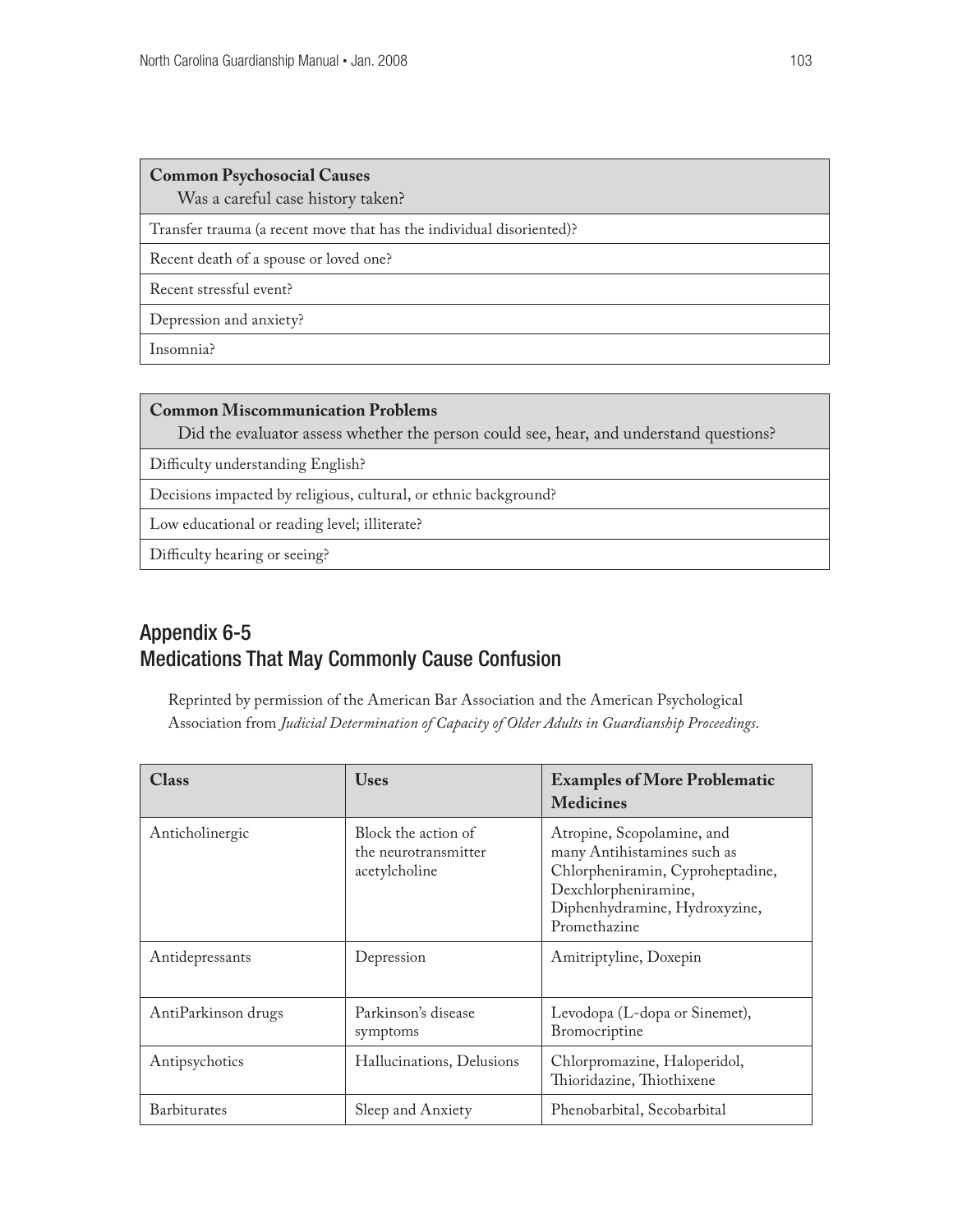| Class                                            | <b>Uses</b>                                   | <b>Examples of More Problematic</b><br><b>Medicines</b> |
|--------------------------------------------------|-----------------------------------------------|---------------------------------------------------------|
| Benzodiazepines                                  | Sleep and Anxiety                             | Chlordiazepoxide, Diazepam,<br>Flurazepam, Nitrazepam   |
| Histamine-2 (H2) Blockers                        | Block the action of gastric<br>acid secretion | Cimetidine, Famotidine, Nizatidine,<br>Ranitidine       |
| Nonsteroidal antinflam-<br>matory drugs (NSAIDs) | Pain                                          | Ibuprofen, Indomethacin                                 |
| Opioids                                          | Pain                                          | Morphine, Propoxyphene, Meperidine                      |
| <b>Steroids</b>                                  | Inflammation, Pulmonary<br>disease            | Predisone, Dexamethasone,<br>Methylprednisolone         |

# Appendix 6-6 Distinguishing Delirium from Dementia

Reprinted by permission of the American Bar Association and the American Psychological Association from *Judicial Determination of Capacity of Older Adults in Guardianship Proceedings*.

| <b>Characteristics</b>           | <b>Delirium</b>                       | Dementia                                                                         |
|----------------------------------|---------------------------------------|----------------------------------------------------------------------------------|
| Onset                            | Acute                                 | Insidious                                                                        |
| Course                           | Fluctuating                           | Stable and deteriorating                                                         |
| Duration                         | Hours to weeks, sometimes<br>longer   | Months to years                                                                  |
| Attention                        | Poor                                  | Usually normal                                                                   |
| Perception                       | Hallucinations and<br>misperceptions  | Usually normal                                                                   |
| Consciousness and<br>orientation | Clouded; disoriented                  | Clear until late stages                                                          |
| Memory                           | Poor memory after 1 minute or<br>more | Poor memory after 15 minutes or more,<br>but may be okay in shorter time periods |

**Note:** The most critical factors in distinguishing a temporary cause of impairment from dementia are:

- comes on rather suddenly,
- fluctuates between good and bad,
- problems with attention.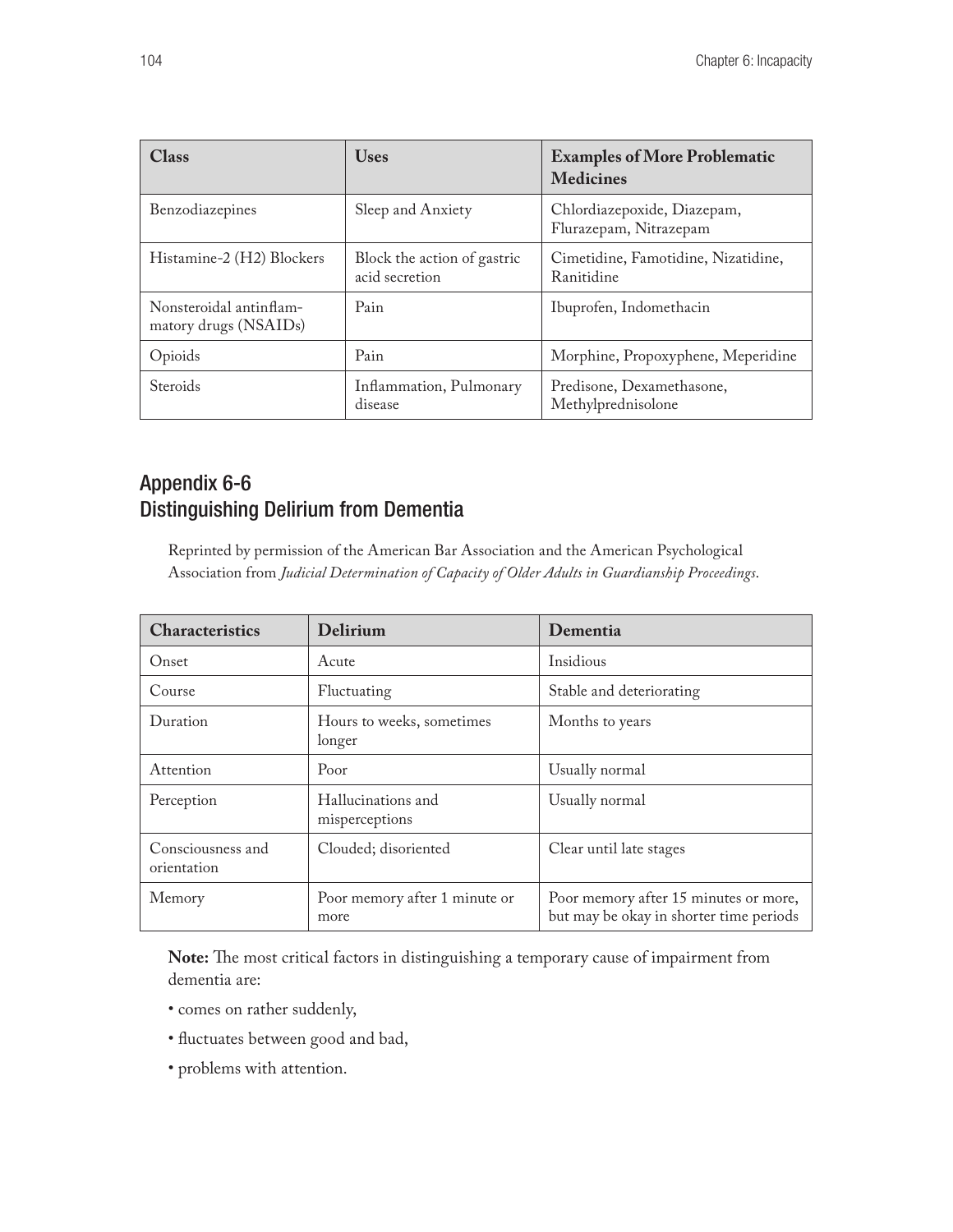# Appendix 6-7 Cognition and Cognitive Testing

Reprinted by permission of the American Bar Association and the American Psychological Association from *Judicial Determination of Capacity of Older Adults in Guardianship Proceedings*.

### Cognitive Screening

Cognitive screening tests are useful for giving a general level of overall cognitive impairment. They may be used as an overall screening to determine whether additional testing is needed. They may also be used for individuals with more severe levels of impairment who cannot complete other tests.

| Acronym      | <b>Screening Test Name</b>                              | <b>Screening Test Description</b>                                                                                                                                                                                                                       |
|--------------|---------------------------------------------------------|---------------------------------------------------------------------------------------------------------------------------------------------------------------------------------------------------------------------------------------------------------|
| <b>BIMC</b>  | <b>Blessed Information Memory</b><br>Concentration Test | 33-point scale with subtests of orientation, personal<br>information, current events, recall, and concentration.<br>There is a short version with six items.                                                                                            |
| Cognistat    | The Neurobehavioral<br>Cognitive Status<br>Examination  | This screening test examines language, memory,<br>arithmetic, attention, judgment, and reasoning.                                                                                                                                                       |
| <b>MMSE</b>  | Mini Mental State<br>Examination                        | 30-point screening instrument that assesses orientation,<br>immediate registration of three words, attention and<br>calculation, short-term recall of three words, language,<br>and visual construction.                                                |
| <b>MSQ</b>   | Mental Status Questionnaire                             | 10-item, 10-point scale assessing orientation to place,<br>time, person, and current events. It has low to modest<br>sensitivity for detecting neurological illness.                                                                                    |
| 7MS          | The Seven Minute Screen                                 | This screening instrument combines four tests, each<br>with separate scores of various ranges: recall, verbal<br>fluency, orientation, and clock drawing.                                                                                               |
| <b>SPMSQ</b> | <b>Short Portable Mental Status</b><br>Questionnaire    | 10-point scale scored as a sum of errors on subtests of<br>orientation, location, personal information, current<br>events, and counting backwards. High scores (8-10)<br>equals severe impairment. Race and age corrections to<br>scores are available. |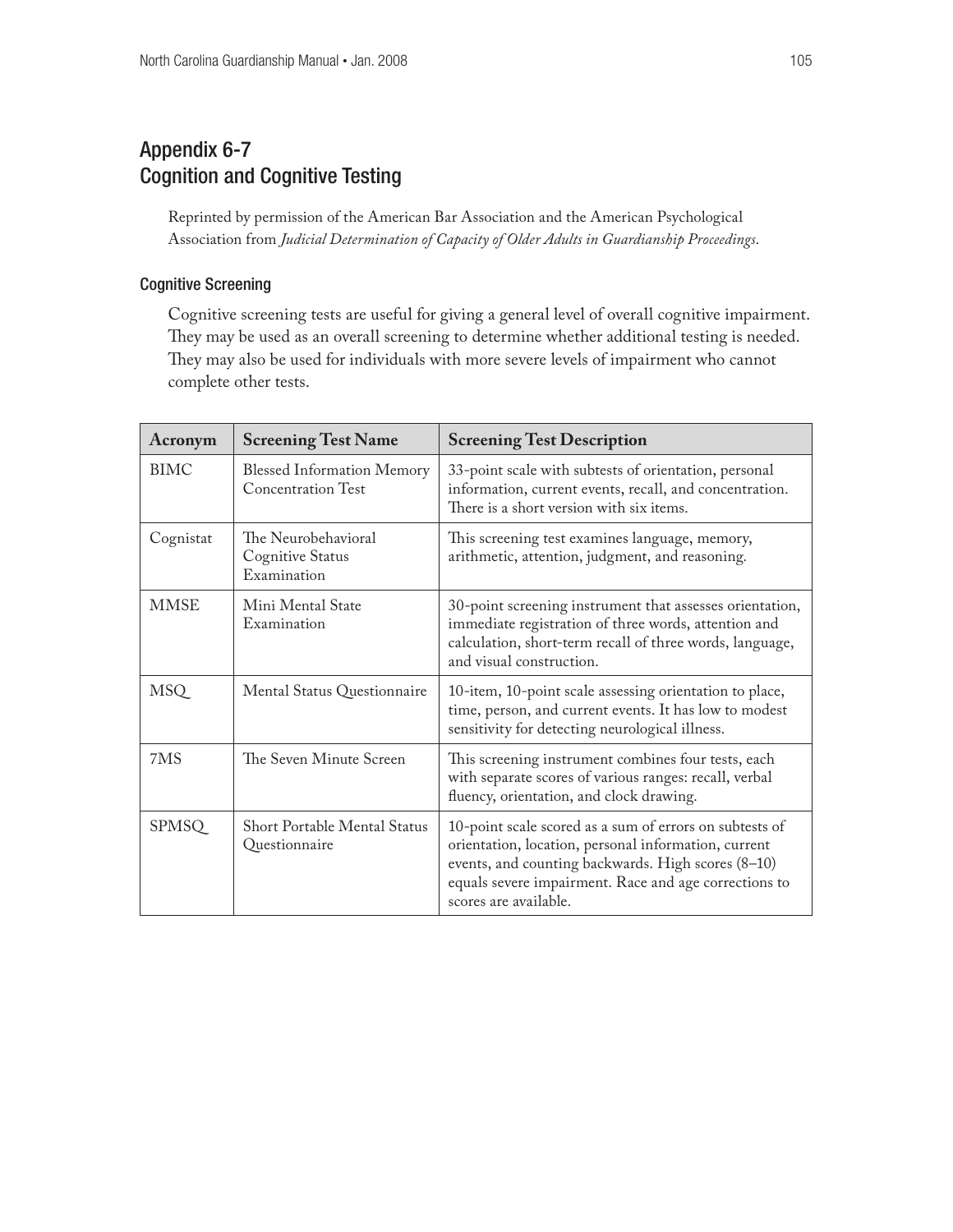# Appendix 6-8 Neuropsychological Assessment and Testing

Reprinted by permission of the American Bar Association and the American Psychological Association from *Judicial Determination of Capacity of Older Adults in Guardianship Proceedings*.

### Neuropsychological Testing

A neuropsychological evaluation typically assesses various areas called "domains" with neuroanatomic correlates (see table below). Some of these areas are assessed through observation of the client's presentation and communication during a clinical interview. Most are assessed through tests that have standard instructions, standard scoring, and are referenced to adults of similar age and education to provide performance range that is "normreferenced."

| Domain                | Description                                                                                                                                                               | <b>Relevance to</b><br>Capacity                                                                                                                                                                                                                         | Methods of<br><b>Assessment</b>                                                                                                                                                           |
|-----------------------|---------------------------------------------------------------------------------------------------------------------------------------------------------------------------|---------------------------------------------------------------------------------------------------------------------------------------------------------------------------------------------------------------------------------------------------------|-------------------------------------------------------------------------------------------------------------------------------------------------------------------------------------------|
| Appearance            | $\sqrt{G}$ Grooming, weight,<br>interaction with others                                                                                                                   | $\sqrt{A}$ ppearance,<br>orientation, and<br>interaction indicate<br>general mental<br>condition and may<br>reveal problems with<br>judgment                                                                                                            | $\sqrt{\text{Observation}}$                                                                                                                                                               |
| <b>Sensory Acuity</b> | $\sqrt{\text{Ablity}}$ to hear, see,<br>smell, touch                                                                                                                      | $\sqrt{\ }$ Sensory deficits<br>impact functioning in<br>the environment.<br>$\sqrt{\frac{1}{2}}$ Sensory deficits may<br>make performance on<br>neuropsychological<br>tests worse and,<br>therefore, should<br>be considered in<br>interpreting scores | $\sqrt{\text{Observation}}$<br>$\sqrt{\frac{1}{2}}$ Structured hearing<br>tests<br>$\sqrt{\frac{1}{100}}$ Structured vision<br>tests                                                      |
| Motor Activity        | $\sqrt{\text{Motor activity}}$<br>(active, agitated,<br>slowed)<br>$\sqrt{\text{Motor skills}}$ (gross)<br>and fine) detection of<br>visual, auditory, tactile<br>stimuli | $\sqrt{\text{Motor}}$ deficits impact<br>functioning in the<br>environment.<br>$\sqrt{\text{Motor}}$ deficits may<br>make performance on<br>neuropsychological<br>tests worse and<br>therefore should<br>be considered in<br>interpreting scores        | $\sqrt{\text{Observation}}$<br>$\sqrt{\text{Finger Tapping}}$<br>$\sqrt{G}$ Grooved Pegboard<br>$\sqrt{\text{Finger Oscillation}}$<br>Test<br>$\sqrt{\text{Tactual Performance}}$<br>Test |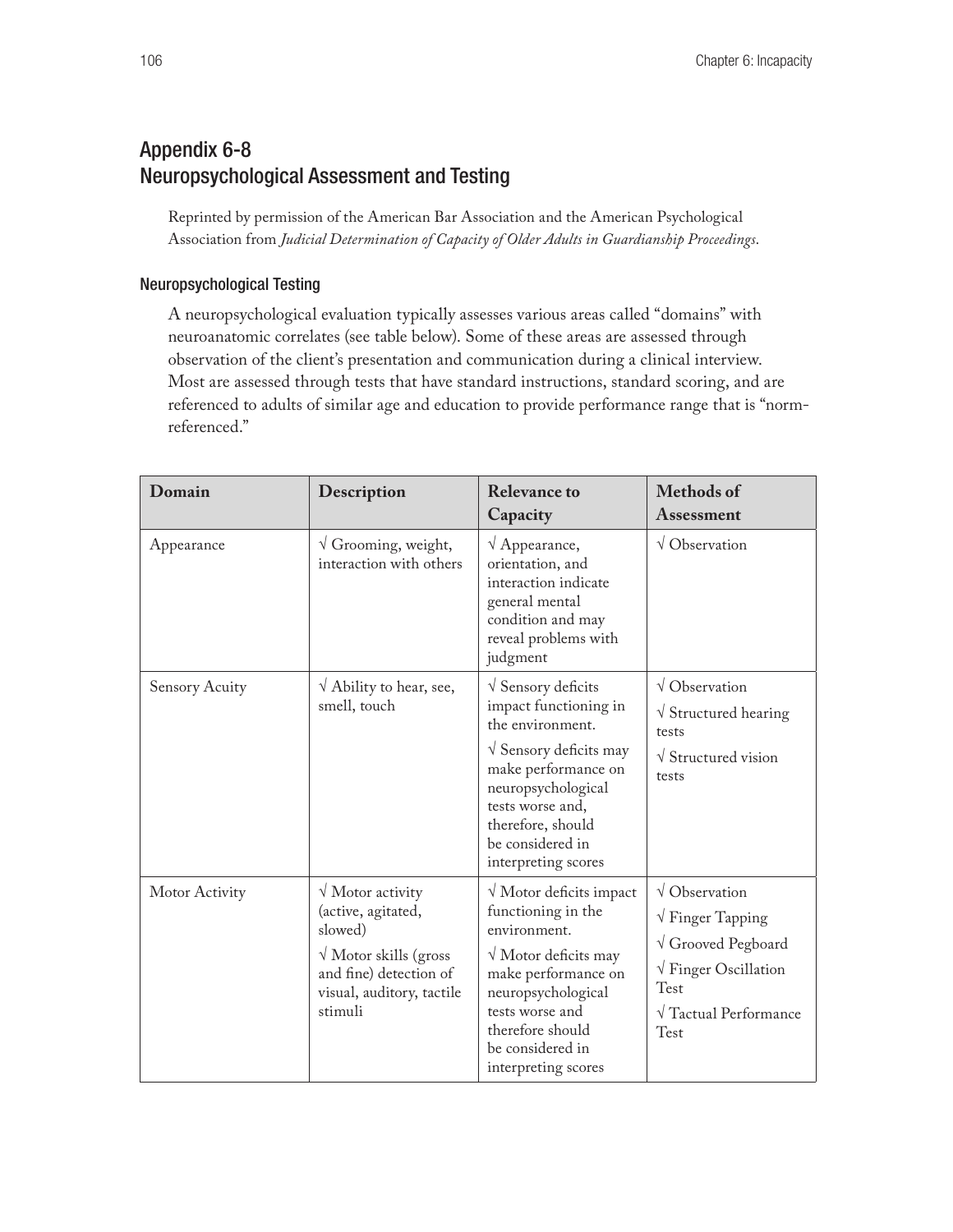| Domain    | Description                                                                                                                                                                                                                                                                                                                          | <b>Relevance to</b><br>Capacity                                                                                                                                                                                                                                                                                                                                                                                  | <b>Methods of</b><br>Assessment                                                                                                                                                                                                                                                                                                                                                                                                  |
|-----------|--------------------------------------------------------------------------------------------------------------------------------------------------------------------------------------------------------------------------------------------------------------------------------------------------------------------------------------|------------------------------------------------------------------------------------------------------------------------------------------------------------------------------------------------------------------------------------------------------------------------------------------------------------------------------------------------------------------------------------------------------------------|----------------------------------------------------------------------------------------------------------------------------------------------------------------------------------------------------------------------------------------------------------------------------------------------------------------------------------------------------------------------------------------------------------------------------------|
| Attention | $\sqrt{\frac{1}{1}}$ Attend to a stimulus<br>$\sqrt{\text{Concentrate}}$ on a<br>stimulus over brief time<br>periods                                                                                                                                                                                                                 | $\sqrt{\phantom{a}}$ Basic function<br>necessary for<br>processing information                                                                                                                                                                                                                                                                                                                                   | √ Digit Span Forward<br>and Backward<br>$\sqrt{\text{Working Memory}}$<br>(from the WMS-III)<br>$\sqrt{\text{Paced}}$ Auditory<br>Serial Attention Test<br>(PASAT)<br>$\sqrt{\frac{1}{1}}$ Visual Search and<br>Attention Test (VSAT)<br>$\sqrt{\frac{1}{1}}$ Visual Attention<br>(from the Dementia<br>Rating Scale (DRS))<br>$\sqrt{T}$ Trails A of the Trail<br>Making Test<br>$\sqrt{\text{Continuous}}$<br>Performance Test |
| Memory    | $\sqrt{\text{Working memory}}$ :<br>attend to verbal or<br>visual material over<br>short time periods;<br>hold two ideas in mind<br>$\sqrt{\text{Short-term or recent}}$<br>memory and learning:<br>ability to encode,<br>store, and retrieve<br>information<br>$\sqrt{}$ Long-term memory:<br>remember information<br>from the past | $\sqrt{S}$ Some memory is<br>important for all<br>decision making.<br>$\sqrt{\text{Although memory}}$<br>aids can be used,<br>individuals must be<br>able to hold ideas<br>in mind ("working<br>memory")<br>$\sqrt{\text{Memory}}$ is especially<br>important for<br>functioning at home<br>and remembering<br>to perform critical<br>activities (like take<br>medications) and be<br>safe (like turn off stove) | $\sqrt{M}$ Memory Assessment<br>Batteries (from the<br>WMS-III or the<br>Memory Assessment<br>Scales (MAS))<br>√ Auditory Verbal<br>Learning Test<br>$\sqrt{\text{Recognition (from)}}$<br>the DRS)<br>$\sqrt{\text{Fuld Object Memory}}$<br>Evaluation<br>√ California Verbal<br>Learning Test (CVLT)<br>√ Hopkins Verbal<br>Learning Test (HVLT)<br>√ Rey Auditory Verbal<br>Learning Test                                     |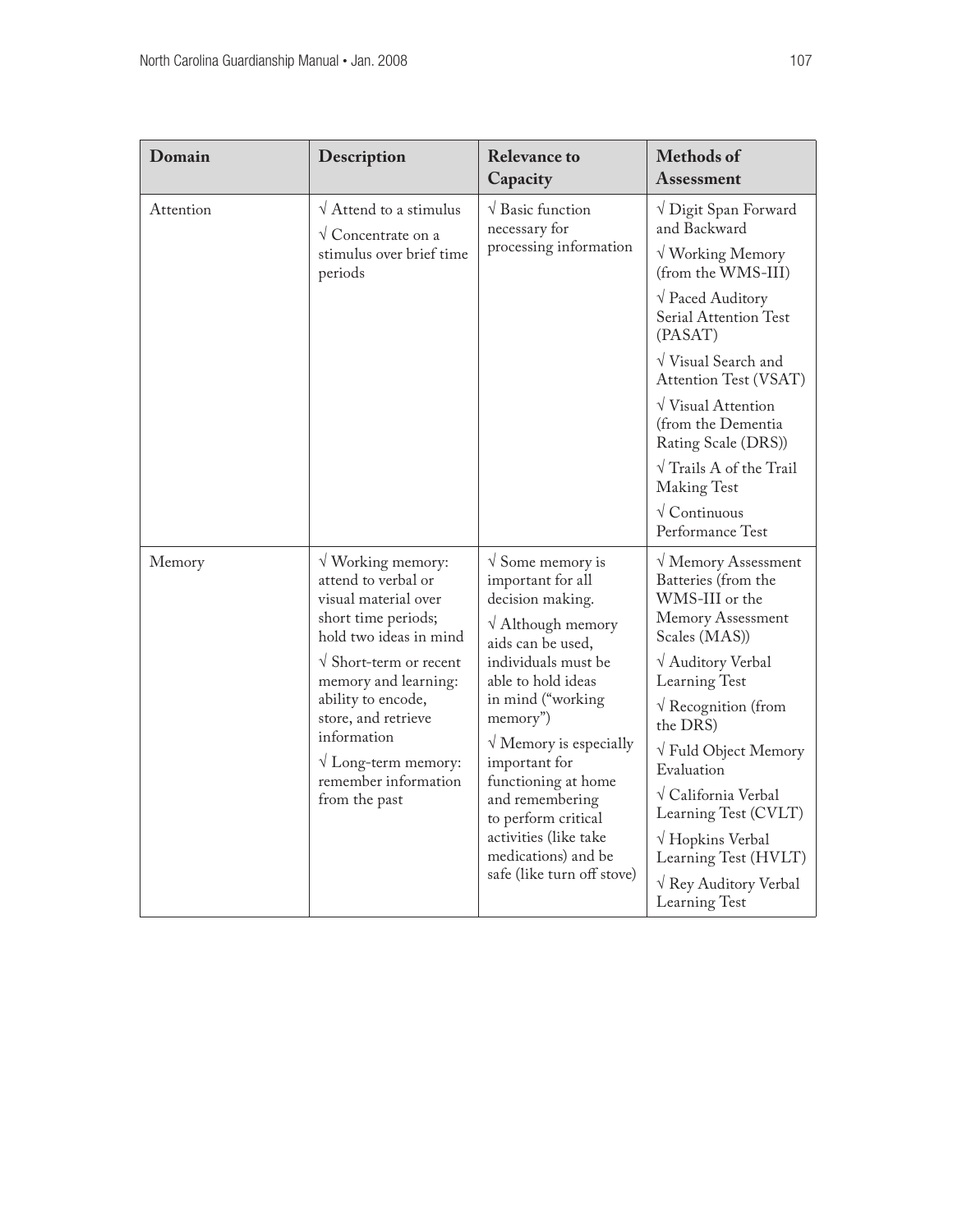| Domain                                                | Description                                                                               | <b>Relevance to</b><br>Capacity                                                                                                                                                 | <b>Methods</b> of<br>Assessment                                                                                                                                                                                                      |
|-------------------------------------------------------|-------------------------------------------------------------------------------------------|---------------------------------------------------------------------------------------------------------------------------------------------------------------------------------|--------------------------------------------------------------------------------------------------------------------------------------------------------------------------------------------------------------------------------------|
| Communication (also<br>called expressive<br>language) | $\sqrt{\text{Express self in words}}$<br>or writing<br>$\sqrt{\frac{1}{1}}$ State choices | $\sqrt{\frac{1}{2}}$ Basic function<br>necessary to convey<br>choices in decision<br>making                                                                                     | $\sqrt{\text{Communication}}$<br>during testing<br>$\sqrt{\rm$ Controlled Oral<br><b>Word Association Test</b><br>(commonly called the<br>verbal fluency)<br>$\sqrt{\frac{1}{2}}$ Boston Diagnostic<br>Aphasia Examination<br>(BDAE) |
|                                                       |                                                                                           |                                                                                                                                                                                 | √ Multilingual Aphasia<br>Examination<br>$\sqrt{\frac{1}{1}}$ Boston Naming Test<br>(BNT)                                                                                                                                            |
| Understanding (also<br>called receptive<br>language)  | $\sqrt{}$ Understand written,<br>spoken, or visual<br>information                         | $\sqrt{}$ Important when<br>making decisions,<br>especially regarding<br>new problems or new<br>treatments<br>$\sqrt{\frac{1}{10}}$ Critical to<br>understanding the<br>options | $\sqrt{}$ Understanding<br>during testing<br>$\sqrt{\text{Boston Diagnostic}}$<br>Aphasia Examination<br>(BDAE)<br>√ Multilingual Aphasia<br>Examination                                                                             |
| Arithmetic or<br>Mathematical Skills                  | $\sqrt{}$ Understand basic<br>quantities<br>$\sqrt{\text{Make simple}}$<br>calculations   | $\sqrt{}$ Important for<br>financial decision<br>making<br>$\sqrt{}$ Important for day to<br>day financial tasks                                                                | $\sqrt{\text{Arithmetic}}$ subtest of<br>WAIS-III                                                                                                                                                                                    |
| Reasoning                                             | $\sqrt{\text{Compare two choices}}$<br>$\sqrt{\text{Reason logically}}$<br>about outcomes | $\sqrt{\text{Critical in almost all}}$<br>decision making                                                                                                                       | $\sqrt{\text{Verbal}}$ subtests<br>from the WAIS-III,<br>such as Similarities,<br>Comprehension<br>$\sqrt{\text{Proverbs}}$                                                                                                          |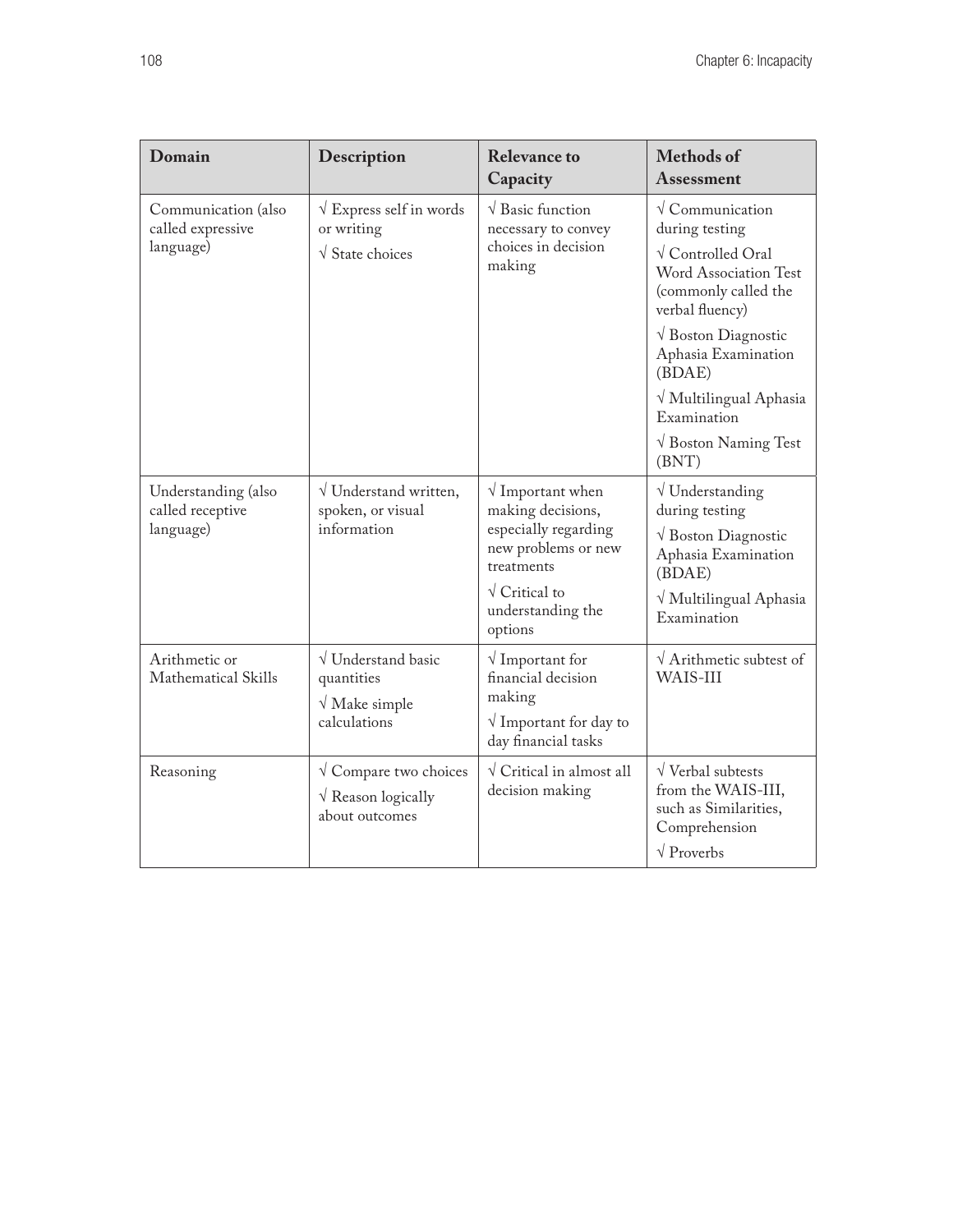| Domain                                                  | Description                                                                                                                                                                                                        | <b>Relevance to</b><br>Capacity                                                                                                                                                                                                         | <b>Methods of</b><br><b>Assessment</b>                                                                                                                                                                                                                                                                                                                                                                                                                 |
|---------------------------------------------------------|--------------------------------------------------------------------------------------------------------------------------------------------------------------------------------------------------------------------|-----------------------------------------------------------------------------------------------------------------------------------------------------------------------------------------------------------------------------------------|--------------------------------------------------------------------------------------------------------------------------------------------------------------------------------------------------------------------------------------------------------------------------------------------------------------------------------------------------------------------------------------------------------------------------------------------------------|
| Visual-Spatial and<br>Visuo-Constructional<br>Reasoning | $\sqrt{\frac{1}{1}}$ Visual-spatial<br>perception<br>$\sqrt{\frac{1}{1}}$ Visual problem<br>solving                                                                                                                | $\sqrt{}$ Important for<br>functioning in the<br>home and community<br>$\sqrt{\text{Essential}}$ for driving                                                                                                                            | $\sqrt{\text{Performance}}$ subtests<br>from WAIS-III, such<br>as Block Design,<br>Object Assembly,<br>Matrix Reasoning<br>$\sqrt{H}$ Ooper Visual<br>Organization Test<br>$\sqrt{\text{Visual Form}}$<br>Discrimination Test<br>$\sqrt{\text{Clock Drawing}}$<br>$\sqrt{\text{Rey-Osterriet}}$<br>Complex Figure<br>$\sqrt{}$ Line Bisection<br>$\sqrt{\ }$ Bender Visual Motor<br><b>Gestalt Test</b><br>$\sqrt{\text{Tactual Performance}}$<br>Test |
| <b>Executive Functioning</b>                            | $\sqrt{\frac{P}{\text{}}}}$ Plan for the future<br>$\sqrt{\text{Demonstrate}}$<br>judgment<br>$\sqrt{}$ Inhibit inappropriate<br>responses                                                                         | $\sqrt{\text{Essential}}$ for most<br>decision making<br>$\sqrt{}$ Important to avoid<br>undue influence                                                                                                                                | $\sqrt{\frac{1}{1}}$ Similarities (from the<br>WAIS-III)<br>$\sqrt{T}$ Trails B of the Trail<br>Making Test (TMT)<br>$\sqrt{\text{W}}$ isconsin Card<br>Sorting Test<br>$\sqrt{\frac{1}{2}}$ Stroop Color Word<br>Test<br>√ Delis-Kaplan<br><b>Executive Function</b><br>System (DKEFS)<br>$\sqrt{\text{Mazes}}$<br>$\sqrt{\ }$ Tower of London                                                                                                        |
| Insight                                                 | $\sqrt{\text{Acknowledge}}$ deficits<br>$\sqrt{\ }$ Acknowledge the<br>potential benefit of<br>intervention<br>$\sqrt{\text{Accept help}}$<br>$\sqrt{\rm{O}$ Often considered<br>a part of "executive<br>function" | $\sqrt{\frac{1}{1}}$ Critical to the use<br>of less restrictive<br>alternatives<br>$\sqrt{A}$ n individual needs<br>to be able to recognize<br>they have a deficit and<br>be willing to accept<br>help in order to use<br>home services | $\sqrt{}$ Interview<br>$\sqrt{\rm{Comparing}}$ observed<br>deficits with the<br>individual's reports of<br>deficits<br>$\sqrt{}$ Informant reports                                                                                                                                                                                                                                                                                                     |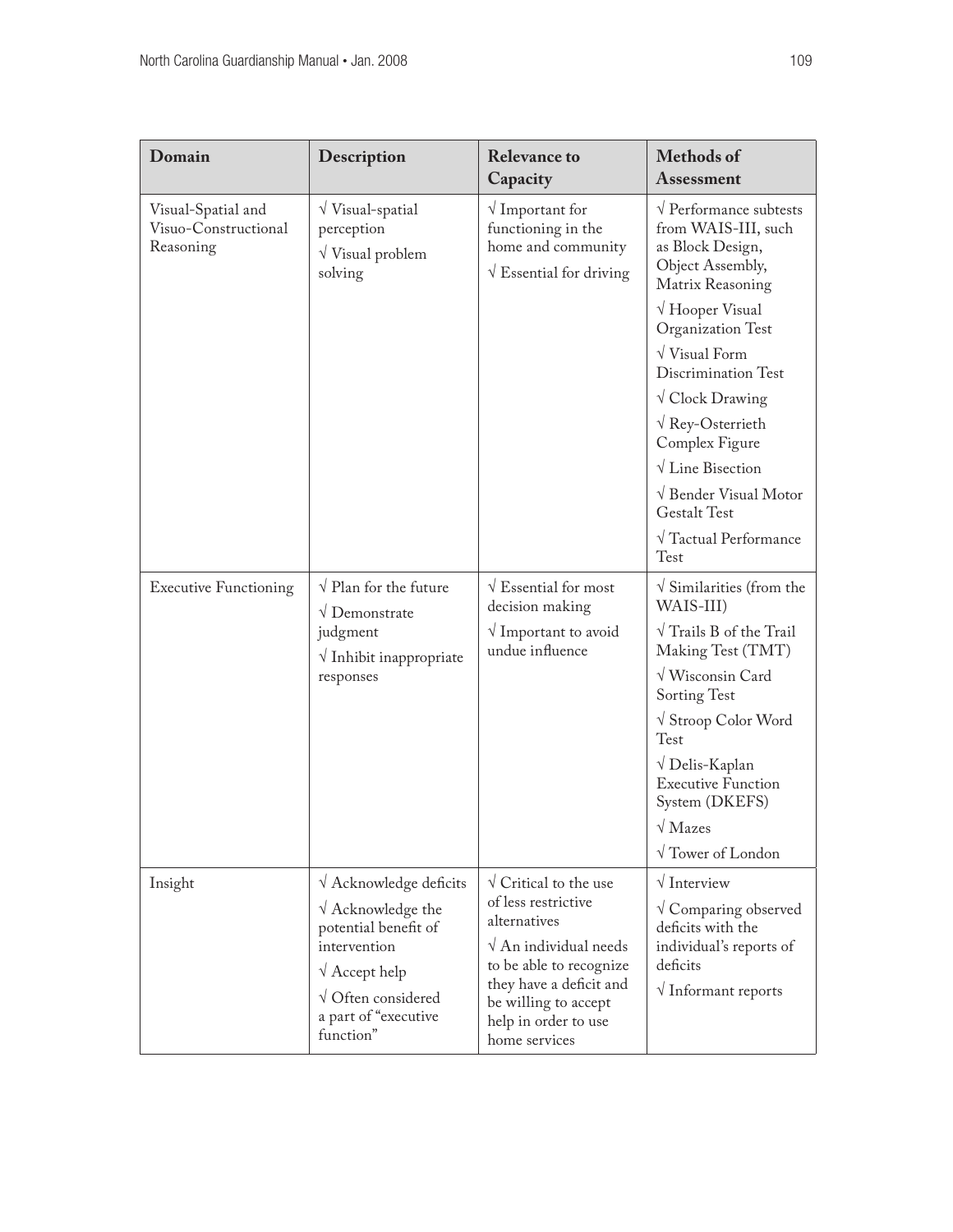# Appendix 6-9 Brief Guide to Psychological and Neuropsychological Instruments

Reprinted by permission of the American Bar Association and the American Psychological Association from *Assessment of Older Adults with Diminished Capacity*.

For the purposes of this fact sheet, psychological tests are described in four categories: (1) tests used to evaluate and document symptoms of cognitive impairment; (2) tests used to rate the type and severity of emotional or personality disorder; (3) tests used to detect unusual response styles, or the validity of test taking; and (4) tests used to evaluate specific functional capacities or abilities. A brief guide to cognitive screening instruments is provided at the end of this appendix.

This listing is not meant as an exhaustive or definitive list, but provides an overview of some of the more commonly assessed domains and tests. The number of tests can be somewhat overwhelming; added to this is that evaluators may refer to tests by shortened names or abbreviations. For more information on specific tests, please refer to the reference books noted at the end of this chapter.

### A. Tests for Evaluating Cognitive Impairment

A comprehensive psychological or neuropsychological evaluation would typically assess the domains of appearance and motor activity, mood, level of consciousness, attention, memory, language, visual-spatial or constructional ability, reasoning, fund of information, and calculations. Some of these areas are assessed through observation of the client's presentation and communication during a clinical interview. Other areas can be assessed through standardized, norm-referenced tests.

### 1. Appearance, Orientation, and Motor Activity

*Definition*: Although typically assessed through observation, not testing, an important part of a comprehensive evaluation is examination of appearance, grooming, weight, motor activity (active, agitated, slowed), and orientation to person, place, time, and current events.

### 2. Level of consciousness

*Definition*: Although also typically assessed through observation, not testing, the evaluator will also observe the degree of alertness and general mental confusion, rating as alert, lethargic, or stupor. Additional assessment with basic measure of attention may be necessary.

### 3. Attention

*Definition*: Attention concerns the basic ability to attend to a stimulus; also the ability to sustain attention over time, as well as freedom from distractibility.

*Tests*:

• Digit Span Forward/Digit Span Backward from the Wechsler Adult Intelligence Scale-III (WAIS-III) or the Wechsler Memory Scale-III (WMS-III)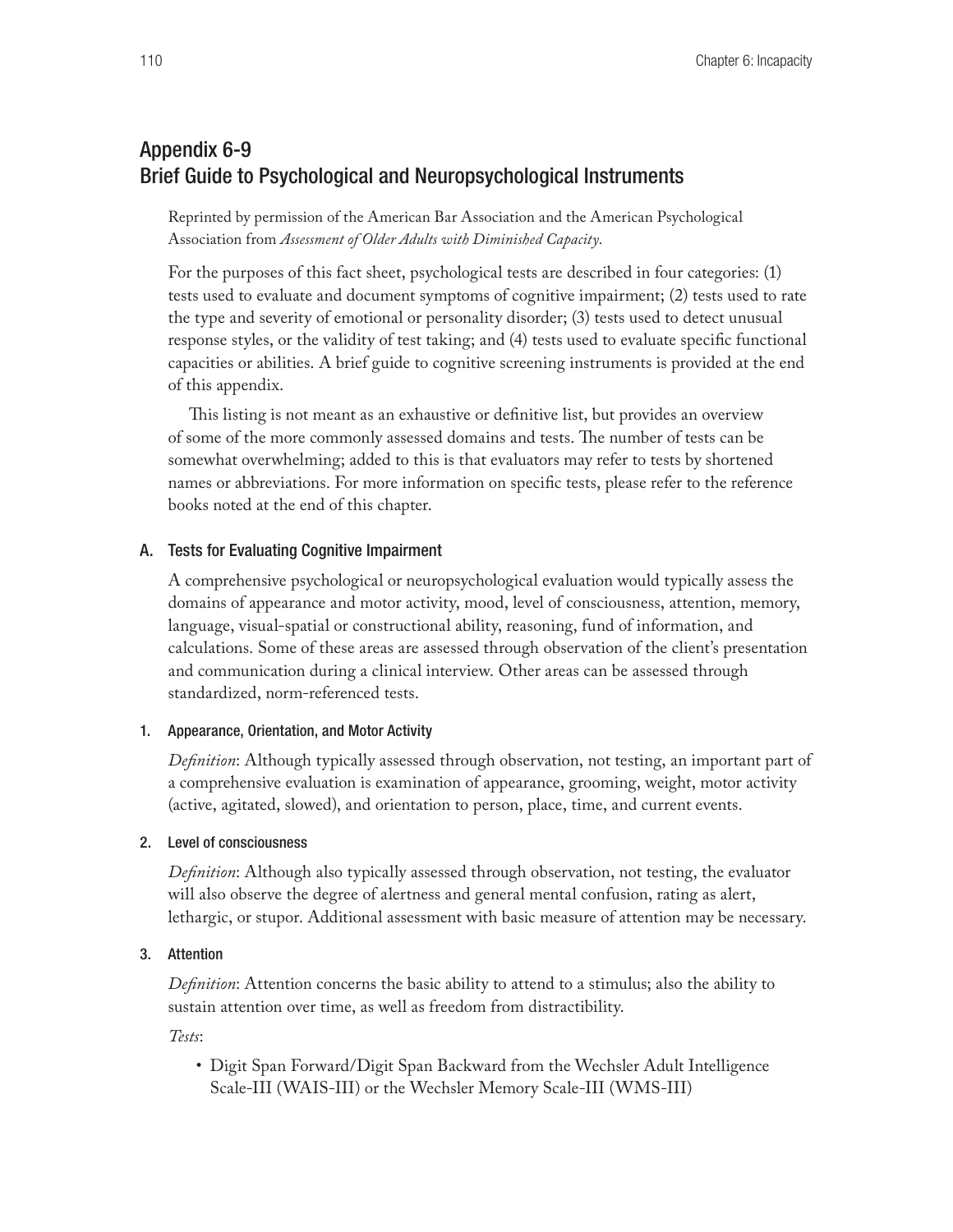- Working Memory (from the WMS-III)
- Paced Auditory Serial Attention Test (PASAT)
- • Visual Search and Attention Test (VSAT)
- • Visual Attention (from the Dementia Rating Scale (DRS))
- Trails A of the Trail Making Test

### 4. Memory and Learning

*Definition:* Memory assessment involves evaluation of the system by which individuals register, store, retain, and retrieve information in verbal and visual domains.

*Tests:*

- • Memory Assessment Batteries (from the WMS-III or the Memory Assessment Scales (MAS))
- • Auditory Verbal Learning Test
- • Recall and Recognition (from the DRS)
- Fuld Object Memory Evaluation
- California Verbal Learning Test (CVLT)
- Hopkins Verbal Learning Test (HVLT)
- 5. Language

*Definition*: Language includes a number of abilities such as spontaneous speech, the fluency of speech, repetition of speech, naming or word finding, reading, writing, comprehension. The presence of aphasia (difficulty receiving or expressing speech) and thought disordered speech is also noted.

*Tests*:

- Boston Naming Test (BNT)
- Controlled Oral Word Association Test (commonly called the "FAS")
- • Boston Diagnostic Aphasia Examination (BDAE)
- Token Test

# 6. Executive Function

*Definition*: The assessment of executive functions concern planning, judgment, purposeful and effective action, concept formation, and volition. This area is often an extremely important aspect of capacity.

*Tests*:

- • Similarities (from the WAIS-III)
- Trails B of the Trail Making Test (TMT)
- Wisconsin Card Sorting Test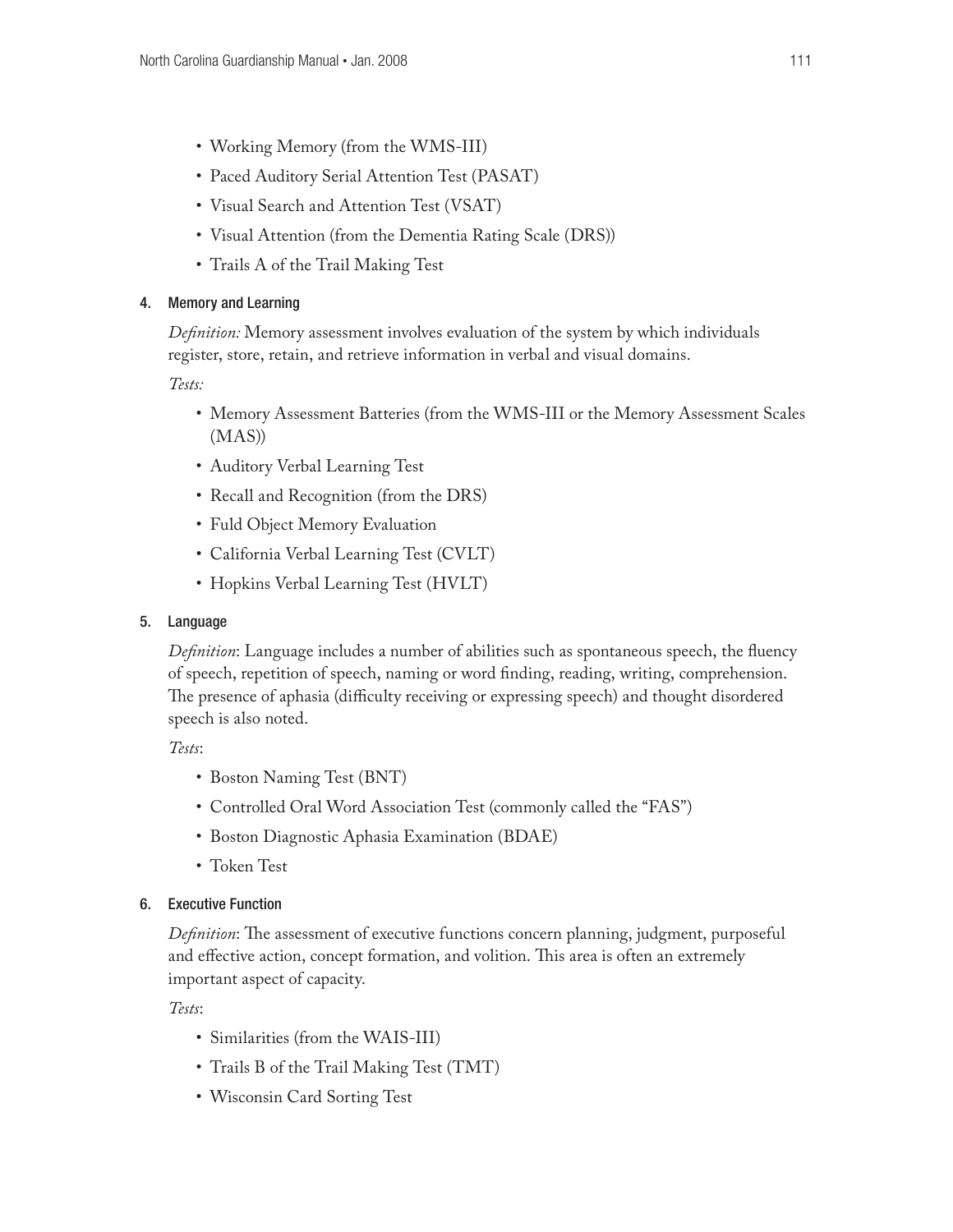- • Stroop Color Word Test
- Delis-Kaplan Executive Function System (DKEFS)
- Malloy
- Mazes

# 7. Visual-Spatial and Visuo-Constructional Reasoning and Abilities

*Definition*: Visual spatial assessment involves evaluation of visual-spatial perception, problem solving, reasoning, and construction or motor performance involving visual-spatial skills.

*Tests*:

- • Performance subtests from WAIS-III, such as Block Design, Object Assembly, Matrix Reasoning
- Hooper Visual Organization Test
- • Visual Form Discrimination Test
- Clock Drawing
- Rey-Osterrieth Complex Figure
- Line Bisection

# 8. Verbal Reasoning and Abilities

*Definition*: The assessment of verbal reasoning involves evaluation of logical thinking, practical judgments, and comprehension of relationships. Related abilities are fund of knowledge, which is the extent of information known and retained, and calculation concerning arithmetic skills.

*Tests*:

- • Verbal subtests from the WAIS-III, such as Similarities, Comprehension, Information, Arithmetic
- Proverbs

# 9. Motor Functions

*Definition*: Tests of motor function provide basic ability about praxis or motor skills in each hand, which are important for distinguishing observed deficits on tasks involving motor performance from primary (motor) or secondary (central nervous system) deficits.

*Tests*:

- Finger Tapping
- Grooved Pegboard

# B. Tests for Emotional and Personality Functioning

Tests of emotional and personality functioning can provide a more objective means to assess the range and severity of emotional or personal dysfunction.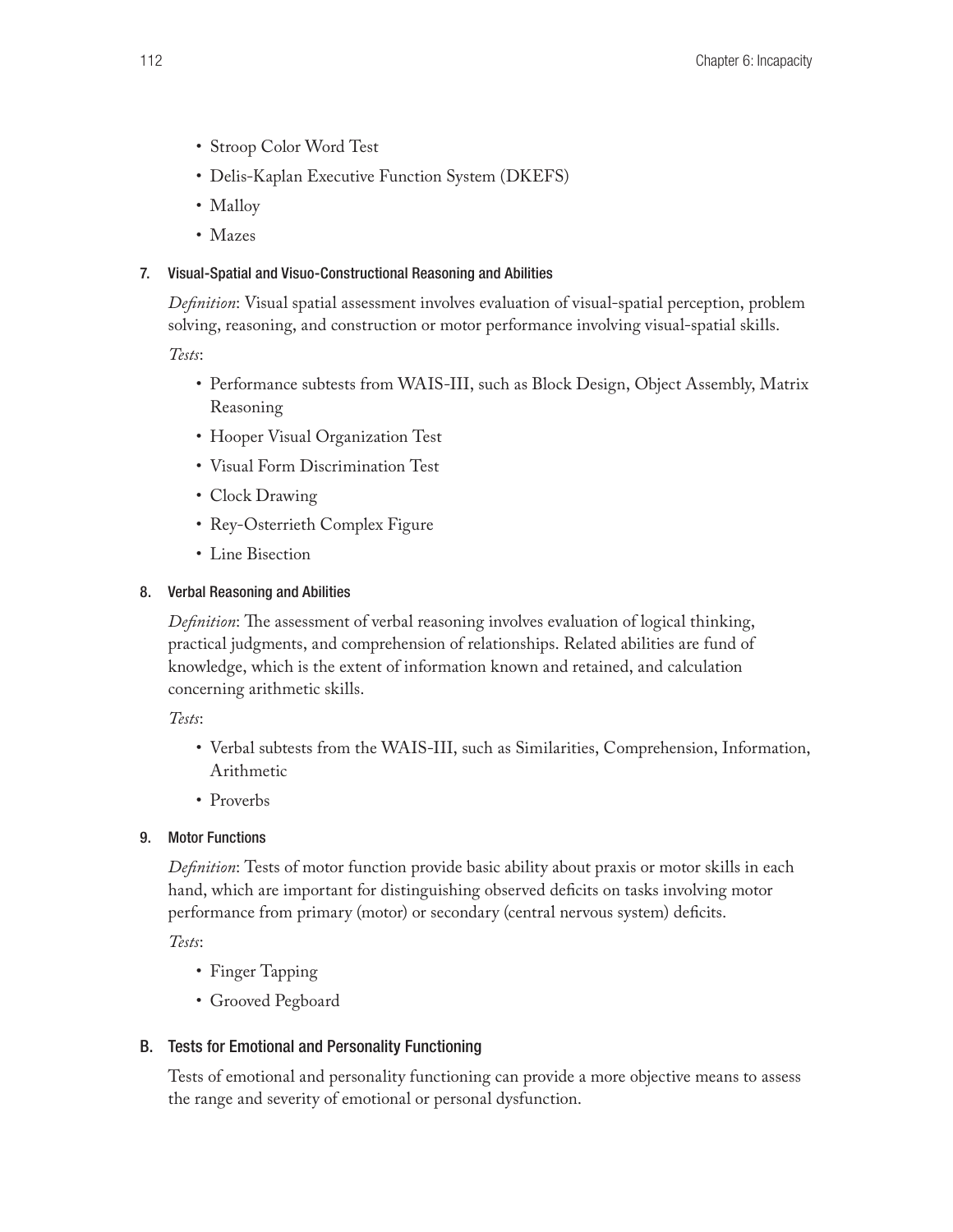### 1. Mood and Symptoms of Depression, Anxiety, and Psychoses

*Definition:* These scales assess the individual's degree of depressed or anxious mood, and associated symptoms such as insomnia, fatigue, low energy, low appetite, loss of interest or pleasure, irritability, feelings of helplessness, worthlessness, hopelessness, or suicidal ideation. Some scales will also assess the degree of hallucinations, delusions, suspicious or hostile thought processes.

*Tests*:

- Geriatric Depression Scale (GDS)
- Cornell Scale for Depression in Dementia
- • Dementia Mood Assessment Scale (DMAS)
- Beck Depression Inventory (BDI)
- Beck Anxiety Inventory (BAI)
- Brief Symptom Inventory (BSI)

### 2. Personality

*Definition:* Personality inventories are occasionally used in capacity assessment to explore unusual ways of interacting with others and looking at reality that may be impacting sound decision-making. Projective personality tests are relatively less structured and allow the patient open-ended responses. Objective tests in contrast typically provide a question and ask the patient to choose one answer (e.g., "yes" or "no").

### *Tests*:

- Rorschach
- Minnesota Multiphasic Personality Inventory-2 (MMPI)
- Profile of Mood States (POMS)

### C. Tests of Effort, Motivation, or Response Style

These measures, also referred to as validity tests, are structured in such a way to detect inconsistent or unlikely response patterns indicative of attempts to exaggerate cognitive problems. They serve as one type of evidence permitting the clinician to judge the validity of the overall cognitive testing. Generally they detect test-taking response patterns that deviate from chance responding or from norms for established cognitively impaired clinical populations like AD. If the tests are positive, they suggest an intentional (or in some cases subconscious) test-taking approach to exaggerate deficits. It remains a clinical judgment as to how to interpret the clinical meaning of the test-taking bias/exaggeration. In some cases, they may reflect malingering for monetary secondary gain, whereas in others they may indicate a factitious disorder or sometimes a somatoform disorder.

Tests of validity may be used when the examiner is concerned that the individual has a reason to gain from "faking bad" on the test, such as in disability claims. Older adults who are receiving capacity evaluation are most likely to be giving maximal effort to perform at their highest level, in which case formal tests of validity are probably not indicated.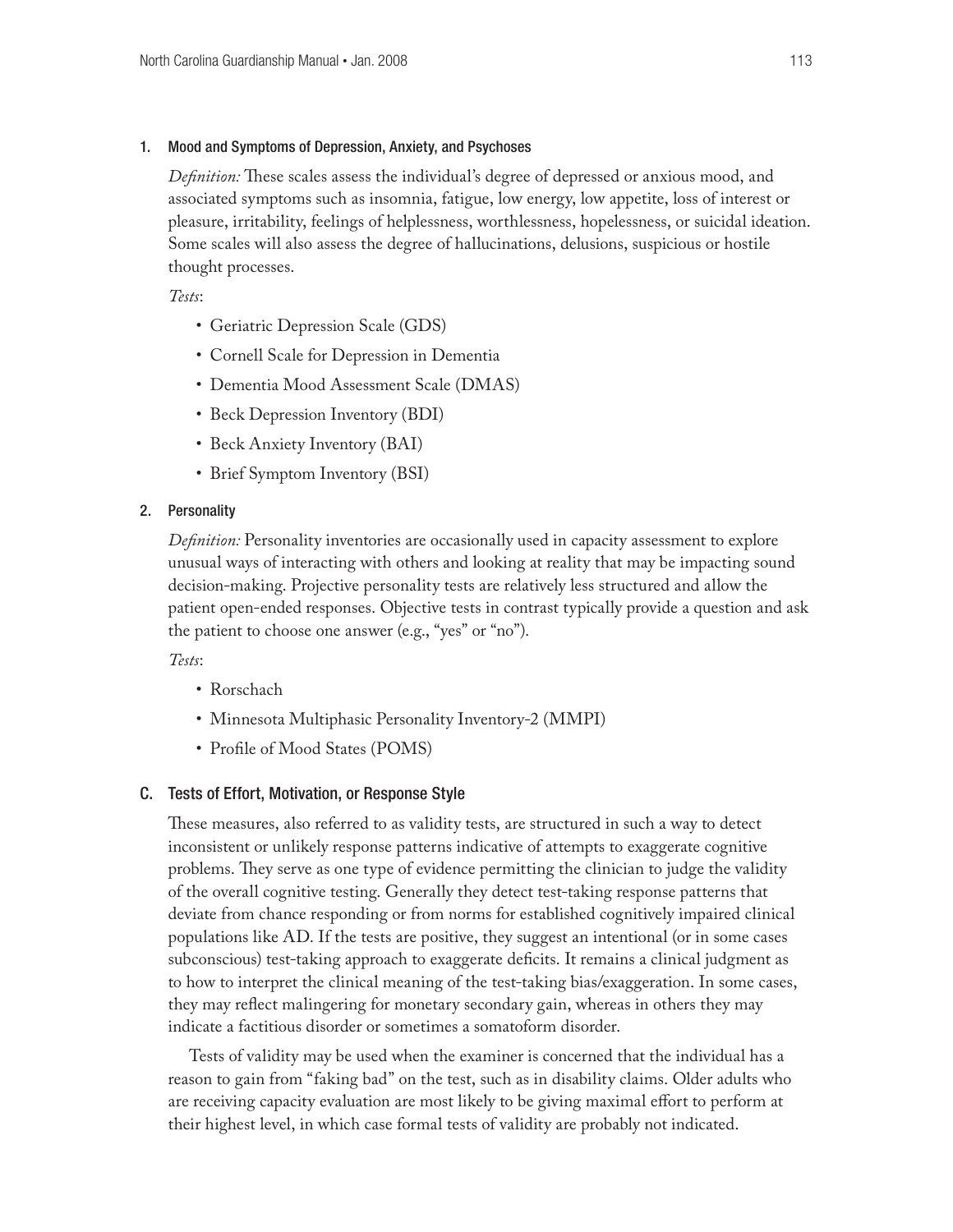### 1. Validity

*Definition:* Validity tests are structured in such a way to detect inconsistent or unlikely response patterns indicative of attempts to exaggerate cognitive dysfunction.

*Tests*:

- Test of Memory Malingering (TOMM)
- 21 Item Test
- 15 Item Test
- CVLT-II Forced Choice

### D. Tests for Evaluating Specific Capacities or Abilities

When capacity or competency is specifically in question, a comprehensive evaluation would include direct assessment of the area in question. We include here instruments designed for clinical (not research) use. As these tests are more recently developed, we include a more detailed description of the instruments. Specific information on reliability and validity relevant to the Daubert standard of scientific admissibility can be found in the test manuals.

### 1. Adult Functional Adaptive Behavior Scale (AFABS)

Primary Reference: P.S. Pierce, Adult Functional Adaptive Behavior Scale: Manual of Directions (1989).

*Area Assessed*: Functional Abilities for Independent Living

*Description:* The Adult Functional Adaptive Behavior Scale (AFABS) was developed to assist in the assessment of ADL and IADL functions in the elderly to evaluate their capacity for personal responsibility and the matching of a client to a placement setting. The AFABS consists of 14 items. Six items rate ADLs: eating, ambulation, toileting, dressing, grooming, and managing (keeping clean) personal area. Two items tap IADLs: managing money and managing health needs. Six items tap cognitive and social functioning: socialization, environmental orientation (ranging from able to locate room up through able to travel independently in the community), reality orientation (aware of person, place, time, and current events), receptive speech communication, expressive communication, and memory. Items are rated on four levels: 0.0 representing a lack of the capacity, 0.5 representing some capacity with assistance, 1.0 representing some capacity without assistance, and 1.5 representing independent functioning in that area. Individual scores are summed to receive a total score in adaptive functioning.

The AFABS assesses adaptive functioning through interviewing an informant wellacquainted with the functioning of the individual in question. The informant data is combined with the examiner's observation of and interaction with the client to arrive at final ratings. The AFABS is designed for relatively easy and brief administration (approximately 15 minutes). The author recommends it be administered only by professionals experienced in psychological and functional assessment, specifically a psychologist, occupational therapist,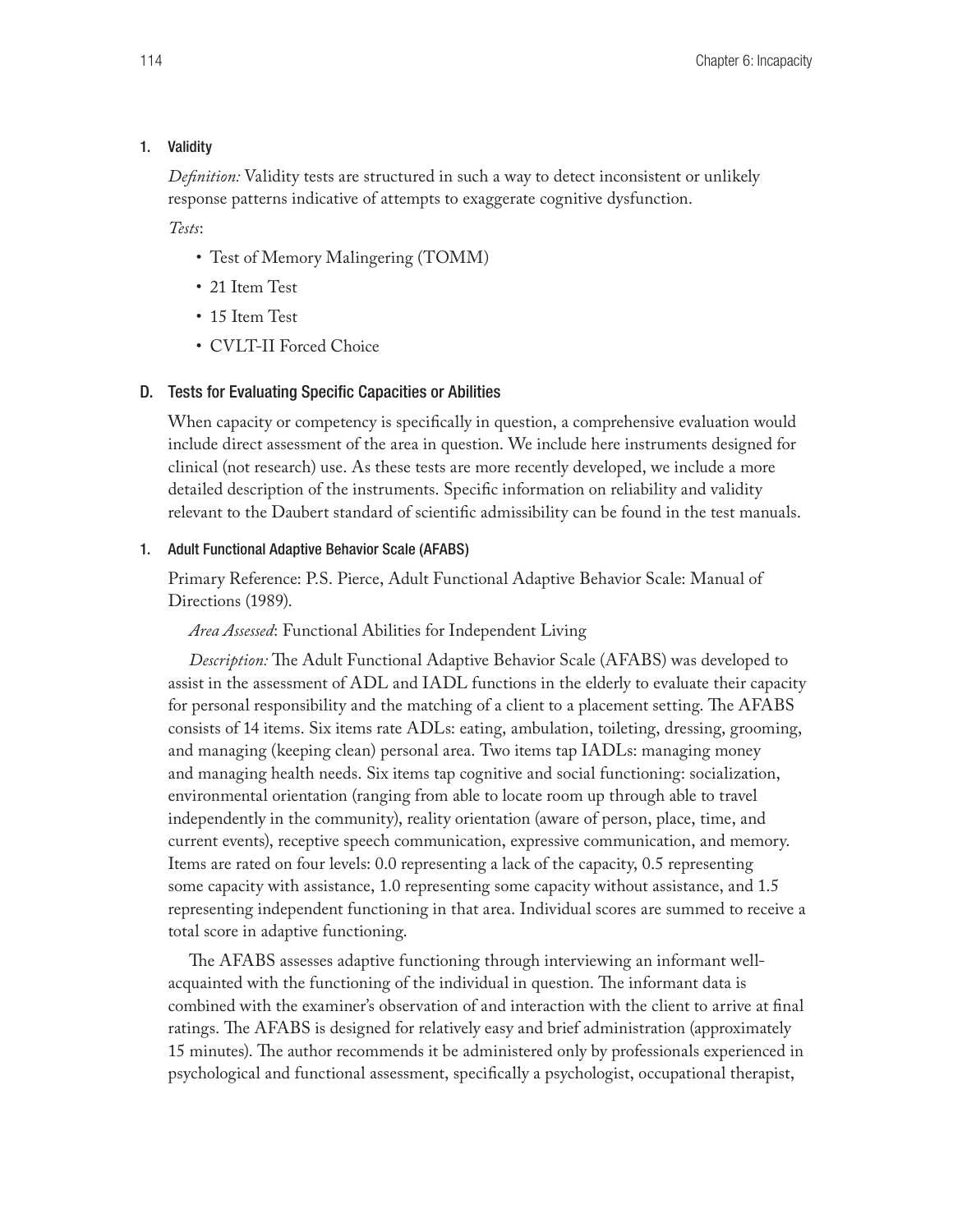or psychometrician, although research with the AFABS has also utilized psychiatric nurses and social workers trained in its administration.

### 2. Aid to Capacity Evaluation (ACE)

Primary Reference: Edward Etchells et al., Assessment of Patients Capacity to Consent to Treatment, 14 J. Gen. Internal Med. 27–34 (1990).

*Area Assessed*: Medical Decision-Making

*Description*: The ACE is a semi-structured assessment interview that addresses seven facets of capacity for an actual medical decision (not a standardized vignette): the ability to understand (1) the medical problem, (2) the treatment, (3) the alternatives to treatment, and (4) the option of refusing treatment; (5) the ability to perceive consequences of (6a) accepting treatment and (6b) refusing treatment; and (7) the ability to make a decision not substantially based on hallucinations, delusions, or depression. These reflect legal standards in Ontario, Canada but also correspond to U.S. legal standards.

### 3. Capacity Assessment Tool (CAT)

Primary Reference: M.T. Carney et al., The Development and Piloting of a Capacity Assessment Tool, 12 J. Clinical Ethics 17–23 (2001).

*Area Assessed*: Medical Decision-Making

*Description*: The CAT proposes to evaluate capacity based on six abilities: communication, understanding choices, comprehension of risks and benefits, insight, decision/choice process, and judgment. It uses a structured interview format to assess capacity to choose between two options in an actual treatment situation; as such, it does not use a hypothetical vignette.

### 4. Capacity to Consent to Treatment Interview (CCTI)

Primary Reference: Daniel C. Marson et al., Assessing the Competency of Patients with Alzheimer's Disease Under Different Legal Standards, 52 Arch. Neurol. 949–954 (1995).

*Area Assessed*: Medical Decision-Making

*Description*: The CCTI is based on two clinical vignettes; a neoplasm condition and a cardiac condition. Information about each condition and related treatment alternatives is presented at a fifth to sixth grade reading level with low syntactic complexity. Vignettes are presented orally and in writing; participants are then presented questions to assess their decisional abilities in terms of understanding, appreciation, reasoning, and expression of choice.

### 5. Competency Interview Schedule (CIS)

Primary Reference: G. Bean et al., The Assessment of Competence to Make a Treatment Decision: An Empirical Approach, 41 Can. J. Psych. 85–92 (1996).

*Area Assessed*: Medical Decision-Making

*Description*: The CIS is a 15-item interview designed to assess consent capacity for electro-convulsive therapy (ECT). Patients referred for ECT receive information about their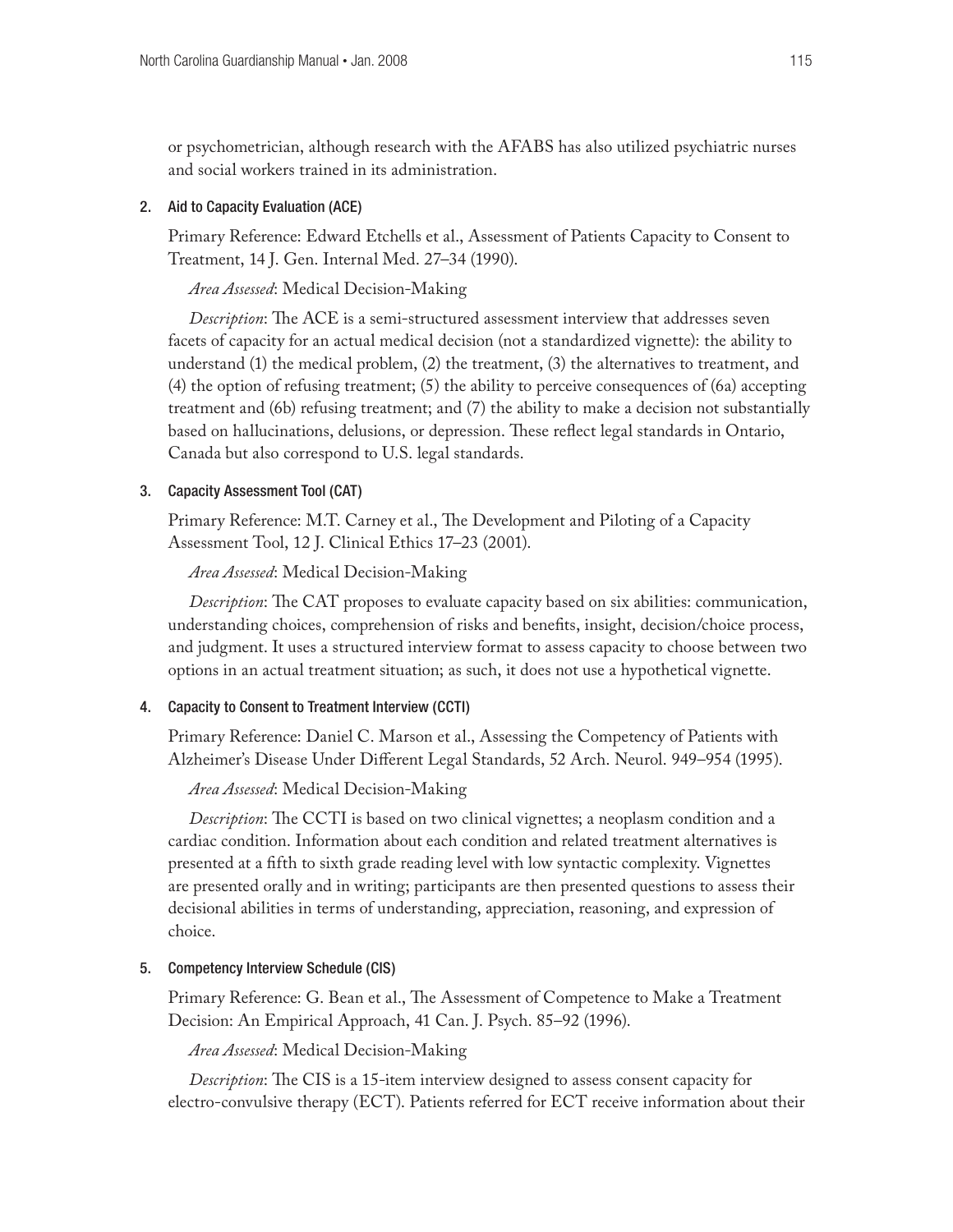diagnosis and treatment alternatives by the treating clinician, and the CIS then assesses decisional abilities based on responses to the 15 items.

### 6. Decision Assessment Measure

Primary Reference: J.G. Wong et al., The Capacity of People with a "Mental Disability" to Make a Health Care Decision, 30 Psych. Med. 295–306 (2000).

### *Area Assessed*: Medical Decision-Making

*Description*: Wong et al., working in England, developed a measure that references incapacity criteria in England and Wales (understanding, reasoning, and communicating a choice), based on methodology by Thomas Grisso et al. (*The MacArthur Treatment Competence Study: II. Measures of Abilities Related to Competence to Consent to Treatment*, 19(2) L. & Human Behavior 127–148 (1995)). Their instrument also assesses the ability to retain material because it is one of the legal standards for capacity in England and Wales (though not in the United States).

A standardized vignette regarding blood drawing is used to assess paraphrased recall, recognition, and non-verbal demonstration of understanding (pointing to the correct information on a sheet with both correct information and distracter/incorrect information).

#### 7. Decision-Making Instrument for Guardianship (DIG)

Primary Reference: S.J. Anderer, Developing An Instrument to Evaluate the Capacity of Elderly Persons to Make Personal Care and Financial Decisions (1997) (Unpubl. doctoral dissertation, Allegheny Univ. of Health Sciences).

### *Area Assessed:* Self Care, Home Care, Financial, (Guardianship)

*Description*: The Decision-Making Instrument for Guardianship (DIG) was developed to evaluate the abilities of individuals to make decisions in everyday situations often the subject of guardianship proceedings. The instrument consists of eight vignettes describing situations involving problems in eight areas: hygiene, nutrition, health care, residence, property acquisition, routine money management in property acquisition, major expenses in property acquisition, and property disposition. Examinees are read a brief vignette describing these situations in the second person. Detailed scoring criteria are used to assign points for aspects of problem solving including defining the problem, generating alternatives, consequential thinking, and complex/comparative thinking. The DIG is carefully standardized. Standard instructions, vignettes, questions, and prompts are provided in the manual. In addition, detailed scoring criteria are provided. Sheets with simplified lists of salient points of each vignette, provided in large type, help to standardize vignette administration and emphasize the assessment of problem solving and not reading comprehension or memory. Vignettes are kept simple, easy to understand, and are brief.

#### 8. Direct Assessment of Functional Status (DAFS)

Primary Reference: David A. Loewenstein et al., A New Scale for the Assessment of Functional Status in Alzheimer's Disease and Related Disorders, 44 J. Gerontology: Psych. Sci. 114–121 (1989).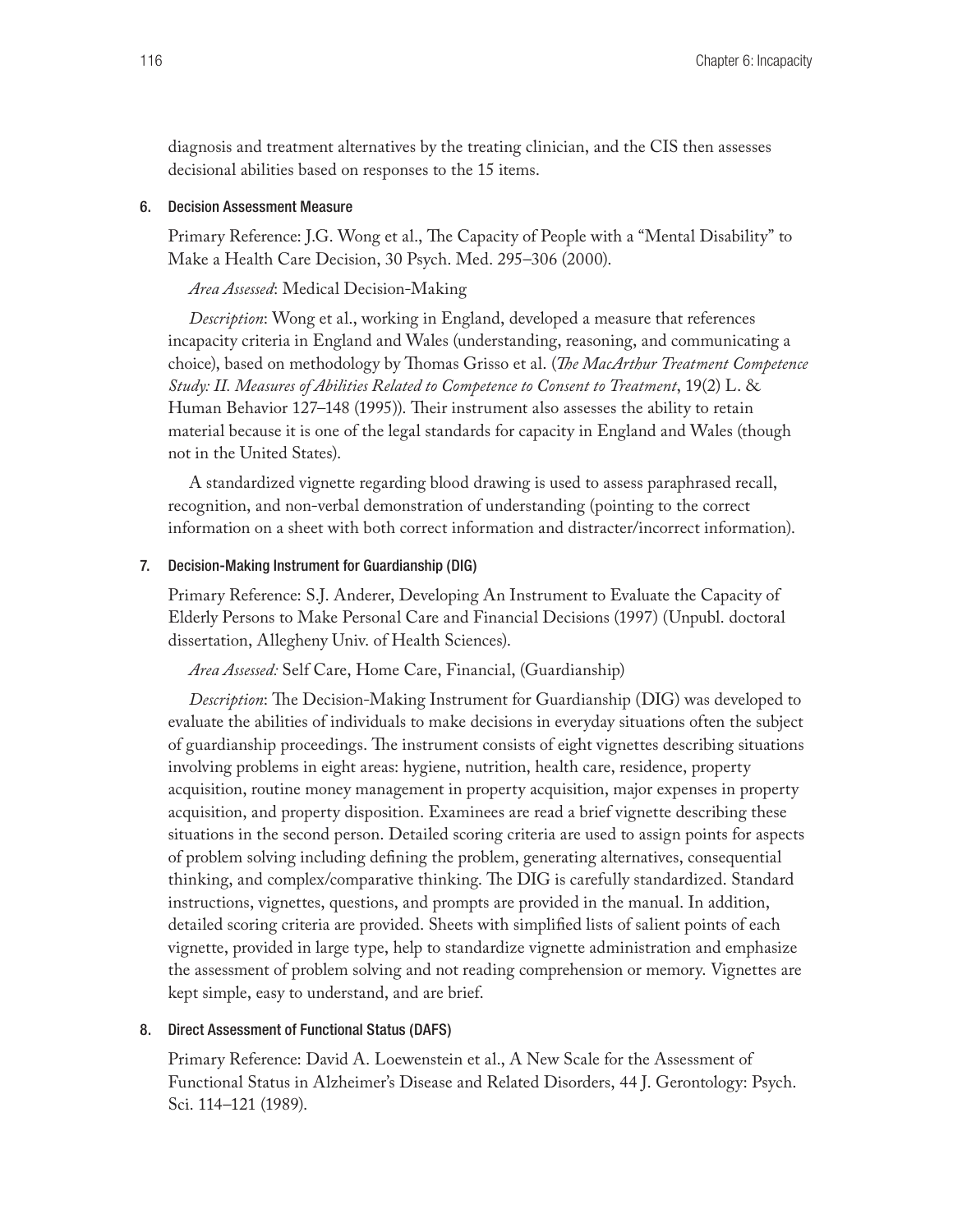*Area Assessed*: Functional Abilities for Independent Living

*Descriptio*n: The Direct Assessment of Functional Status (DAFS) was designed to assess functional abilities in individuals with dementing illnesses. The scale assesses seven areas: time orientation (16 points), communication abilities (including telephone and mail; 17 points), transportation (requiring reading of road signs; 13 points), financial skills (including identifying and counting currency, writing a check and balancing a checkbook; 21 points), shopping skills (involving grocery shopping; 16 points), eating skills (10 points), dressing and grooming skills (13 points). The composite functional score has a maximum of 93 points, exclusive of the driving subscale, which is considered optional. The DAFS requires that the patient attempt to actually perform each item (e.g., is given a telephone and asked to dial the operator). The entire assessment is estimated to require 30–35 minutes to complete. Any psychometrically trained administrator can administer the scale. The DAFS has been used for staging functional impairment in dementia, from one to three, in a group of 205 individuals with probable Alzheimer's disease.

#### 9. Financial Capacity Instrument (FCI)

Primary Reference: Daniel C. Marson et al., Assessment of Financial Capacity in Patients with Alzheimer's Disease: A Prototype Instrument, 57 Arch. Neurol. 877–884 (2000).

### *Area Assessed*: Financial

*Description*: The Financial Capacity Instrument (FCI) was designed to assess everyday financial activities and abilities. The instrument assesses six domains of financial activity: basic monetary skills, financial conceptual knowledge, cash transactions, checkbook management, bank statement management, and financial judgment. The FCI is reported to require between 30–50 minutes to administer, depending on the cognitive level of the examinee. The FCI uses an explicit protocol for administration and scoring.

#### 10. Hopemont Capacity Assessment Interview (HCAI)

Primary Reference: Barry Edelstein et al., *Assessment of Capacity to Make Financial and Medical Decisions* (1993) (paper presented at Toronto meeting of the American Psychological Association, August 1993).

### *Area Assessed*: Financial, Medical Decision-Making

*Description*: The Hopemont Capacity Assessment Interview (HCAI) is a semi-structured interview in two sections. The first section is for assessing capacity to make medical decisions. The second section is for assessing capacity to make financial decisions and will be discussed here. In the interview the examinee is first presented with concepts of choice, cost, and benefits and these concepts are reviewed with the examinee through questions and answers. The examinee is then presented medical or financial scenarios. For each scenario the individual is asked basic questions about what he or she has heard, and then asked to explain costs and benefits, to make a choice, and to explain the reasoning behind that choice. The HCAI uses a semi-structured format. General instructions are provided. Specific standardized introductions, scenarios, and follow-up questions are on the rating form.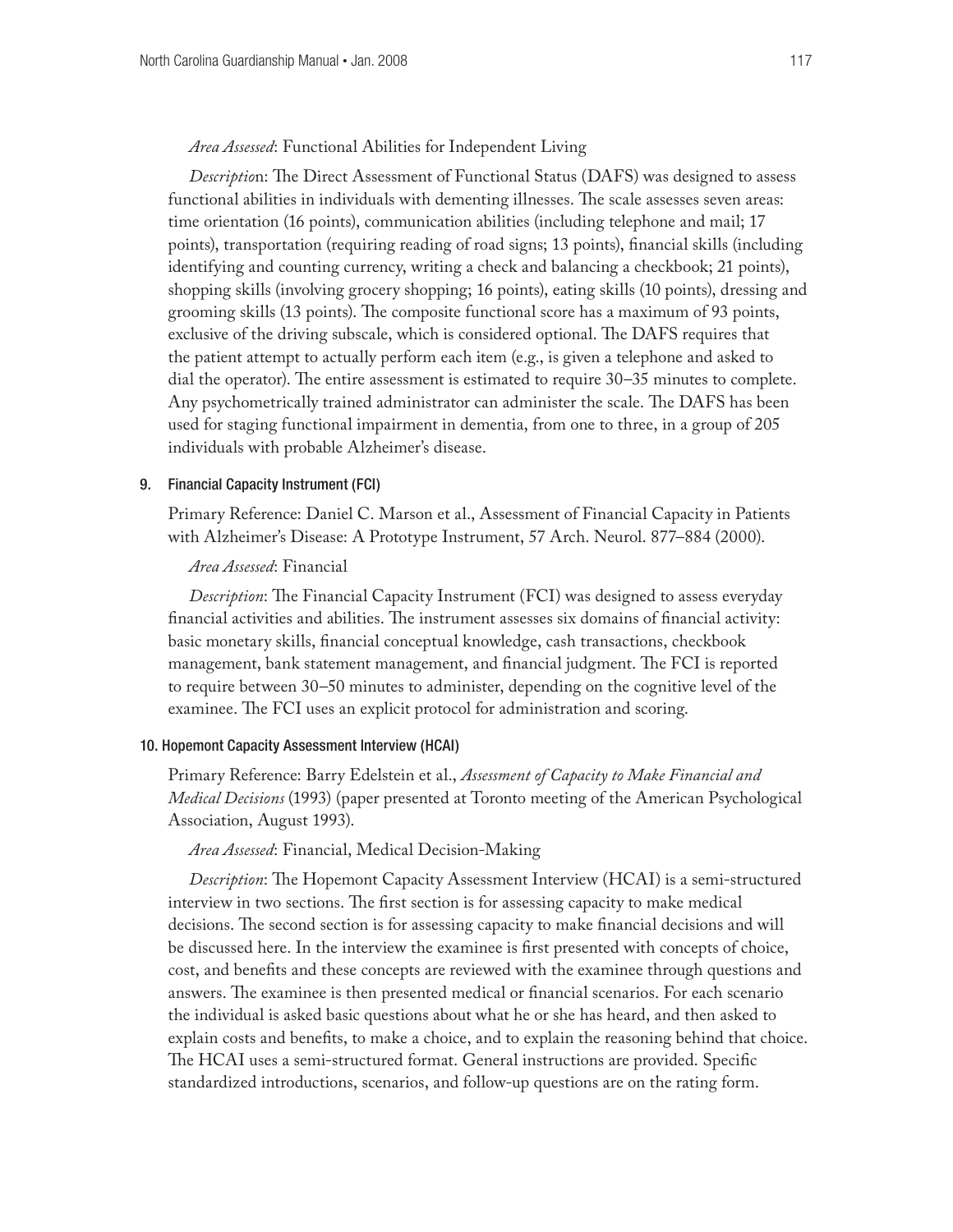#### 11. Independent Living Scales (ILS)

Primary Reference: Patricia A. Loeb, Independent Living Scales (1996).

*Areas Assessed*: Care of Home, Health Care, Financial (Guardianship)

*Description*: The Independent Living Scales (ILS) is an individually administered instrument developed to assess abilities of the elderly associated with caring for oneself and/ or for one's property. The early version of the ILS was called the Community Competence Scale (CCS). The CCS was constructed specifically to be consistent with legal definitions, objectives, and uses, in order to enhance its value for expert testimony about capacities of the elderly in legal guardianship cases. The ILS consists of 70 items in five subscales: Memory/ Orientation, Managing Money, Managing Home and Transportation, Health and Safety, and Social Adjustment. The five subscales may be summed to obtain an overall score, which is meant to reflect the individual's capacity to function independently overall. Two factors may be derived from items across the five subscales: Problem Solving and Performance/ Information. The ILS has extensive information on norms, reliability, and validity.

#### 12. MacArthur Competence Assessment Tool - Treatment (MACCAT-T)

Primary Reference: Thomas Grisso & Paul S. Applebaum, Assessing Competence to Consent to Treatment (1998).

### *Area Assessed*: Medical Decision-Making

*Description*: The MacCAT-T utilizes a semi-structured interview to guide the clinician through an assessment of the capacity to make an actual treatment decision. It does not use a standardized vignette. Patients receive information about their condition, including the name of the disorder, its features and course, then are asked to "Please describe to me your understanding of what I just said." Incorrect or omitted information is cued with a prompt (e.g., "What is the condition called?"), and if still incorrect or omitted, presented again. A similar disclosure occurs for the treatments, including the risks and benefits of each treatment alternative. Next, patients are asked if they have any reason to doubt the information and to describe that. They are then asked to express a choice and to answer several questions that explicate their reasoning process, including comparative and consequential reasoning and logical consistency.

### 13. Multidimensional Functional Assessment Questionnaire (MFAQ)

Primary Reference: Center for the Study of Aging and Human Development, Multidimensional Functional Assessment: The OARS Methodology (1978).

*Area Assessed*: Functional Abilities for Independent Living

*Description*: The Multidimensional Functional Assessment Questionnaire (MFAQ ) was developed to provide a reliable and valid method for characterizing elderly individuals and for describing elderly populations. The MFAQ supersedes the nearly identical Community Survey Questionnaire (CSQ , a predecessor which also was developed by the Duke Center). Both instruments frequently have been called the "OARS," in reference to the program that developed the instrument throughout the 1970s. The MFAQ or the CSQ was already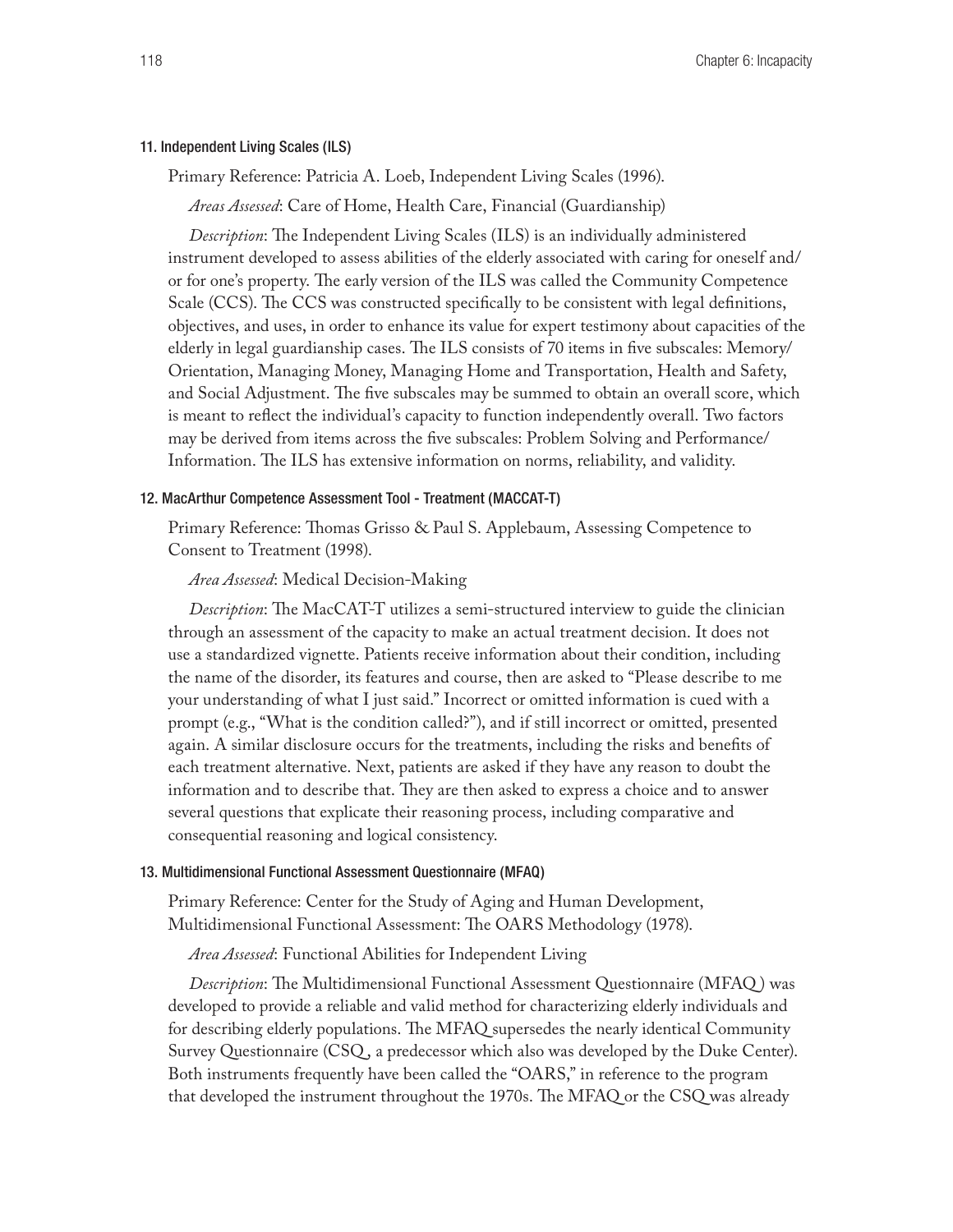in use by well over 50 service centers, researchers, or practitioners nationally when the MFAQ was published (1978). Part A provides information in five areas of functioning, including activities of daily living. The Activities of Daily Living (ADL) dimension assesses 14 functions including both instrumental and physical ADLs. *Instrumental ADLs are*: use telephone, use transportation, shopping, prepare meals, do housework, take medicine, handle money. *Physical ADLs are*: eat, dress oneself, care for own appearance, walk, get in/out of bed, bath, getting to bathroom, continence. Part B of the MFAQ assesses the individual's utilization of services, that is, whether and to what extent the examinee has received assistance from various community programs, agencies, relatives, or friends, especially within the latest six months. Questioning also includes the examinee's perceived need for the various services.

### 14. Philadelphia Geriatric Center Multilevel Assessment Inventory (MAI)

Primary Reference: M. Powell Lawton & Miriam Moss, Philadelphia Geriatric Center Multilevel Assessment.

*Instrument*: Manual for Full-length MAI (undated).

*Area Assessed*: Functional Abilities for Independent Living

*Description*: The Philadelphia Geriatric Center Multilevel Assessment Inventory (MAI) was designed to assess characteristics of the elderly relevant for determining their needs for services and placement in residential settings. The MAI is a structured interview procedure that obtains descriptive information about an elderly respondent related to seven domains. Each of the domains (except one) is sampled by interview questions in two or more subclasses, which the authors call sub-indexes. The full-length MAI consists of 165 items; the middle length MAI has 38 items, and the short-form has 24 items. The domains assessed are physical health, cognitive, activities of daily living, time use, personal adjustment, social interaction, and perceived environment. The MAI manual provides considerable structure for the process of the interview, sequence and content of questions, and scoring. It describes criteria for 1 to 5 rating of each of the domains, but these criteria are not tied specifically to item scores. The manual discusses general considerations for interviewing elderly individuals and dealing with special problems of test administration with this population (e.g., dealing with limited hearing or vision).

### E. Cognitive Screening Tests

Cognitive screening tests are useful for giving a general level of overall cognitive impairment, but they are notoriously insensitive to deficits in single domains. They may be used as an overall screening to determine whether additional testing is needed. They may also be used for individuals with more severe levels of impairment who cannot complete other tests.

*1. Blessed Information-Memory-Concentration Test (BIMC)*: The BIMC is a 33-point scale with subtests of orientation, personal information, current events, recall, and concentration. There is a short version with six items. It has adequate test-retest reliability and correlation with other measures of cognitive impairment.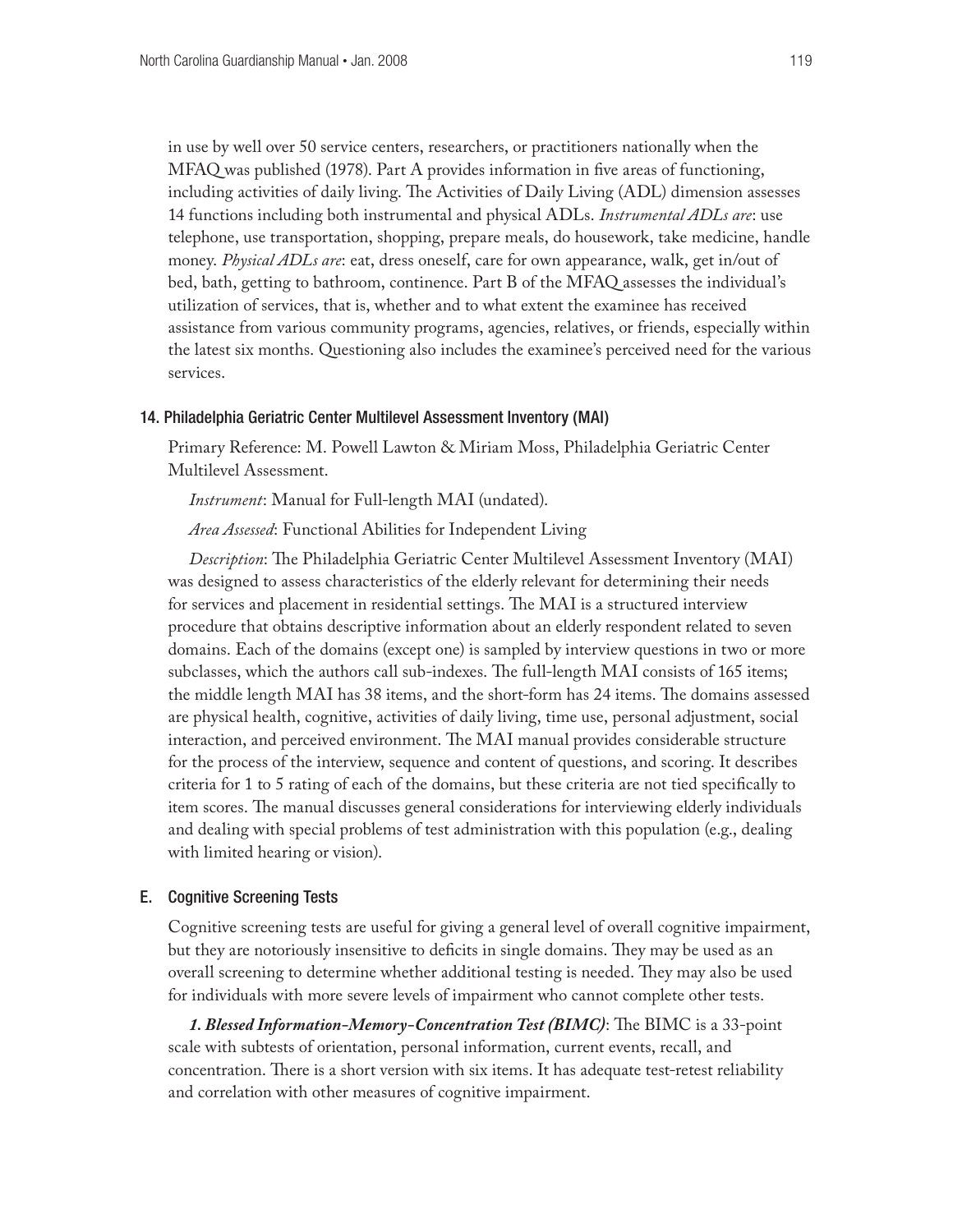*2. Mental Status Questionnaire (MSQ )*: The MSQ is a 10-item, 10-point scale assessing orientation to place, time, person, and current events. It has low to modest sensitivity for detecting neurological illness.

*3. Mini Mental State Examination (MMSE)*: The MMSE is a 30-point screening instrument that assesses orientation, immediate registration of three words, attention and calculation, short-term recall of three words, language, and visual construction. The MMSE is widely used and has adequate reliability and validity. Positive findings require more in-depth evaluation. Limitations of the MMSE, discussed in Chapter IV, include the potential for false positives or false negatives, and the association of MMSE scores with age, education, and ethnicity. Longer versions and telephone versions of the MMSE are available.

*4. The Seven Minute Screen (7MS)*: This screening instrument consists of four subtests: recall, verbal fluency, orientation, and clock drawing. It has adequate test-retest reliability and inter-rater reliability.

*5. Short Portable Mental Status Questionnaire (SPMSQ )***:** The SPMSQ is scored as a sum of errors on subtests of orientation, location, personal information, current events, and counting backwards. Race and age corrections to scores are available.

### F. Key Test Reference Books

Thomas Grisso et al., Evaluating Competencies: Forensic Assessments and Instruments (2d ed. 2002).

Asenath LaRue, Aging and Neuropsychological Assessment (1992).

Muriel D. Lezak, Neuropsychological Assessment (3d ed. 1995).

Peter A. Lichetenberg ed., Handbook of Assessment in Clinical Gerontology (1999).

Otfried Spreen & Esther Strauss, A Compendium of Neuropsychological Tests: Administration, Norms, and Commentary (2d ed. 1998).

# Appendix 6-10 Everyday Functioning and Functional Assessment

Reprinted by permission of the American Bar Association and the American Psychological Association from *Judicial Determination of Capacity of Older Adults in Guardianship Proceedings*.

#### What Is "Function?" How do Judges and Clinicians Think Differently?

A comprehensive assessment of capacity should include a "functional assessment." When the law refers to "function" it often means someone's thinking and decision-making, as well as everyday behavior where the person lives. When clinicians refer to "function" they usually mean only the everyday behavior, whereas thinking and decision making is assessed separately as "cognition."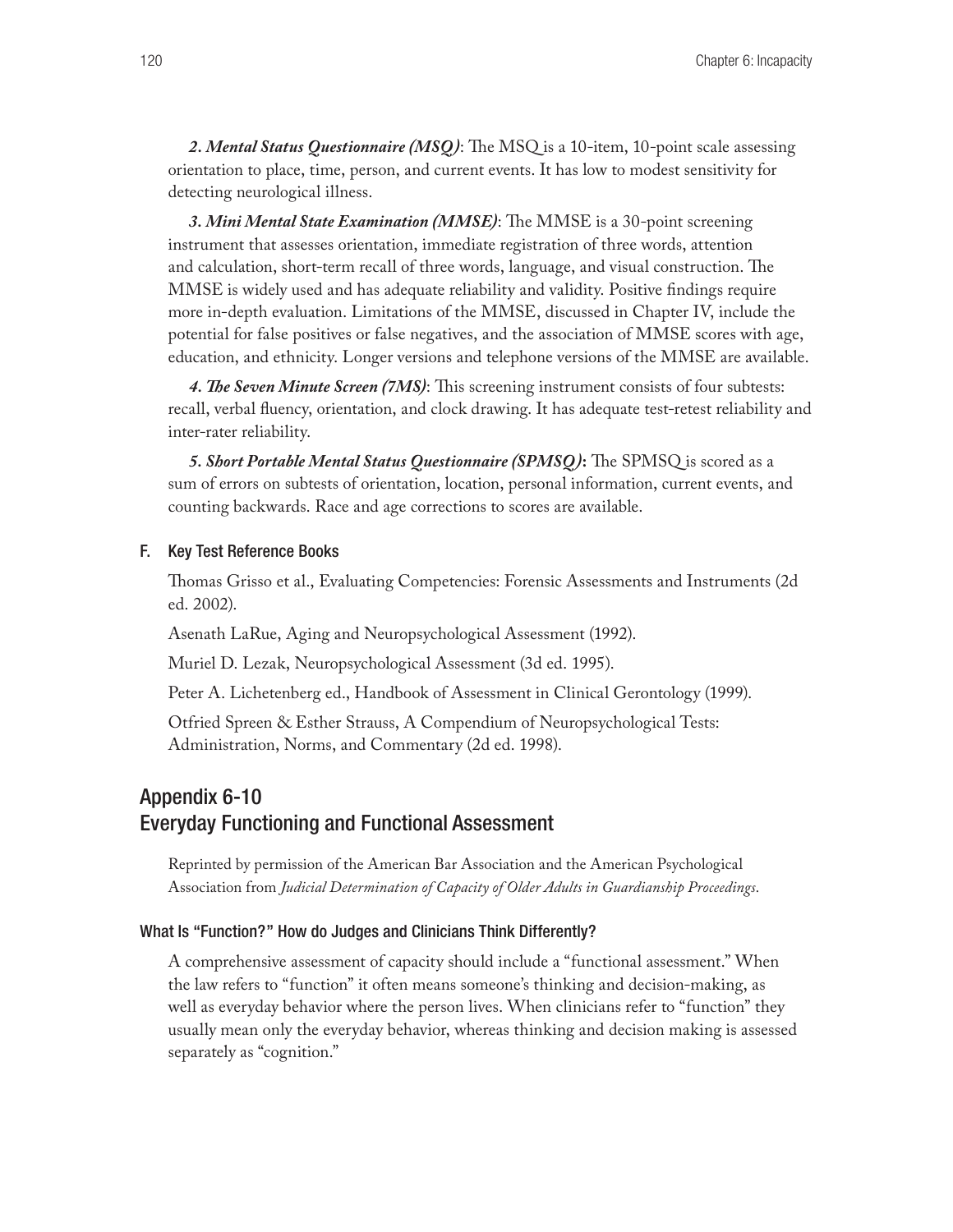### How Do Clinicians Divide Everyday Functioning? What Are ADLs and IADLs?

Clinicians often divide everyday function into the "Activities of Daily Living" (ADL) and the "Instrumental Activities of Daily Living" (IADL). There is fairly good agreement on the ADLs as comprising dressing, eating, toileting, transferring or moving from one sitting position to another, walking or mobility, and bathing. There is less agreement on what are the main categories of IADLs and how to divide them.

### How Is Functioning Assessed by Clinicians? Informal and Formal Assessments of Capacity

Functioning can be assessed through informal means, such as observing the individual, and asking the individual, family, and staff questions, or through formal testing, such as that performed by an occupational therapist. Nurses, social workers, and psychologists are often prepared to assess everyday functioning.

### What Tests Are Used to Assess Everyday Functioning? ADL Rating Scales and Capacity Tools

There are two main ways that functioning is formally assessed. One way is through ADL and IADL rating scales. These are often used by nurses and social workers and are usually brief check lists for categorizing everyday functioning. Similar and more sophisticated tools are used by occupational therapists who tend to directly assess and observe ADL/IADL performance in their evaluations. ADL and IADL rating scales have been available for more than 30 years.

ADL/IADL Rating Scales include:

- • Adult Functional Adaptive Behavior Scale (AFABS)
- Barthel Index
- Direct Assessment of Functional Status (DAFS)
- • Functional Independence Measure (FIM)
- Index of ADL ("Katz")
- Kenny Self Care Evaluation
- Multidimensional Functional Assessment Questionnaire (MFAQ)
- Philadelphia Geriatric Center Multilevel Assessment Inventory (MAI)
- Physical Self-Maintenance Scale

Another approach to functional assessment is instruments designed specifically to assess legal capacities. These are formal testing instruments designed specifically to assess capacity in terms of legal definitions. Such tools have only recently been developed, since the 1990s, and are summarized in the following table. They are called "tools" because it is not possible to have an exact "test" of capacity. Capacity is a professional, clinical, and, ultimately, legal judgment. Since some of these tests are newly developed, not all meet the "Daubert standard" of scientific admissibility.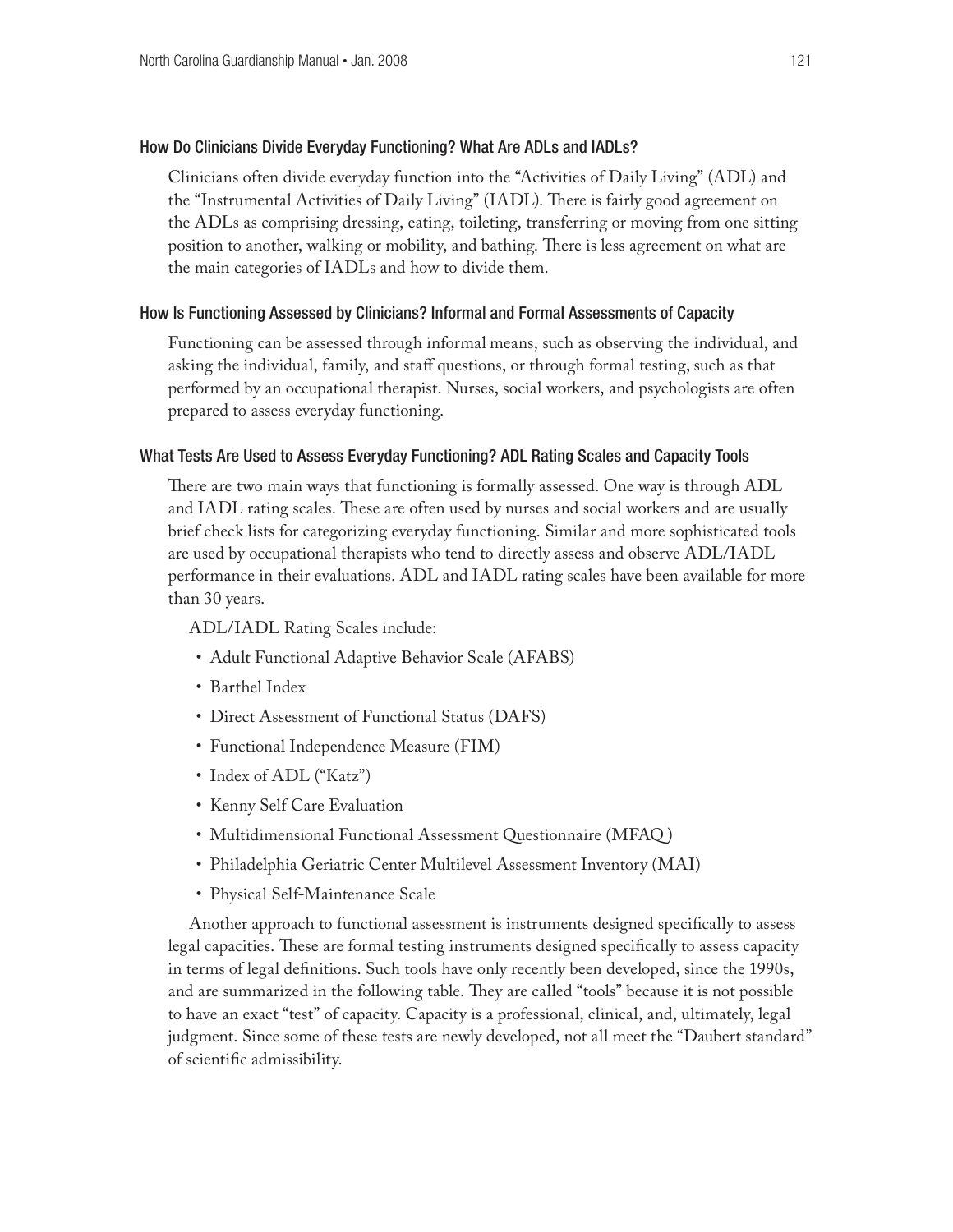| Acronym     | <b>Capacity Tool Name</b>                              | Description                                                                                                                                                                                                                                                 |
|-------------|--------------------------------------------------------|-------------------------------------------------------------------------------------------------------------------------------------------------------------------------------------------------------------------------------------------------------------|
| <b>ACE</b>  | Aid to Capacity Evaluation                             | Semi-structured interview for capacity to consent to<br>treatment; Developed in Canada.                                                                                                                                                                     |
| <b>CAT</b>  | Capacity Assessment Tool                               | Structured interview to assess capacity to choose between<br>two treatment options.                                                                                                                                                                         |
| <b>CCTI</b> | Capacity to Consent to<br><b>Treatment Interview</b>   | Two clinical vignettes are used to assess capacity to<br>consent to medical treatment in terms of legal standards<br>of understanding, appreciation, reasoning, and expression<br>of choice.                                                                |
| <b>CIS</b>  | Competency Interview<br>Schedule                       | A 15-item interview for capacity to consent to electro-<br>convulsive-therapy (ECT).                                                                                                                                                                        |
| <b>DAM</b>  | Decision Assessment<br>Measure                         | Assesses capacity to consent to medical treatment through<br>a vignette regarding blood draw. Developed in England.                                                                                                                                         |
| <b>DIG</b>  | Decision-Making<br>Instrument for<br>Guardianship      | Eight vignettes evaluate capacity to make decisions<br>about hygiene, nutrition, health care, residence, property<br>acquisition, routine money management in property<br>acquisition, major expenses in property acquisition, and<br>property disposition. |
| FCI         | Financial Capacity<br>Instrument                       | Structured instrument assesses six domains of financial<br>activity: basic monetary skills, financial conceptual<br>knowledge, cash transactions, checkbook management,<br>bank statement management, and financial judgment.                               |
| <b>HCAI</b> | Hopemont Capacity<br><b>Assessment Interview</b>       | Semi structured interview for medical and financial<br>decisions. Uses two vignettes for each.                                                                                                                                                              |
| <b>ILS</b>  | <b>Independent Living Scales</b>                       | Structured instrument with 70 items in five subscales:<br>memory/orientation, managing money, managing<br>home and transportation, health and safety, and social<br>adjustment. Can be summed to reflect the capacity to<br>function independently.         |
| MacCAT-T    | MacArthur Competence<br>Assessment Tool -<br>Treatment | Semi-structured interview to assess medical decision<br>making in terms of four legal standards.                                                                                                                                                            |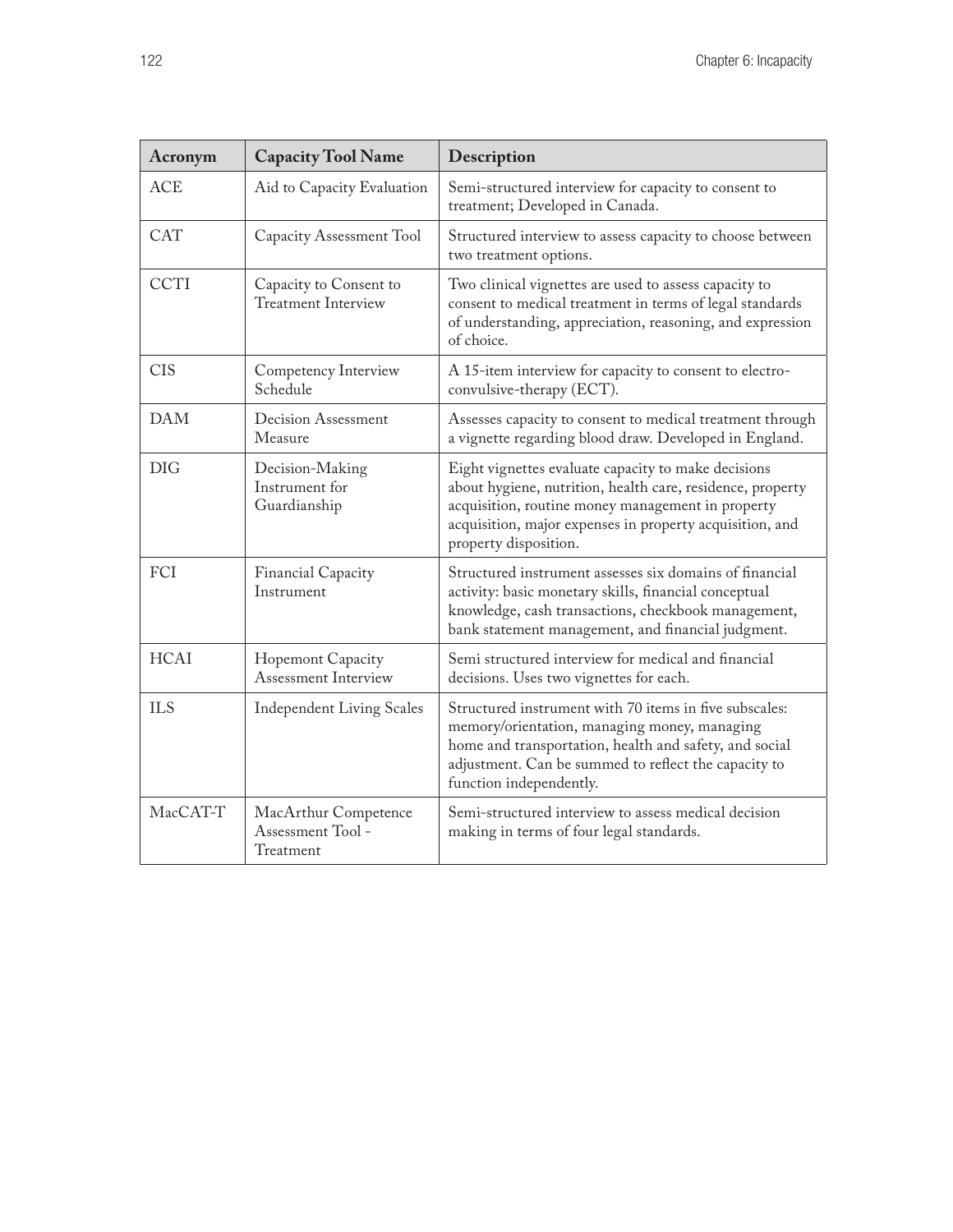# Appendix 6-11 Means to Enhance Capacity

Reprinted by permission of the American Bar Association and the American Psychological Association from *Judicial Determination of Capacity of Older Adults in Guardianship Proceedings*.

| <b>Cause of Confusion</b>                             | <b>Possible Intervention</b>                                                                                                                                                                        |
|-------------------------------------------------------|-----------------------------------------------------------------------------------------------------------------------------------------------------------------------------------------------------|
| Alcohol or other substances intoxification            | Detoxification; supplement diet or other intake<br>needs                                                                                                                                            |
| Altered blood pressure                                | Treat underlying cause of blood pressure anomaly<br>with medication or other treatment                                                                                                              |
| Altered low blood sugar                               | Management of blood sugar through diet or<br>medication                                                                                                                                             |
| Anxiety                                               | Treatment with medications and/or psychotherapy;<br>support groups                                                                                                                                  |
| Bereavement; Recent death of a spouse or<br>loved one | Support; counseling by therapist or clergy; support<br>group; medications to assist in short term problems<br>(e.g., sleep, depression)                                                             |
| Bipolar disorder                                      | Treatment with medications and/or psychotherapy;<br>support groups                                                                                                                                  |
| Brain tumor                                           | Surgery and medication                                                                                                                                                                              |
| Delirium                                              | Obtain standard labs; obtain brain scan if indicated;<br>assess vitals; treat underlying cause; monitor and<br>reassess over time                                                                   |
| Dementia                                              | Treatment with medications for dementia; simplify<br>environment; provide multiple clues within<br>environment; use step-by-step communication                                                      |
| Depression                                            | Treatment with medications and/or psychotherapy;<br>add pleasurable activities to day; ECT if indicated;<br>support groups                                                                          |
| Developmental disability                              | Education and training                                                                                                                                                                              |
| Difficulty hearing                                    | Use hearing amplifiers; have hearing evaluated;<br>provide hearing aids; write information down; repeat<br>information; slow down speech; speak clearly and<br>distinctly                           |
| Difficulty seeing                                     | Use magnifying glass; have sight evaluated;<br>provide glasses; provide spoken information; repeat<br>information; ensure sufficient lighting; use large<br>print; have access to Braille materials |
| Difficulty understanding English                      | Use translator                                                                                                                                                                                      |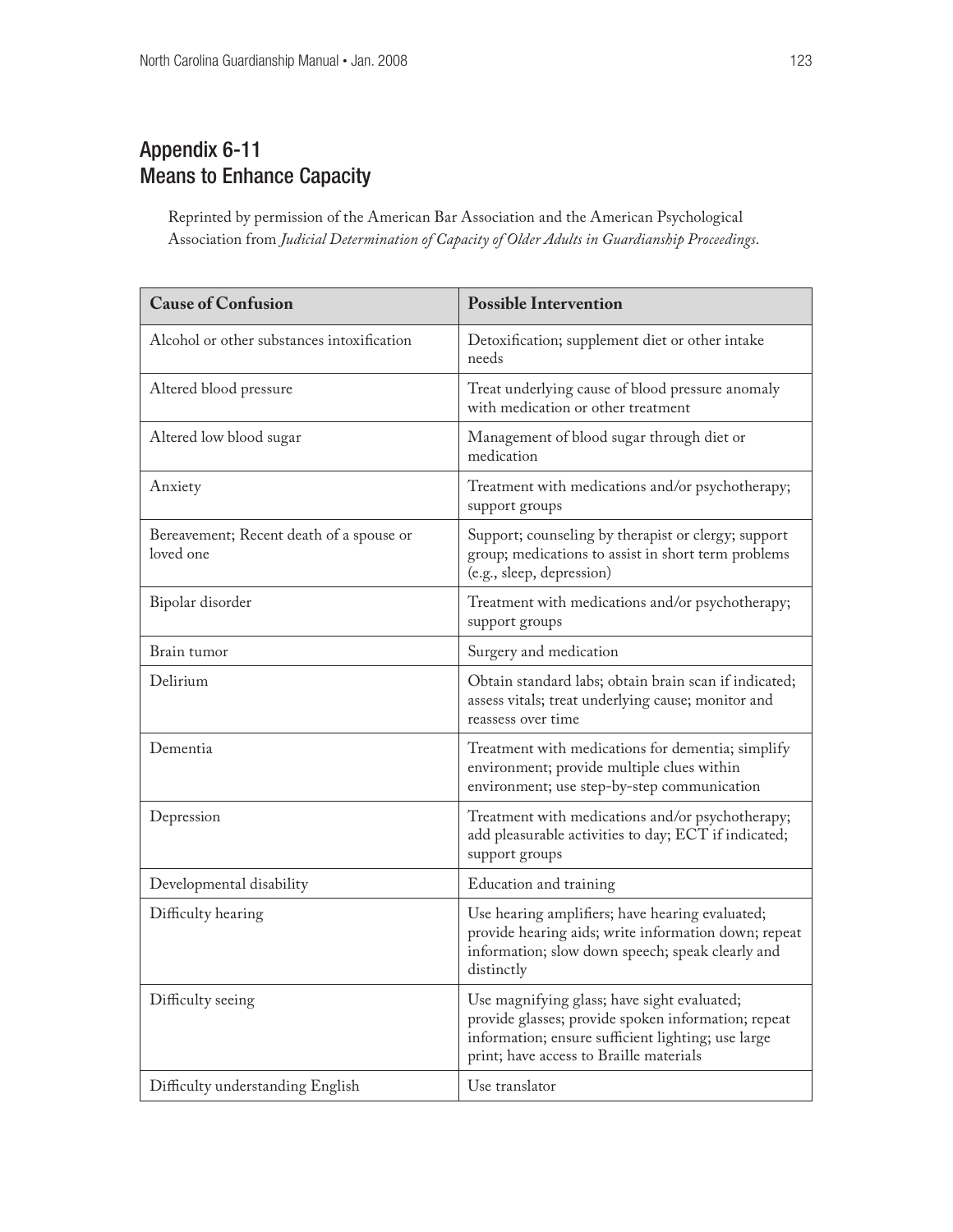| <b>Cause of Confusion</b>                                                    | <b>Possible Intervention</b>                                                                                                                                        |
|------------------------------------------------------------------------------|---------------------------------------------------------------------------------------------------------------------------------------------------------------------|
| Head injury                                                                  | Treatments for acute effects (e.g., bleed, pressure,<br>swelling) as necessary; monitoring over time;<br>rehabilitative speech, physical, occupational<br>therapies |
| Infection (e.g., urinary, influenza, pneumonia,<br>meningitis)               | Treat underlying infection with antibiotic or other<br>treatment                                                                                                    |
| Insomnia                                                                     | Sleep hygiene practices (e.g., limit caffeine, light<br>exercise, limit naps); medications                                                                          |
| Liver or kidney disease                                                      | Treatment of underlying illness with medication,<br>dialysis, surgery                                                                                               |
| Loneliness                                                                   | Social and recreational activities; support groups                                                                                                                  |
| Low educational or reading level; illiterate                                 | Provide information in simple language without<br>"talking down"; provide information in multiple<br>formats                                                        |
| Malnutrition or dehydration                                                  | IV fluids; fluid/food by mouth; food supplements;<br>food by feeding tube                                                                                           |
| Mania                                                                        | Treatment with medications and/or psychotherapy;<br>support groups                                                                                                  |
| Medications and sudden medication<br>withdrawal                              | Review of medications by clinical pharmacist or<br>specialist; slow one-by-one tapers or changes of<br>medications                                                  |
| Poor heart or lung function (e.g., hypoxia)                                  | Treatment of underlying condition with medication,<br>surgery, supplemental oxygen                                                                                  |
| Post surgical confusion (usually related to<br>anesthesia or pain medicines) | Monitoring and reassessment over time; try<br>alternative medications and treatments for pain<br>management                                                         |
| Recent stressful event; depression and anxiety                               | Support, counseling by therapist or clergy; support<br>group; medications to treat symptoms                                                                         |
| Religious, cultural, or ethnic background                                    | Sensitivity to religious, cultural, and ethnic<br>traditions; inquire about views and needs; involve<br>professional from similar background                        |
| Schizophrenia; hallucinations or delusions                                   | Treatment with medications for schizophrenia;<br>simplify environment; provide support                                                                              |
| Transfer trauma (a recent move that has the<br>individual disoriented)       | Monitoring over time; re-orientation to environment                                                                                                                 |
| Transient ischemic attacks (TIA)                                             | Treatment of risk factors to prevent future recurrence                                                                                                              |
| Urinary or fecal retention                                                   | Treat underlying cause of retention through<br>medication or surgery                                                                                                |
| Vitamin deficiency; imbalances in electrolytes<br>and blood levels           | Vitamin or electrolyte supplement; balanced diet;<br>diet supplements                                                                                               |